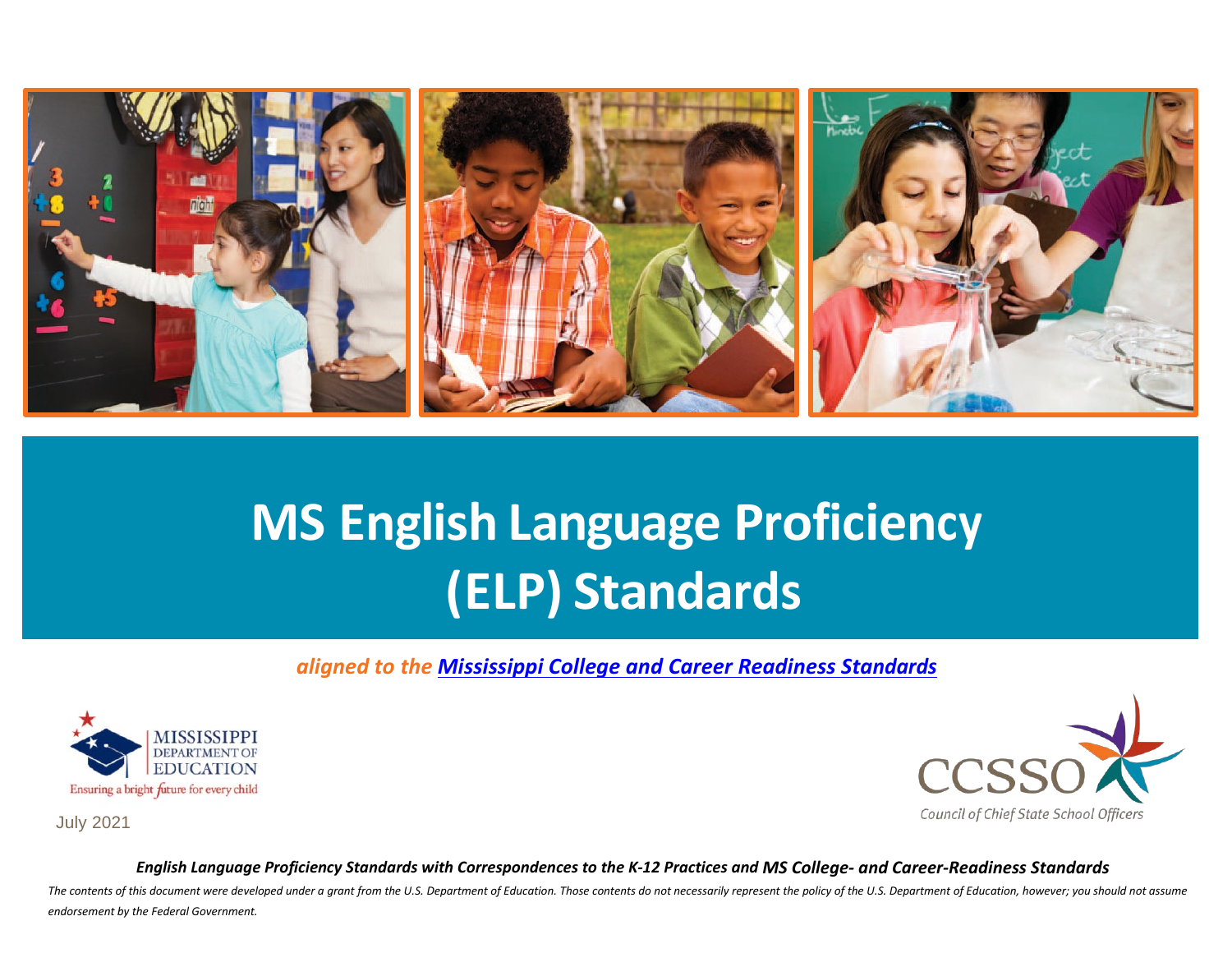The contents of this document were developed under a grant from the U.S. Department of Education. Those contents do not necessarily represent the policy of the U.S. Department of Education, however; you should not assume endorsement by the Federal Government.

*English Language Proficiency Standards with Correspondences to the K-12 Practices and MS College- and Career-Readiness Standards*

The contents of this document were developed under a grant from the U.S. Department of Education. Those contents do not necessarily represent the policy of the U.S. Department of Education, however; you should not assume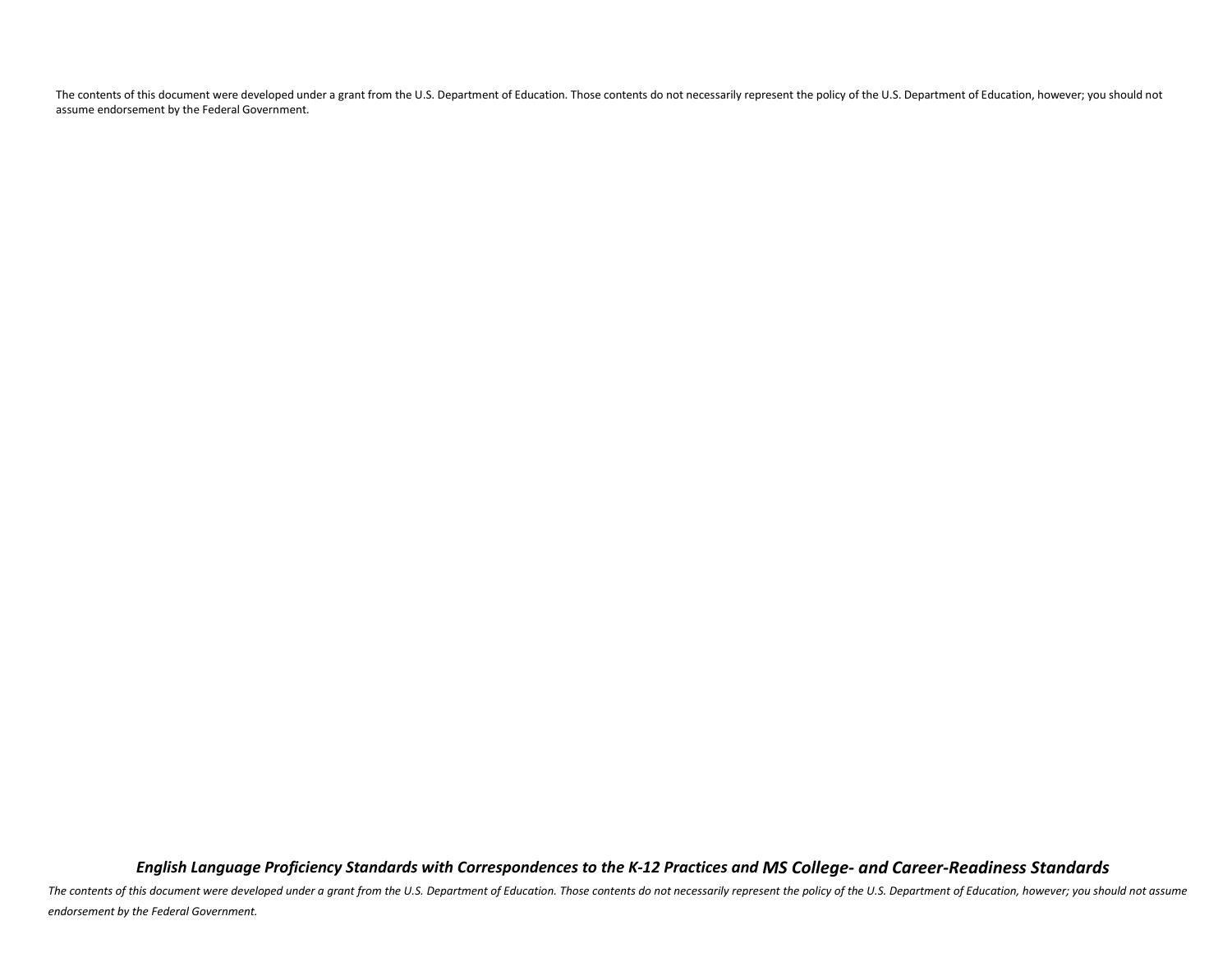## MS English Language Proficiency (ELP) Standards with Correspondences to K-12 Practices and **Mississippi College- and Career-Readiness Standards**



## **Contents**

#### English Language Proficiency Standards with Correspondences to the K-12 Practices and MS College- and Career-Readiness **Standards**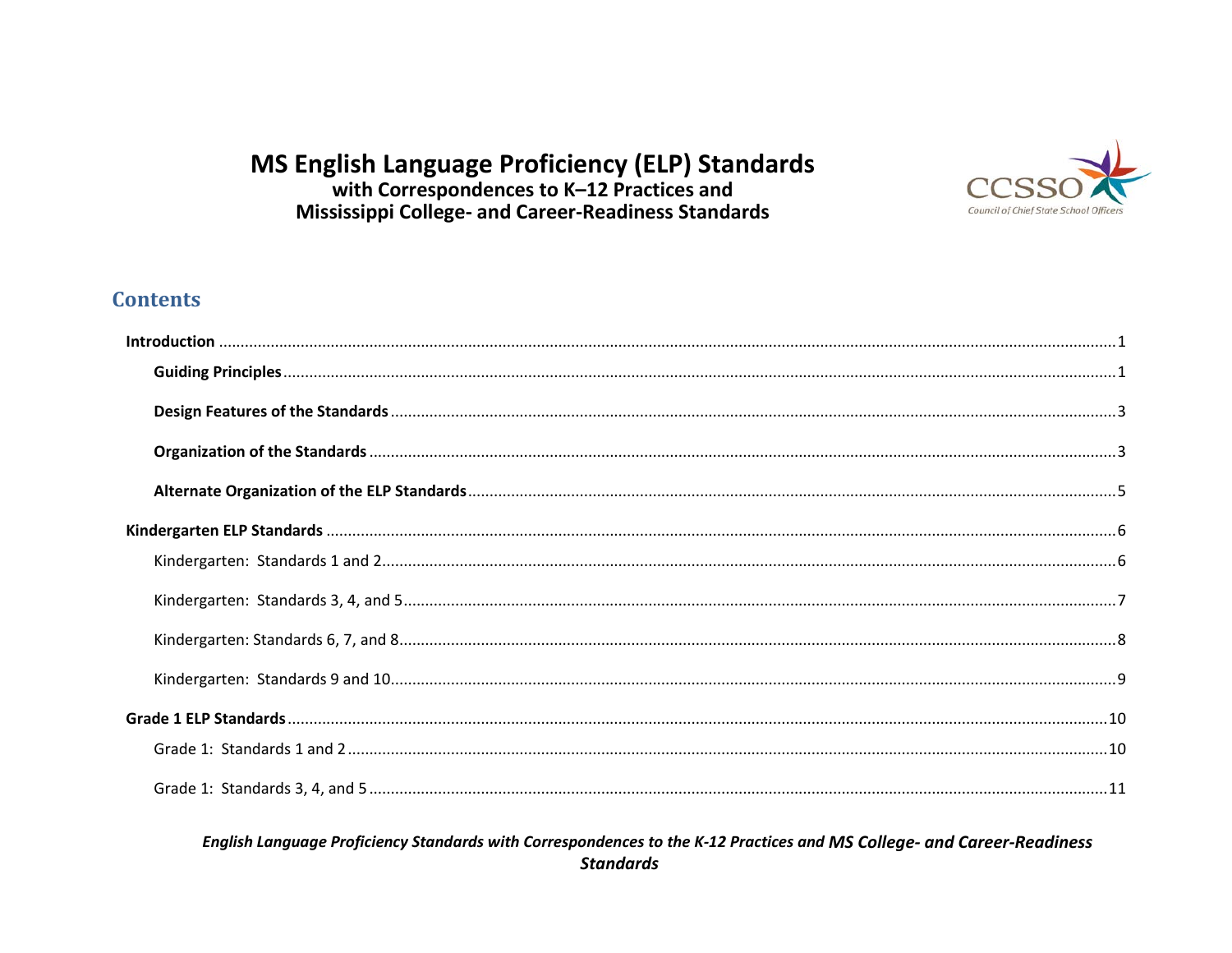| English Language Proficiency Standards with Correspondences to the K-12 Practices and MS College- and Career-Readiness Standards |  |
|----------------------------------------------------------------------------------------------------------------------------------|--|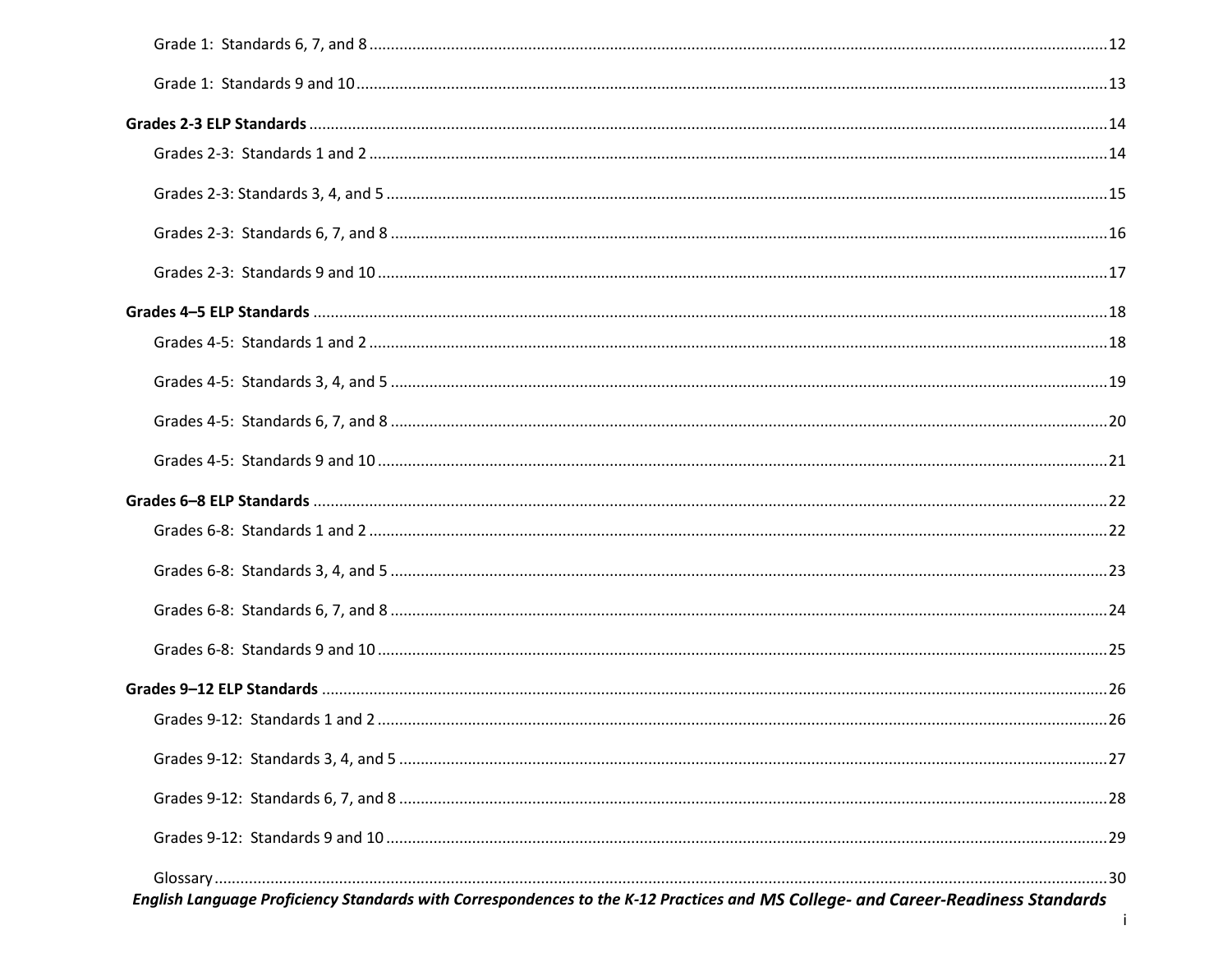|--|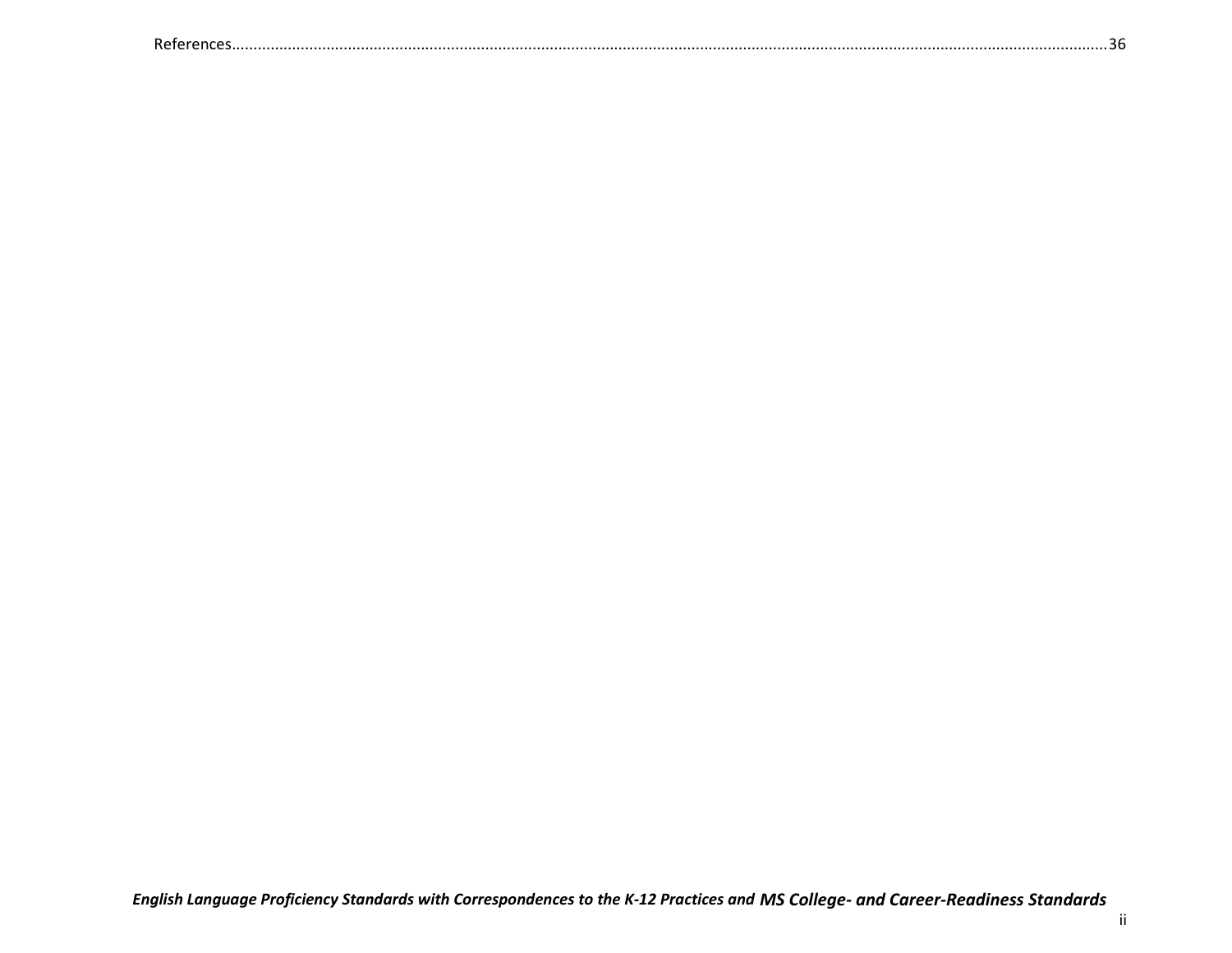#### <span id="page-5-2"></span><span id="page-5-0"></span>**Introduction**

The Council of Chief State School Officers (CCSSO) has utilized the services of WestEd and the Understanding Language Initiative at Stanford University to develop a new set of English Language Proficiency (ELP) Standards. The ELP Standards, developed for K, 1, 2-3, 4-5, 6-8, and 9-12 grades, highlight and amplify the *critical language, knowledge about language,* and *skills using language* that are in college-and-career-ready standards and that are necessary for English learners (ELs) to be successful in schools. Research completed by CCSSO on the 10 ELP Standards highlight a strategic set of language functions (what students *do* with language to accomplish content-specific tasks) and language forms (vocabulary, grammar, and discourse specific to a particular content area or discipline) which are needed by ELs as they develop competence in the practices associated with English language arts (ELA) & literacy, mathematics, and science. The five ELP levels for each of the ELP Standards address the question, **"What might an EL's language use look like at each ELP level as he or she progresses toward independent participation in grade-appropriate activities?"**

#### <span id="page-5-1"></span>*Guiding Principles*

#### **1. Potential**

ELs have the same potential as native speakers of English to engage in cognitively complex tasks. Regardless of ELP level, all ELs need access to challenging, grade-appropriate<sup>[1](#page-5-2)</sup> curriculum, instruction, and assessment and benefit from activities requiring them to create linguistic output (Ellis, 2008a; 2008b). Even though ELs will produce language that includes features that distinguish them from their native-English-speaking peers, "it is possible [for ELs] to achieve the standards for college-and-career readiness" (NGA Center & CCSSO, 2010b, p. 1).

#### **2. Funds of Knowledge**

ELs' primary languages and other social, cultural, and linguistic background knowledge and resources (i.e., their "funds of knowledge" [Moll, Amanti, Neff, & Gonzalez, 1992]) are useful tools to help them navigate back and forth among their schools and their communities' valuable resources as they develop the social, cultural, and linguistic competencies required for effective communication in English. In particular, an awareness of culture should be embedded within curriculum, instruction, and assessment provided to ELs since "the more one knows about the other language and culture, the greater the chances of creating the appropriate cultural interpretation of a written or spoken text" (National Standards in Foreign Language Education Project, 2006, p. 37).

#### **3. Diversity in EL Progress in Acquiring English Language Proficiency**

A student's ability to demonstrate proficiency at a particular ELP level will depend on context, content-area focus, and developmental factors. Thus, a student's designated ELP level represents a typical current performance level, not a fixed status. An English language proficiency level does not identify a student (e.g., "Level 1 student"), but rather identifies what a student knows and can do at a particular stage of English language development, for example, "a student at Level 1" or "a student whose

 $1$  Grade appropriate is defined by the English language arts, mathematics, and science standards for that grade.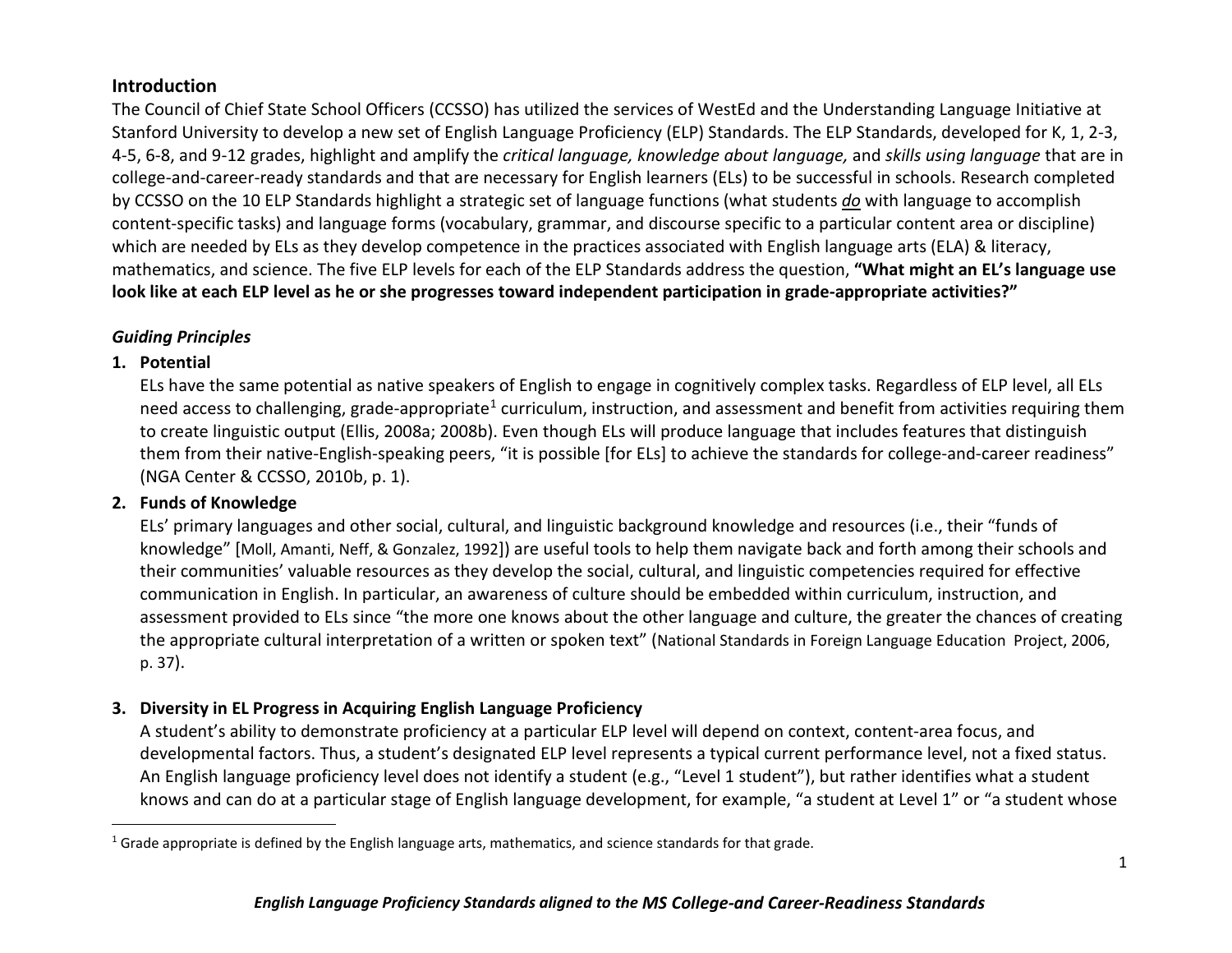listening performance is at Level 1." Progress in acquiring English may vary depending upon program type, age at which entered program, initial English proficiency level, native language literacy, and other factors (Bailey & Heritage, 2010; Byrnes & Canale, 1987; Lowe & Stansfield, 1988). Within these ELP Standards, we assume simultaneous development of language and content-area knowledge, skills, and abilities. ELs do not need to wait until their ELP is sufficiently developed to participate in content area instruction and assessment.

#### **4. Scaffolding**

ELs at all levels of ELP should be provided with scaffolding in order to reach the next reasonable proficiency level as they develop grade-appropriate language capacities, particularly those that involve content-specific vocabulary and registers. The type and intensity of the scaffolding provided will depend on each student's ability to undertake the particular task independently while continuing to uphold appropriate complexity for the student.

#### **5. Students with Limited or Interrupted Formal Education**

ELs with limited or interrupted formal education must be provided access to targeted supports that allow them to develop foundational literacy skills in an accelerated time frame (DeCapua & Marshall, 2011).

#### **6. Special Needs**

ELs with disabilities can benefit from English language development services (and it is recommended that language development goals be a part of their Individualized Education Plans [IEPs]). Educators should be aware that these students may take slightly different paths toward English language proficiency.

#### **7. Access Supports and Accommodations**

Based on their individual needs, all ELs, including ELs with disabilities, should be provided access supports and accommodations for assessments, so that their assessment results are valid and reflect what they know and can do. Educators should be aware that these access supports and accommodations can be used in classroom instruction and assessment to ensure that students have access to instruction and assessment based on the ELP Standards. When identifying the access supports and accommodations that should be considered for ELs and ELs with IEPs or 504 plans during classroom instruction and assessment, it is particularly useful to consider EL needs in relation to receptive and productive modalities. (See footnote in Table 2 for more information.)

#### **8. Multimedia, Technology, and New Literacies**

New understandings around literacy (e.g., visual and digital literacies) have emerged around use of information and communication technologies (International Reading Association, 2009). Relevant, strategic, and appropriate multimedia tools and technology, aligned to the ELP Standards, should be integrated into the design of curriculum, instruction, and assessment for ELs.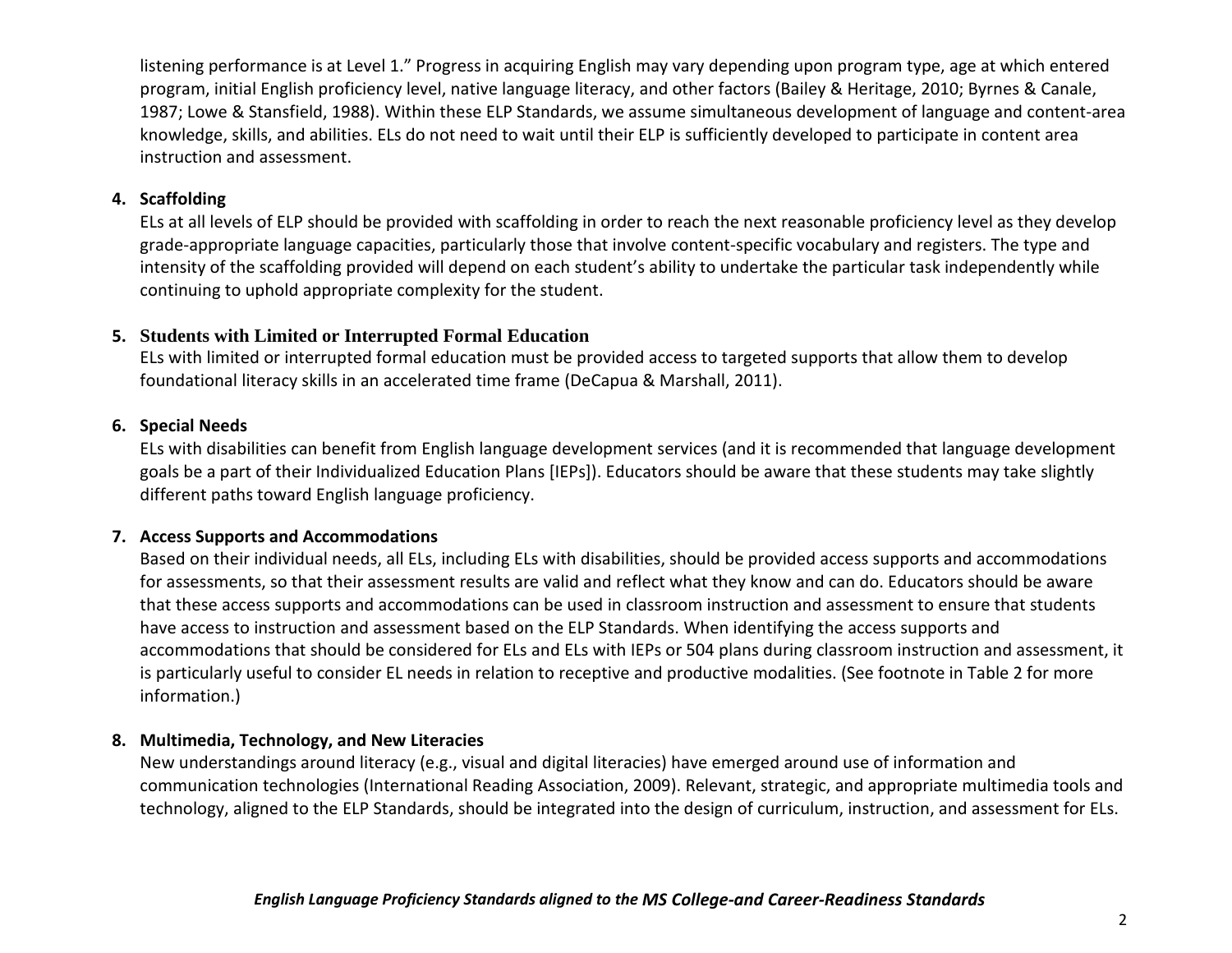#### <span id="page-7-0"></span>*Design Features of the Standards*

The 10 ELP Standards are designed for collaborative use by English as a second language (ESL)/English language development (ELD) and content area teachers in **both** English language development and content-area instruction. Explicit recognition that language acquisition takes place across the content areas fosters collaboration among educators and benefits ELs' learning experiences.

At present, second language development is seen largely as the responsibility of the ESL/ELD teacher, while content development as that of the subject area teacher. Given the new [content] standards' explicitness in how language must be used to enact disciplinary knowledge and skills, such a strict division of labor is no longer viable. Content area teachers must understand and leverage the language and literacy practices found in science, mathematics, history/social studies, and the language arts to enhance students' engagement with rich content and fuel their academic performance. ESL/ELD teachers must cultivate a deeper knowledge of the disciplinary language that EL students need, and help their students to grow in using it. Far greater collaboration and sharing of expertise are needed among ESL/ELD teachers and content area teachers at the secondary level. At the elementary level, far greater alignment and integration are needed across ESL/ELD and subject matter learning objectives, curriculum, and lesson plans that teachers in self-contained classrooms prepare and deliver (Understanding Language Initiative, 2012, p. 2).

The levels 1–5 descriptors for each of the 10 ELP Standards describe targets for EL performance by the *end* of each ELP level at a particular point in time. However, students may demonstrate a range of abilities within each ELP level. By describing the end of each ELP level for each ELP Standard, the levels 1–5 descriptors reflect a linear progression across the proficiency levels of an aligned set of knowledge, skills, and abilities. This is done for purposes of presentation and understanding; actual second language acquisition does not necessarily occur in a linear fashion within or across proficiency levels.

An EL at any given point along his or her trajectory of English learning may exhibit some abilities (e.g., speaking skills) at a higher proficiency level, while at the same time exhibiting other abilities (e.g., writing skills) at a lower proficiency level. Additionally, a student may successfully perform a particular skill at a lower proficiency level but need review at the next higher proficiency level when presented with a new or more complex type of text. As a reminder, by definition, EL status is a temporary status. Thus, an English language proficiency level does not identify a student (e.g., "a Level 1 student"), but rather identifies what a student knows and can do at a particular stage of English language development (e.g., "a student at Level 1" or "a student whose listening performance is at Level 1").

#### <span id="page-7-1"></span>*Organization of the Standards*

For the purposes of clarity, the 10 ELP Standards are organized according to a schema that represents each standard's importance to ELs' participation in the practices called for in the Mississippi College- and-Career-Readiness standards in ELA & Literacy, mathematics, and science.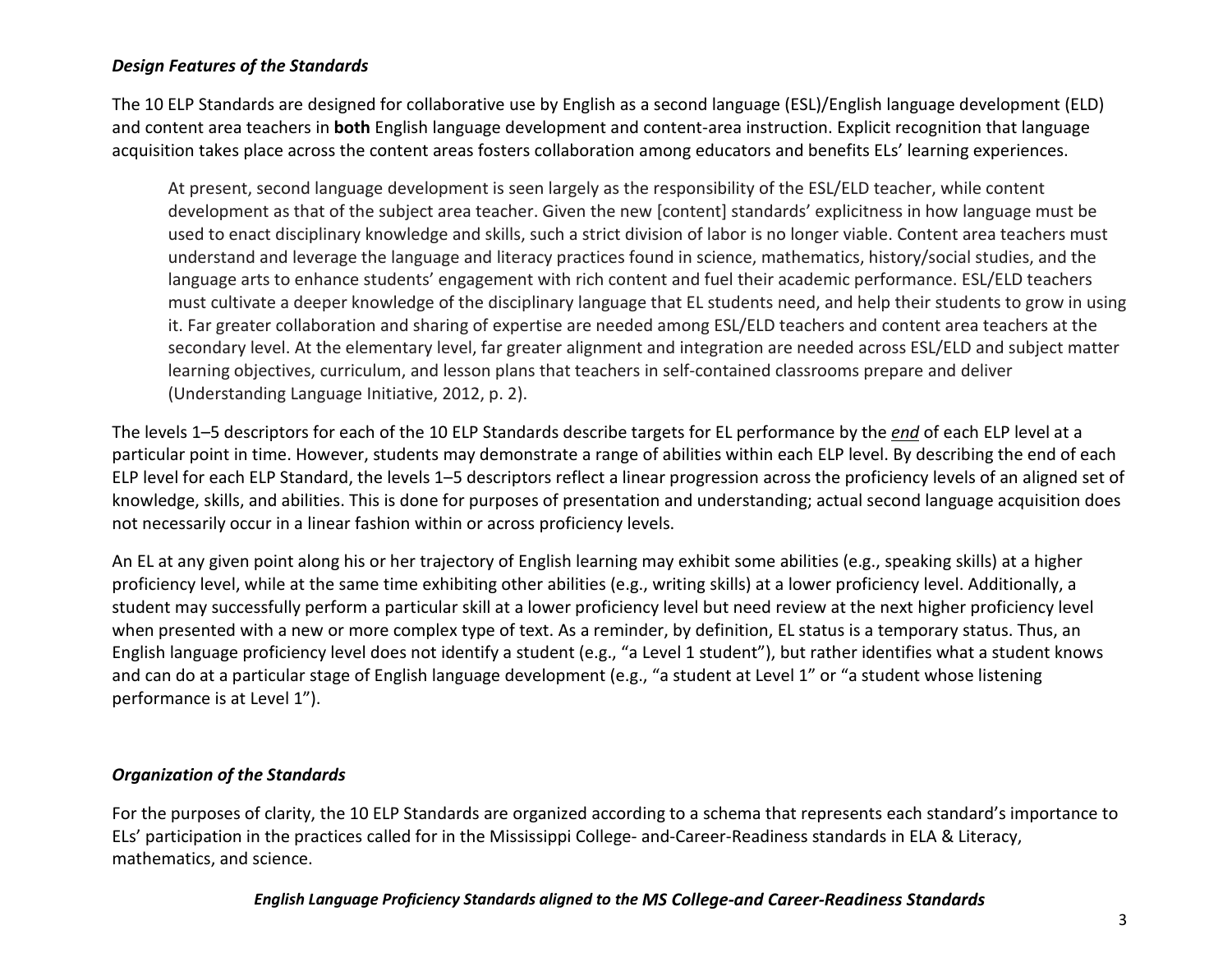| 1  | construct meaning from oral presentations and literary and informational<br>text through grade-appropriate listening, reading, and viewing                            |
|----|-----------------------------------------------------------------------------------------------------------------------------------------------------------------------|
| 2  | participate in grade-appropriate oral and written exchanges of information,<br>ideas, and analyses, responding to peer, audience, or reader comments and<br>questions |
| 3  | speak and write about grade-appropriate complex literary and<br>informational texts and topics                                                                        |
| 4  | construct grade-appropriate oral and written claims and support them with<br>reasoning and evidence                                                                   |
| 5  | conduct research and evaluate and communicate findings to answer<br>questions or solve problems                                                                       |
| 6  | analyze and critique the arguments of others orally and in writing                                                                                                    |
| 7  | adapt language choices to purpose, task, and audience when speaking and<br>writing                                                                                    |
| 8  | determine the meaning of words and phrases in oral presentations and<br>literary and informational text                                                               |
| 9  | create clear and coherent grade-appropriate speech and text                                                                                                           |
| 10 | make accurate use of standard English to communicate in grade-<br>appropriate speech and writing                                                                      |

**Table 1. Organization of the ELP Standards in Relation to Participation in Content-Area Practices**

Standards 1 through 7 involve the language necessary for ELs to engage in the central content-specific practices associated with ELA & Literacy, mathematics, and science. They begin with a focus on extraction of meaning and then progress to engagement in these practices.

Standards 8 through 10 home in on some of the more micro-level linguistic features that are undoubtedly important to focus on, but only in the service of the other seven standards.

The ELP Standards are interrelated and can be used separately or in combination. (In particular, as shown above, Standards 8–10 support the other seven standards.) The standards do not include curriculum statements, nor do they privilege a single approach to the teaching of social and expressive communication or the teaching of grammar; instead, the standards and descriptors for each proficiency level leave room for teachers, curriculum developers, and states to determine how each ELP Standard and descriptor should be reached and what additional topics should be addressed.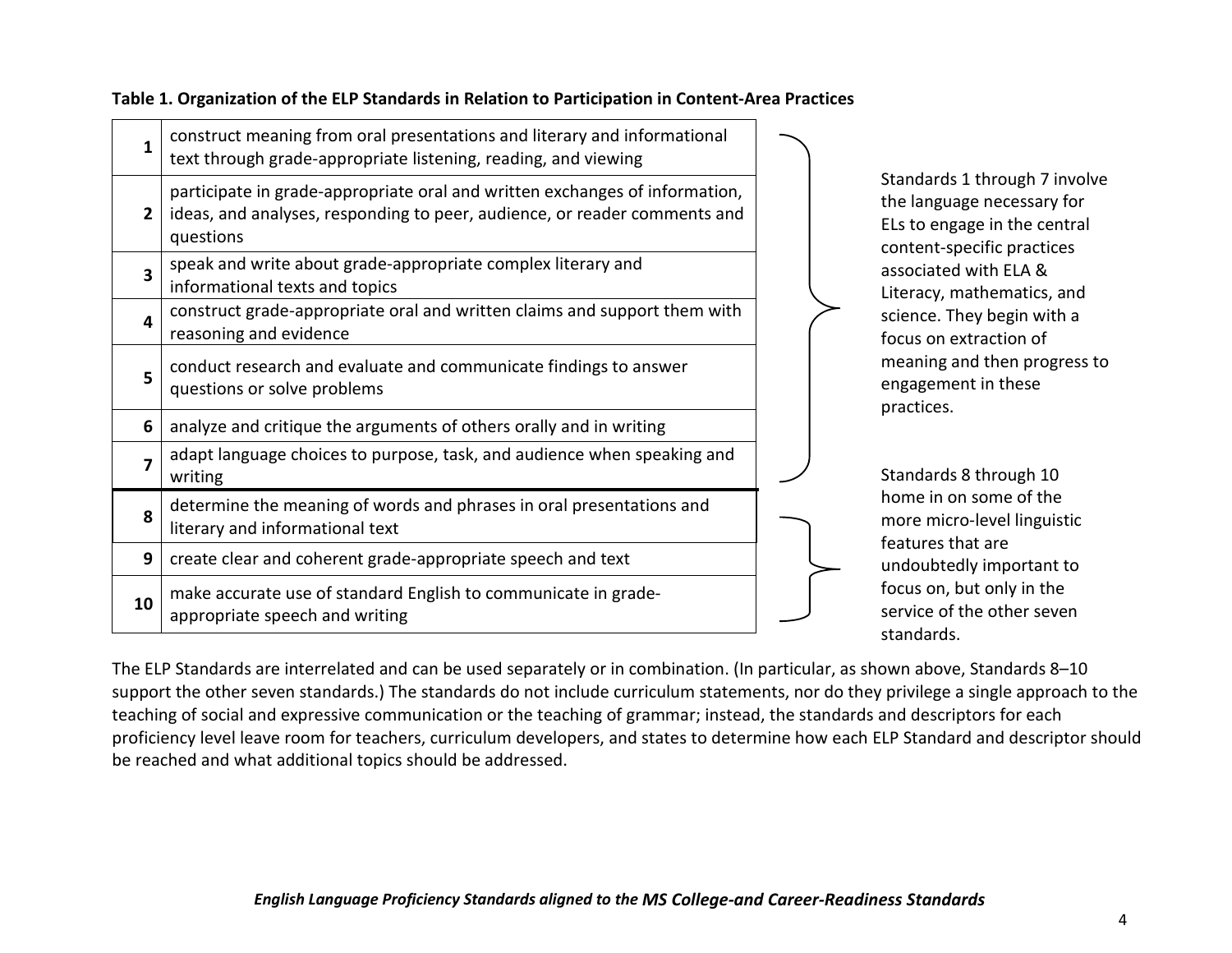#### <span id="page-9-2"></span><span id="page-9-1"></span><span id="page-9-0"></span>*Alternate Organization of the ELP Standards*

The ELP Standards might also be framed in relation to narrower domains of listening, speaking, reading, and writing and also in relation to broader receptive,<sup>[2](#page-9-1)</sup> productive, and interactive modalities. The interactive modalities category allows for emphasis on the need for ELs to meaningfully engage with their peers during content area instruction. (Standards 9 and 10 address the linguistic structures of English and are framed in relation to the Mississippi College and Career Readiness Standards (CCRS) for ELA Language domain.)

| <b>Modalities</b>                                                                                                                                                                                                                                                                                                                                                                                                                                                                                                                                                                               | <b>Domains</b>                      |                         | <b>Corresponding ELP Standards</b>                                                                                                                                    |
|-------------------------------------------------------------------------------------------------------------------------------------------------------------------------------------------------------------------------------------------------------------------------------------------------------------------------------------------------------------------------------------------------------------------------------------------------------------------------------------------------------------------------------------------------------------------------------------------------|-------------------------------------|-------------------------|-----------------------------------------------------------------------------------------------------------------------------------------------------------------------|
| Receptive <sup>3</sup> modalities: This mode refers to the learner as a reader or<br>listener/viewer working with 'text' whose author or deliverer is not<br>present or accessible. It presumes that the interaction is with<br>Listening<br>authentic written or oral documents where language input is<br>and<br>meaningful and content laden. The learner brings background<br>Reading<br>knowledge, experience, and appropriate interpretive strategies to the<br>task to promote understanding of language and content in order to<br>develop a personal reaction. (Phillips, 2008, p. 96) |                                     | 1                       | construct meaning from oral presentations and literary and<br>informational text through grade-appropriate listening, reading, and<br>viewing                         |
|                                                                                                                                                                                                                                                                                                                                                                                                                                                                                                                                                                                                 |                                     | 8                       | determine the meaning of words and phrases in oral presentations and<br>literary and informational text                                                               |
| Productive modalities: The mode places the learner as speaker and<br>writer for a 'distant' audience, one with whom interaction is not                                                                                                                                                                                                                                                                                                                                                                                                                                                          |                                     | $\overline{\mathbf{3}}$ | speak and write about grade-appropriate complex literary and<br>informational texts and topics                                                                        |
| possible or limited. The communication is set for a specified audience,<br>has purpose, and generally abides by rules of genre or style. It is a<br>planned or formalized speech act or written document, and the                                                                                                                                                                                                                                                                                                                                                                               | Speaking<br>and<br>Writing          | 4                       | construct grade-appropriate oral and written claims and support them<br>with reasoning and evidence                                                                   |
| learner has an opportunity to draft, get feedback, and revise, before<br>publication or broadcast. (Phillips, 2008, p. 96)                                                                                                                                                                                                                                                                                                                                                                                                                                                                      |                                     |                         | adapt language choices to purpose, task, and audience when speaking<br>and writing                                                                                    |
| Interactive modalities: Collaborative use of receptive and productive<br>modalities. This mode refers to the learner as a speaker/listener [and]                                                                                                                                                                                                                                                                                                                                                                                                                                                | Listening,<br>Speaking,<br>Reading, | $\overline{2}$          | participate in grade-appropriate oral and written exchanges of<br>information, ideas, and analyses, responding to peer, audience, or<br>reader comments and questions |
| reader/writer. It requires two-way interactive communication where<br>negotiation of meaning may be observed. The exchange will provide<br>evidence of awareness of the socio-cultural aspects of communication                                                                                                                                                                                                                                                                                                                                                                                 | and<br>Writing                      | 5                       | conduct research and evaluate and communicate findings to answer<br>questions or solve problems                                                                       |
| as language proficiency develops. (Phillips, 2008, p. 96)                                                                                                                                                                                                                                                                                                                                                                                                                                                                                                                                       |                                     | 6                       | analyze and critique the arguments of others orally and in writing                                                                                                    |

<sup>&</sup>lt;sup>2</sup> The terms receptive and productive language functions were used for the ELP standards schema, rather than the newer American Council of Foreign Language Teaching (ACTFL) terms used in Phillips (2008), in keeping with the functional language terms used in the CCSSO (2012) ELPD Framework (which employs the earlier ACTFL terminology).

<sup>&</sup>lt;sup>3</sup> The ability to communicate via multiple modes of representation (e.g., non-verbal communication, oral, pictorial, graphic, textual) may be especially important for ELs with certain types of disabilities. When identifying the access supports and accommodations that should be considered for ELs and ELs with IEPs or 504 plans, it is particularly useful to consider EL needs in relation to broader receptive, productive, and interactive modalities when listening, speaking, reading, or writing are not be explicit focus of the construct(s) being instructed or assessed.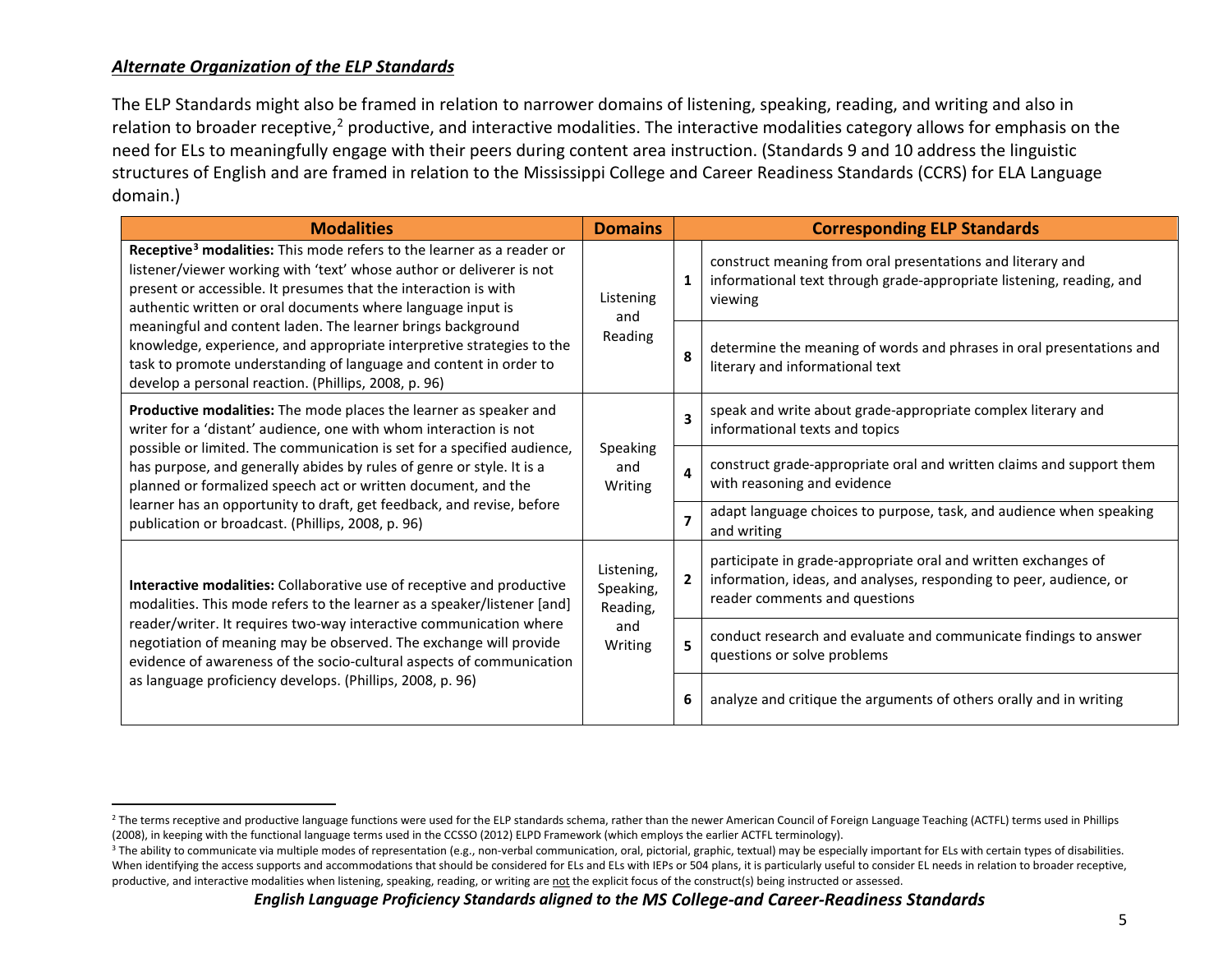# **Kindergarten ELP Standards**

## <span id="page-10-1"></span><span id="page-10-0"></span>*Kindergarten: Standards 1 and 2*

|     | <b>ELP Standard</b>                                                                                                                                                                                         | By the end of each English language proficiency level, an EL can                                                                                      |                                                                                                                     |                                                                                                                                                               |                                                                                                                                                                                        |                                                                                                                                                                 |  |
|-----|-------------------------------------------------------------------------------------------------------------------------------------------------------------------------------------------------------------|-------------------------------------------------------------------------------------------------------------------------------------------------------|---------------------------------------------------------------------------------------------------------------------|---------------------------------------------------------------------------------------------------------------------------------------------------------------|----------------------------------------------------------------------------------------------------------------------------------------------------------------------------------------|-----------------------------------------------------------------------------------------------------------------------------------------------------------------|--|
|     |                                                                                                                                                                                                             | Level 1                                                                                                                                               | Level 2                                                                                                             | Level 3                                                                                                                                                       | Level 4                                                                                                                                                                                | Level 5                                                                                                                                                         |  |
|     | An EL can<br>construct                                                                                                                                                                                      | with prompting and<br>support (including<br>context and visual aids),                                                                                 | with prompting and support<br>(including context and visual<br>aids), use an emerging set of                        | with prompting and support<br>(including context and visual<br>aids), use a developing set of                                                                 | with prompting and<br>support (including context<br>and visual aids), use an                                                                                                           | with prompting and<br>support (including context<br>and visual aids), use a                                                                                     |  |
| K.1 | meaning from<br>oral presentations<br>and literary and<br>informational text<br>through grade-<br>appropriate<br>listening, reading,<br>and viewing.                                                        | use a very limited set of<br>strategies to:<br>• identify a few key<br>words                                                                          | strategies to:<br>· identify some key words<br>and phrases                                                          | strategies to:<br>• identify main topics<br>• ask and answer questions<br>about key details                                                                   | increasing range of<br>strategies to:<br>• identify main topics<br>• answer questions<br>about key details or<br>parts of stories<br>• retell events                                   | wide range of strategies<br>to:<br>• identify main topics<br>• answer questions about<br>key details<br>• retell familiar stories                               |  |
|     |                                                                                                                                                                                                             | from read-alouds and<br>oral presentations of<br>information or stories.                                                                              | from read-alouds and oral<br>presentations.                                                                         | from read-alouds and oral<br>presentations.                                                                                                                   | from read-alouds, picture<br>books, and oral<br>presentations.                                                                                                                         | from read-alouds, picture<br>books, and oral<br>presentations.                                                                                                  |  |
| K.2 | An EL can<br>participate in<br>grade-appropriate<br>oral and written<br>exchanges of<br>information,<br>ideas, and<br>analyses,<br>responding to<br>peer, audience, or<br>reader comments<br>and questions. | · listen with limited<br>participation in short<br>conversations<br>• respond to simple<br>yes/no and some wh-<br>questions<br>about familiar topics. | • participate in short<br>conversations<br>• respond to simple yes/no<br>and wh-questions<br>about familiar topics. | • participate in short<br>conversations<br>• follow some rules for<br>discussion<br>• respond to simple yes/no<br>and wh- questions<br>about familiar topics. | • participate in<br>conversations and<br>discussions<br>• ask and answer simple<br>questions<br>• follow increasing<br>number of rules for<br>discussion<br>about a variety of topics. | • participate in<br>conversations and<br>discussions<br>$\bullet$ ask and answer<br>questions<br>• follow rules for<br>discussion<br>about a variety of topics. |  |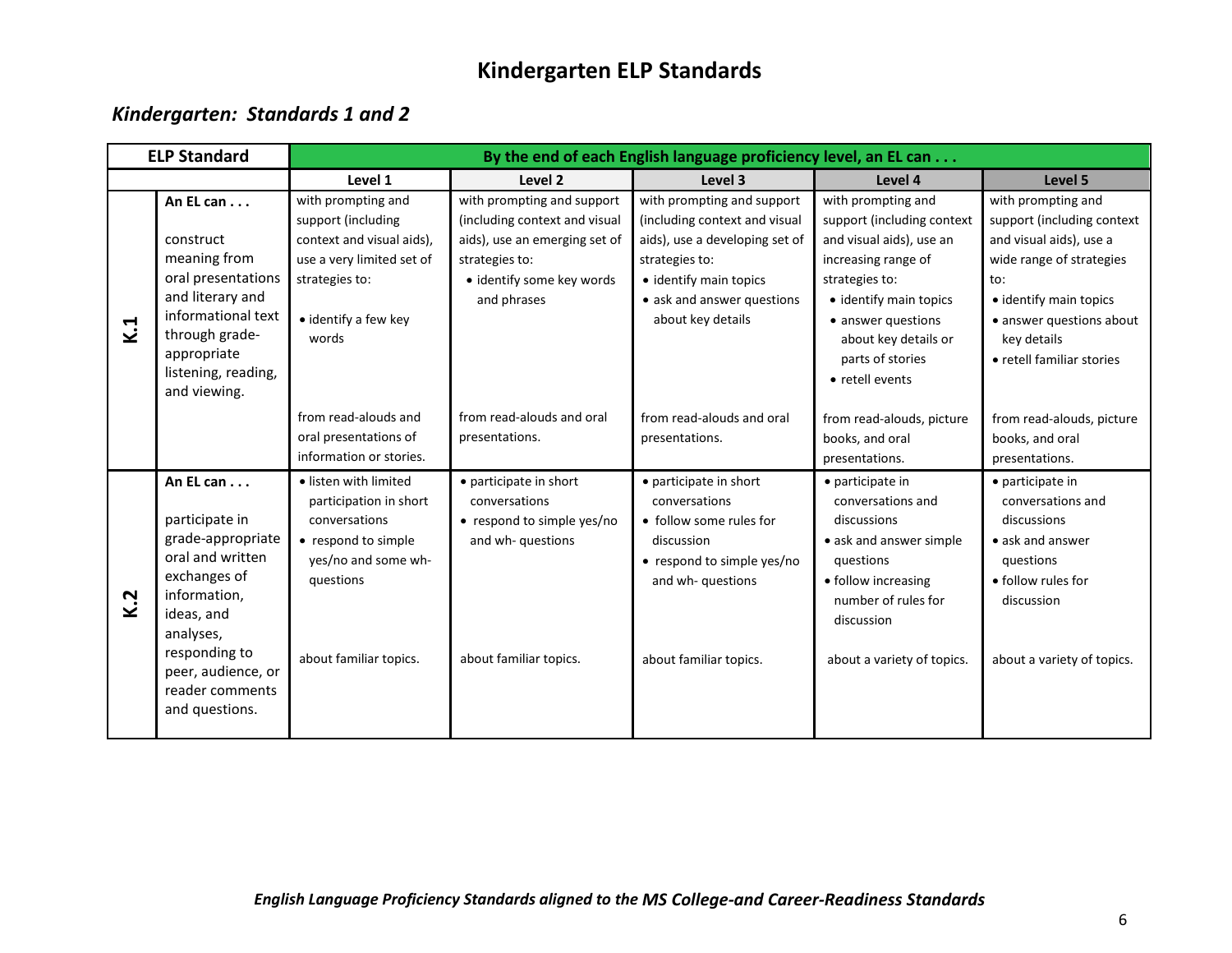# <span id="page-11-0"></span>*Kindergarten: Standards 3, 4, and 5*

|     | <b>ELP Standard</b>                                                                                                | By the end of each English language proficiency level, an EL can      |                                                                                                                  |                                                                                                                                                  |                                                                                                                                                  |                                                                                                                                                  |  |
|-----|--------------------------------------------------------------------------------------------------------------------|-----------------------------------------------------------------------|------------------------------------------------------------------------------------------------------------------|--------------------------------------------------------------------------------------------------------------------------------------------------|--------------------------------------------------------------------------------------------------------------------------------------------------|--------------------------------------------------------------------------------------------------------------------------------------------------|--|
|     |                                                                                                                    | Level 1                                                               | Level 2                                                                                                          | Level 3                                                                                                                                          | Level 4                                                                                                                                          | Level 5                                                                                                                                          |  |
|     | An EL can                                                                                                          | • communicate simple<br>information or feelings                       | • communicate simple<br>information or feelings                                                                  | • communicate<br>information or feelings                                                                                                         | · tell or dictate simple<br>messages                                                                                                             | • make simple oral<br>presentations                                                                                                              |  |
| K.3 | speak and write                                                                                                    |                                                                       |                                                                                                                  |                                                                                                                                                  |                                                                                                                                                  | • compose short written<br>texts                                                                                                                 |  |
|     | about grade-                                                                                                       |                                                                       |                                                                                                                  |                                                                                                                                                  |                                                                                                                                                  |                                                                                                                                                  |  |
|     | appropriate<br>complex literary                                                                                    |                                                                       |                                                                                                                  |                                                                                                                                                  |                                                                                                                                                  |                                                                                                                                                  |  |
|     | and                                                                                                                |                                                                       |                                                                                                                  |                                                                                                                                                  |                                                                                                                                                  |                                                                                                                                                  |  |
|     | informational<br>texts and topics.                                                                                 | about familiar topics or<br>experiences.                              | about familiar topics,<br>experiences, or events.                                                                | about familiar topics,<br>experiences, or events.                                                                                                | about a variety of topics,<br>experiences, or events.                                                                                            | about a variety of topics,<br>experiences, or events.                                                                                            |  |
|     | An EL can                                                                                                          | • express a feeling or<br>opinion                                     | · express an opinion or<br>preference                                                                            | · express an opinion or<br>preference                                                                                                            | • express an opinion or<br>preference                                                                                                            | • express an opinion or<br>preference                                                                                                            |  |
|     | construct grade-<br>appropriate oral<br>and written                                                                | about a familiar topic                                                | about a familiar topic                                                                                           | about a familiar topic or<br>story                                                                                                               | about a variety of topics or<br>stories                                                                                                          | about a variety of topics<br>or stories                                                                                                          |  |
| K.4 | claims and<br>support them                                                                                         |                                                                       |                                                                                                                  |                                                                                                                                                  |                                                                                                                                                  |                                                                                                                                                  |  |
|     | with reasoning<br>and evidence.                                                                                    | showing limited control.                                              | showing emerging control.                                                                                        | showing developing<br>control.                                                                                                                   | showing increasing control.                                                                                                                      | showing increasing<br>control.                                                                                                                   |  |
|     | An EL can                                                                                                          | with prompting and<br>support from adults,                            | with prompting and<br>support from adults,                                                                       | with prompting and<br>support from adults,                                                                                                       | with prompting and<br>support from adults,                                                                                                       | with prompting and<br>support from adults,                                                                                                       |  |
| K.5 | conduct<br>research and<br>evaluate and<br>communicate<br>findings to<br>answer<br>questions or<br>solve problems. | • recall information from<br>experience or from a<br>provided source. | • recall information from<br>experience or use<br>information from a<br>provided source to<br>answer a question. | • recall information from<br>experience or use<br>information from<br>provided sources to<br>answer a question<br>showing developing<br>control. | • recall information from<br>experience or use<br>information from<br>provided sources to<br>answer a question<br>showing increasing<br>control. | • recall information from<br>experience or use<br>information from<br>provided sources to<br>answer a question<br>showing increasing<br>control. |  |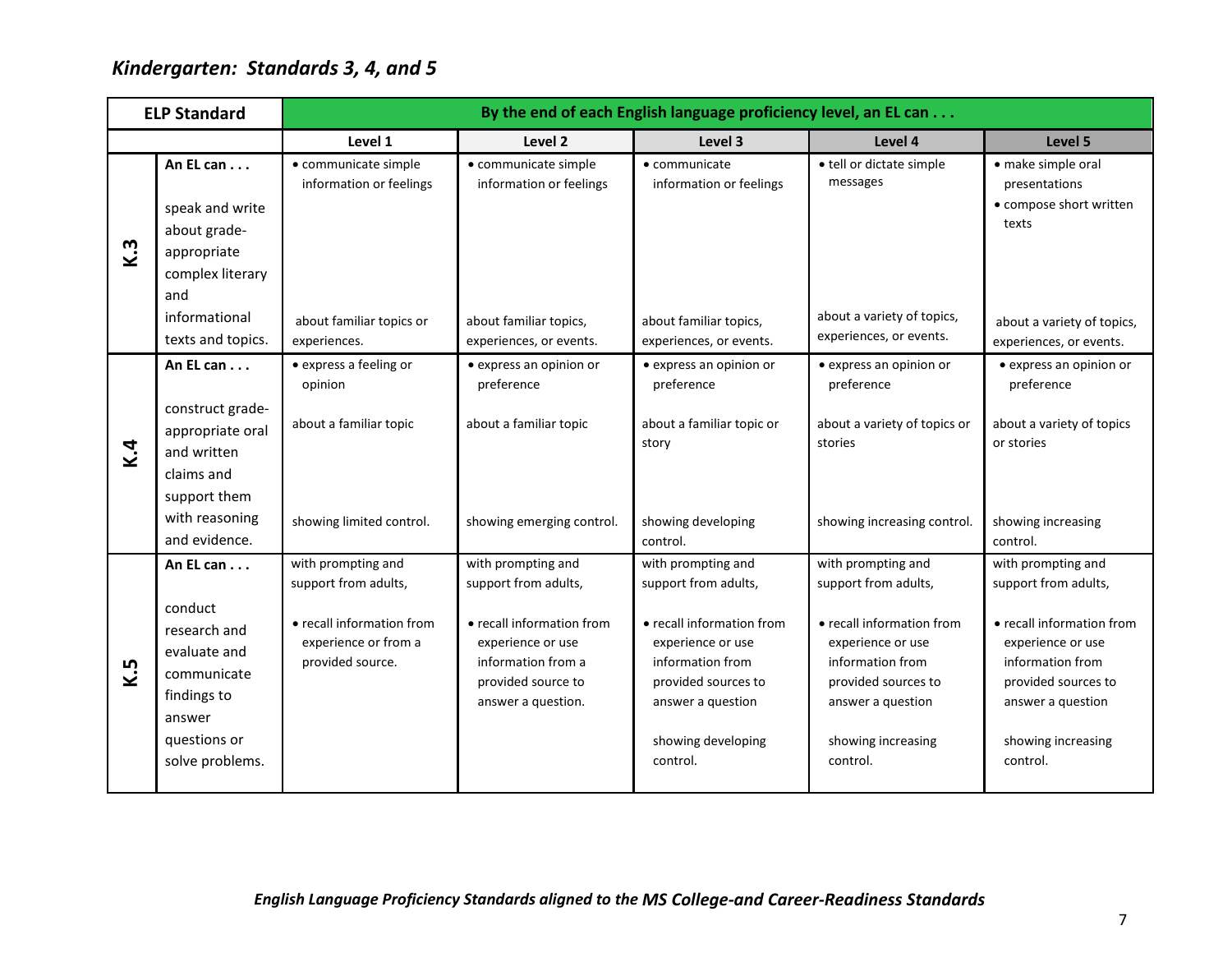# <span id="page-12-0"></span>*Kindergarten: Standards 6, 7, and 8*

|     | <b>ELP Standard</b>                                                                                                                     | By the end of each English language proficiency level, an EL can                                                                                                                                                                                       |                                                                                                                                                                                                                                                                      |                                                                                                                                                                                                                                                                          |                                                                                                                                                                                                                                                                               |                                                                                                                                                                                                                                                                     |  |  |
|-----|-----------------------------------------------------------------------------------------------------------------------------------------|--------------------------------------------------------------------------------------------------------------------------------------------------------------------------------------------------------------------------------------------------------|----------------------------------------------------------------------------------------------------------------------------------------------------------------------------------------------------------------------------------------------------------------------|--------------------------------------------------------------------------------------------------------------------------------------------------------------------------------------------------------------------------------------------------------------------------|-------------------------------------------------------------------------------------------------------------------------------------------------------------------------------------------------------------------------------------------------------------------------------|---------------------------------------------------------------------------------------------------------------------------------------------------------------------------------------------------------------------------------------------------------------------|--|--|
|     |                                                                                                                                         | Level 1                                                                                                                                                                                                                                                | Level 2                                                                                                                                                                                                                                                              | Level 3                                                                                                                                                                                                                                                                  | Level 4                                                                                                                                                                                                                                                                       | Level 5                                                                                                                                                                                                                                                             |  |  |
| K.6 | An EL can<br>analyze and<br>critique the<br>arguments of<br>others orally and<br>in writing.                                            | [Standard introduced at<br>Level 4.]                                                                                                                                                                                                                   | [Standard introduced at<br>Level 4.]                                                                                                                                                                                                                                 | [Standard introduced at<br>Level 4.]                                                                                                                                                                                                                                     | with prompting and<br>support,<br>· identify a reason an<br>author or speaker gives<br>to support a point.                                                                                                                                                                    | with prompting and<br>support,<br>· identify appropriate<br>reasons an author or<br>speaker gives to<br>support main points.                                                                                                                                        |  |  |
| K.7 | An EL can<br>adapt language<br>choices to<br>purpose, task,<br>and audience<br>when speaking<br>and writing.                            | [Standard introduced at<br>Level 4.]                                                                                                                                                                                                                   | <b>IStandard introduced at</b><br>Level 4.]                                                                                                                                                                                                                          | <b>IStandard introduced at</b><br>Level 4.]                                                                                                                                                                                                                              | • show a developing<br>awareness of the<br>difference between<br>appropriate language for<br>the playground and<br>language for the<br>classroom.                                                                                                                             | • show awareness of<br>differences between<br>informal ("playground<br>speech") and language<br>appropriate to the<br>classroom<br>• use some words learned<br>through conversations,<br>reading, and being read<br>to.                                             |  |  |
| K.8 | An EL can<br>determine the<br>meaning of<br>words and<br>phrases in oral<br>presentations<br>and literary and<br>informational<br>text. | with prompting and<br>support (including context<br>and visual aids),<br>• recognize the meaning of<br>a few frequently<br>occurring words<br>in simple oral<br>presentations and read-<br>alouds about familiar<br>topics, experiences, or<br>events. | with prompting and<br>support (including context<br>and visual aids),<br>• recognize the meaning of<br>some frequently<br>occurring words and<br>phrases<br>in simple oral<br>presentations and read-<br>alouds about familiar<br>topics, experiences, or<br>events. | with prompting and<br>support (including context<br>and visual aids),<br>· answer questions to help<br>determine the meaning<br>of some words and<br>phrases<br>in simple oral<br>presentations and read-<br>alouds about familiar<br>topics, experiences, or<br>events. | with prompting and<br>support (including context<br>and visual aids),<br>• answer and sometimes<br>ask questions about the<br>meaning of words and<br>phrases<br>in simple oral<br>presentations and read-<br>alouds about a variety of<br>topics, experiences, or<br>events. | with prompting and<br>support (including context<br>and visual aids),<br>• answer and ask<br>questions about the<br>meaning of words and<br>phrases<br>in simple oral<br>presentations and read-<br>alouds about a variety of<br>topics, experiences, or<br>events. |  |  |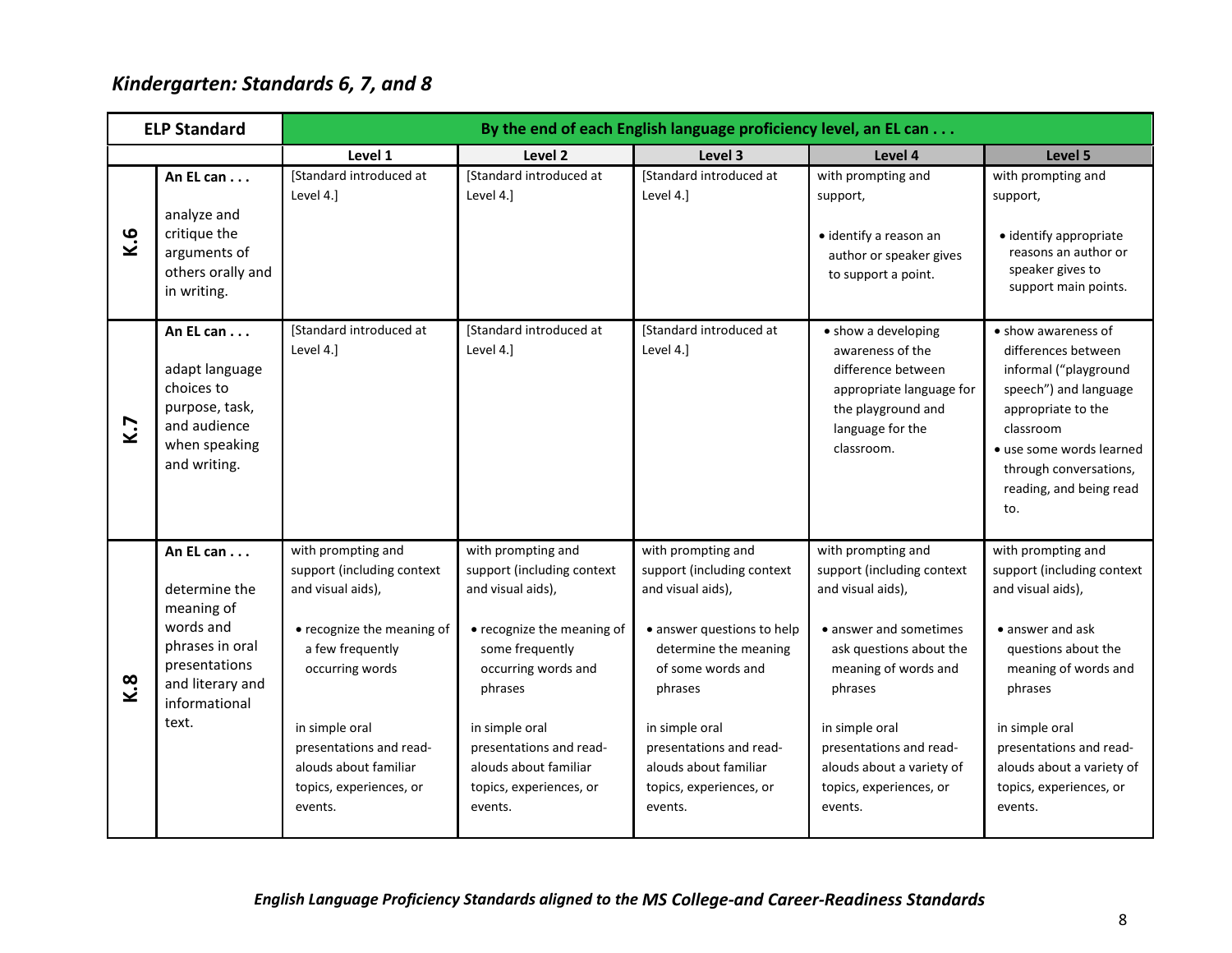# <span id="page-13-0"></span>*Kindergarten: Standards 9 and 10*

|      | <b>ELP Standard</b>                                                                                                              | By the end of each English language proficiency level, an EL can                                                                                                                                |                                                                                                                                                                                                                             |                                                                                                                                                                                                                                    |                                                                                                                                                                                                                                      |                                                                                                                                                                                                                                               |  |  |
|------|----------------------------------------------------------------------------------------------------------------------------------|-------------------------------------------------------------------------------------------------------------------------------------------------------------------------------------------------|-----------------------------------------------------------------------------------------------------------------------------------------------------------------------------------------------------------------------------|------------------------------------------------------------------------------------------------------------------------------------------------------------------------------------------------------------------------------------|--------------------------------------------------------------------------------------------------------------------------------------------------------------------------------------------------------------------------------------|-----------------------------------------------------------------------------------------------------------------------------------------------------------------------------------------------------------------------------------------------|--|--|
|      |                                                                                                                                  | Level 1                                                                                                                                                                                         | Level <sub>2</sub>                                                                                                                                                                                                          | Level 3                                                                                                                                                                                                                            | Level 4                                                                                                                                                                                                                              | Level 5                                                                                                                                                                                                                                       |  |  |
| K.9  | An EL can<br>create clear and<br>coherent grade-<br>appropriate<br>speech and<br>text.                                           | [Standard introduced at<br>Level 3.]                                                                                                                                                            | [Standard introduced at<br>Level 3.]                                                                                                                                                                                        | with support (including<br>visual aids, context),<br>• retell several events<br>from experience or a<br>familiar story                                                                                                             | with support (including<br>visual aids, context),<br>• retell a simple sequence<br>of events from<br>experience or a familiar<br>story                                                                                               | with support (including<br>visual aids),<br>• retell a short sequence<br>of events from<br>experience or a familiar<br>story, with a beginning,<br>middle, and end                                                                            |  |  |
|      |                                                                                                                                  |                                                                                                                                                                                                 |                                                                                                                                                                                                                             | with developing control of<br>some frequently occurring<br>linking words (e.g., and,<br>then).                                                                                                                                     | with increasingly<br>independent control of<br>frequently occurring<br>linking words.                                                                                                                                                | using frequently<br>occurring linking words.                                                                                                                                                                                                  |  |  |
| K.10 | An EL can<br>make accurate<br>use of standard<br>English to<br>communicate in<br>grade-<br>appropriate<br>speech and<br>writing. | with support (including<br>context and visual aids),<br>• recognize and use a<br>small number of<br>frequently occurring<br>nouns and verbs<br>• understand and respond<br>to simple questions. | with support (including<br>context and visual aids),<br>• recognize and use<br>frequently occurring<br>nouns, verbs, and short<br>phrases<br>• respond to yes/no and<br>wh-questions<br>• produce a few simple<br>sentences | with support (including<br>context and visual aids),<br>• recognize and use<br>frequently occurring<br>regular plural nouns,<br>verbs, and prepositions<br>• use and respond to<br>question words<br>• produce simple<br>sentences | with support (context and<br>visual aids),<br>• recognize and use<br>frequently occurring<br>regular plural nouns,<br>verbs, and prepositions<br>• use and respond to<br>question words;<br>• produce and expand<br>simple sentences | with increasing<br>independence,<br>• use frequently<br>occurring regular plural<br>nouns, verbs,<br>prepositions, and<br>question words<br>• ask and answer<br>interrogatives (wh-<br>questions)<br>• produce and expand<br>simple sentences |  |  |
|      |                                                                                                                                  |                                                                                                                                                                                                 | in shared language<br>activities.                                                                                                                                                                                           | in shared language<br>activities.                                                                                                                                                                                                  | in shared language<br>activities.                                                                                                                                                                                                    | in shared language<br>activities.                                                                                                                                                                                                             |  |  |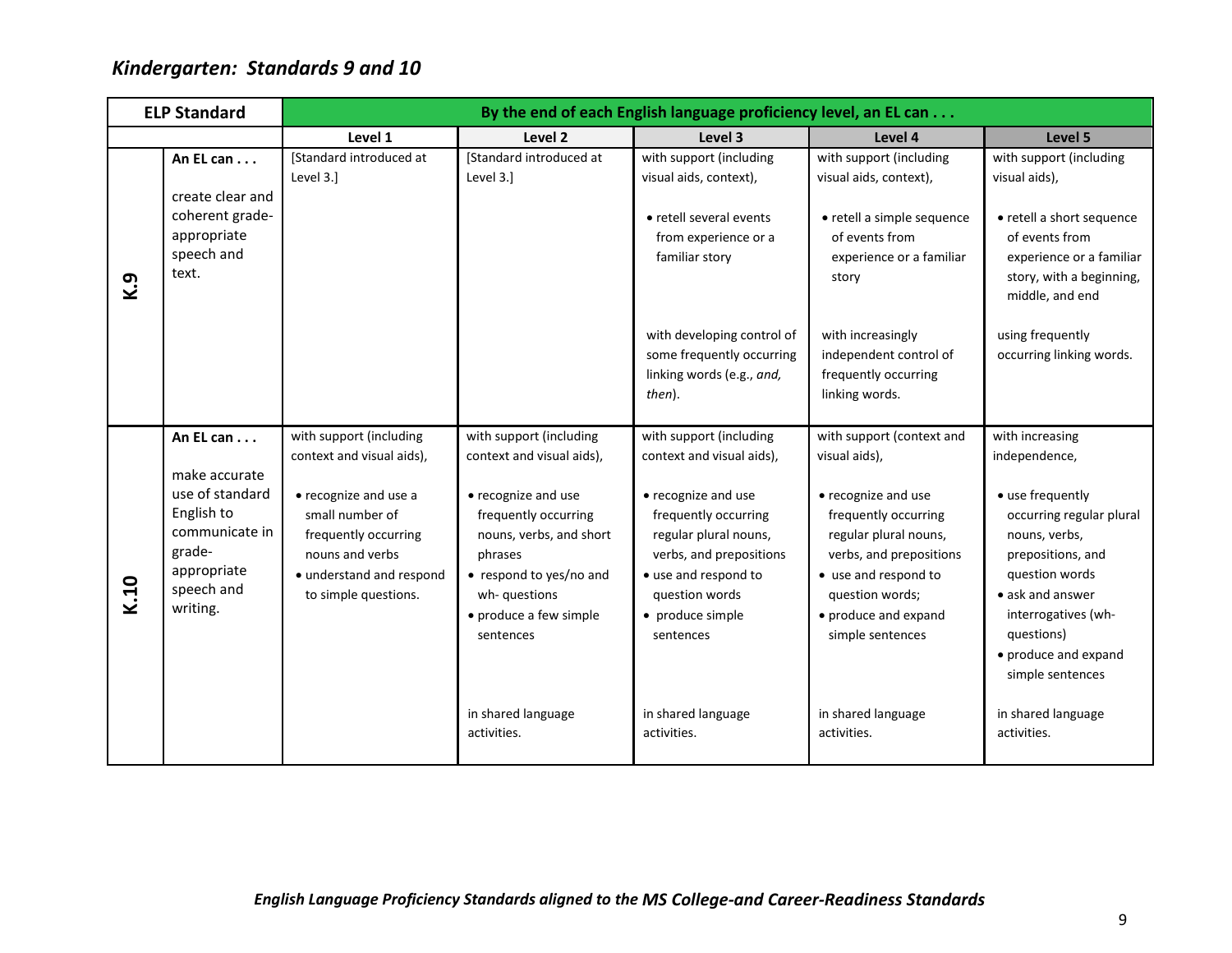## **Grade 1 ELP Standards**

## <span id="page-14-1"></span><span id="page-14-0"></span>*Grade 1: Standards 1 and 2*

|                     | <b>ELP Standard</b>                                                                                                                                                                                  | By the end of each English language proficiency level, an EL can                                                  |                                                                                                            |                                                                                                                                                                     |                                                                                                                                                                                                                              |                                                                                                                                                                                                                                              |  |
|---------------------|------------------------------------------------------------------------------------------------------------------------------------------------------------------------------------------------------|-------------------------------------------------------------------------------------------------------------------|------------------------------------------------------------------------------------------------------------|---------------------------------------------------------------------------------------------------------------------------------------------------------------------|------------------------------------------------------------------------------------------------------------------------------------------------------------------------------------------------------------------------------|----------------------------------------------------------------------------------------------------------------------------------------------------------------------------------------------------------------------------------------------|--|
|                     |                                                                                                                                                                                                      | Level 1                                                                                                           | Level 2                                                                                                    | Level 3                                                                                                                                                             | Level 4                                                                                                                                                                                                                      | Level 5                                                                                                                                                                                                                                      |  |
|                     | An EL can<br>construct<br>meaning from<br>oral                                                                                                                                                       | with prompting and<br>support (including context<br>and visual aids), use a very<br>limited set of strategies to: | use an emerging set of<br>strategies to:                                                                   | use a developing set of<br>strategies to:                                                                                                                           | use an increasing range of<br>strategies to:                                                                                                                                                                                 | use a wide range of<br>strategies to:                                                                                                                                                                                                        |  |
| 1.1                 | presentations<br>and literary and<br>informational<br>text through<br>grade-<br>appropriate<br>listening,<br>reading, and                                                                            | • identify a few key words                                                                                        | · identify key words and<br>phrases                                                                        | • identify main topics,<br>• answer questions about<br>key details<br>• retell some key details or<br>events                                                        | • identify main topics<br>• ask and answer<br>questions about an<br>increasing number of key<br>details<br>• retell familiar stories or<br>episodes of stories                                                               | • identify main topics<br>• ask and answer<br>questions about key<br>details<br>• retell stories, including<br>key details                                                                                                                   |  |
|                     | viewing.                                                                                                                                                                                             | from read-alouds, picture<br>books, and oral<br>presentations.                                                    | from read-alouds, simple<br>written texts, and oral<br>presentations.                                      | from read-aloud texts.<br>simple written texts, and<br>oral presentations.                                                                                          | from read-alouds, written<br>texts, and oral<br>presentations.                                                                                                                                                               | from read-alouds, written<br>texts, and oral<br>presentations.                                                                                                                                                                               |  |
| Ņ<br>$\blacksquare$ | An EL can<br>participate in<br>grade-<br>appropriate oral<br>and written<br>exchanges of<br>information,<br>ideas, and<br>analyses,<br>responding to<br>peer, audience,<br>or reader<br>comments and | • listen to short<br>conversations<br>• respond to simple<br>yes/no and some wh-<br>questions                     | • participate in short<br>conversations<br>• take turns<br>• respond to simple yes/no<br>and wh- questions | • participate in short<br>discussions,<br>conversations, and short<br>written exchanges<br>• follow rules for<br>discussion<br>• ask and answer simple<br>questions | • participate in discussions,<br>conversations, and<br>written exchanges<br>• follow rules for<br>discussion<br>• ask and answer questions<br>• respond to the<br>comments of others<br>• make comments of his or<br>her own | · participate in extended<br>discussions,<br>conversations, and<br>written exchanges<br>• follow rules for<br>discussion<br>• ask and answer<br>questions<br>• build on the comments<br>of others<br>• contribute his or her<br>own comments |  |
|                     | questions.                                                                                                                                                                                           | about familiar topics.                                                                                            | about familiar topics.                                                                                     | about familiar topics.                                                                                                                                              | about a variety of topics<br>and texts.                                                                                                                                                                                      | about a variety of topics<br>and texts.                                                                                                                                                                                                      |  |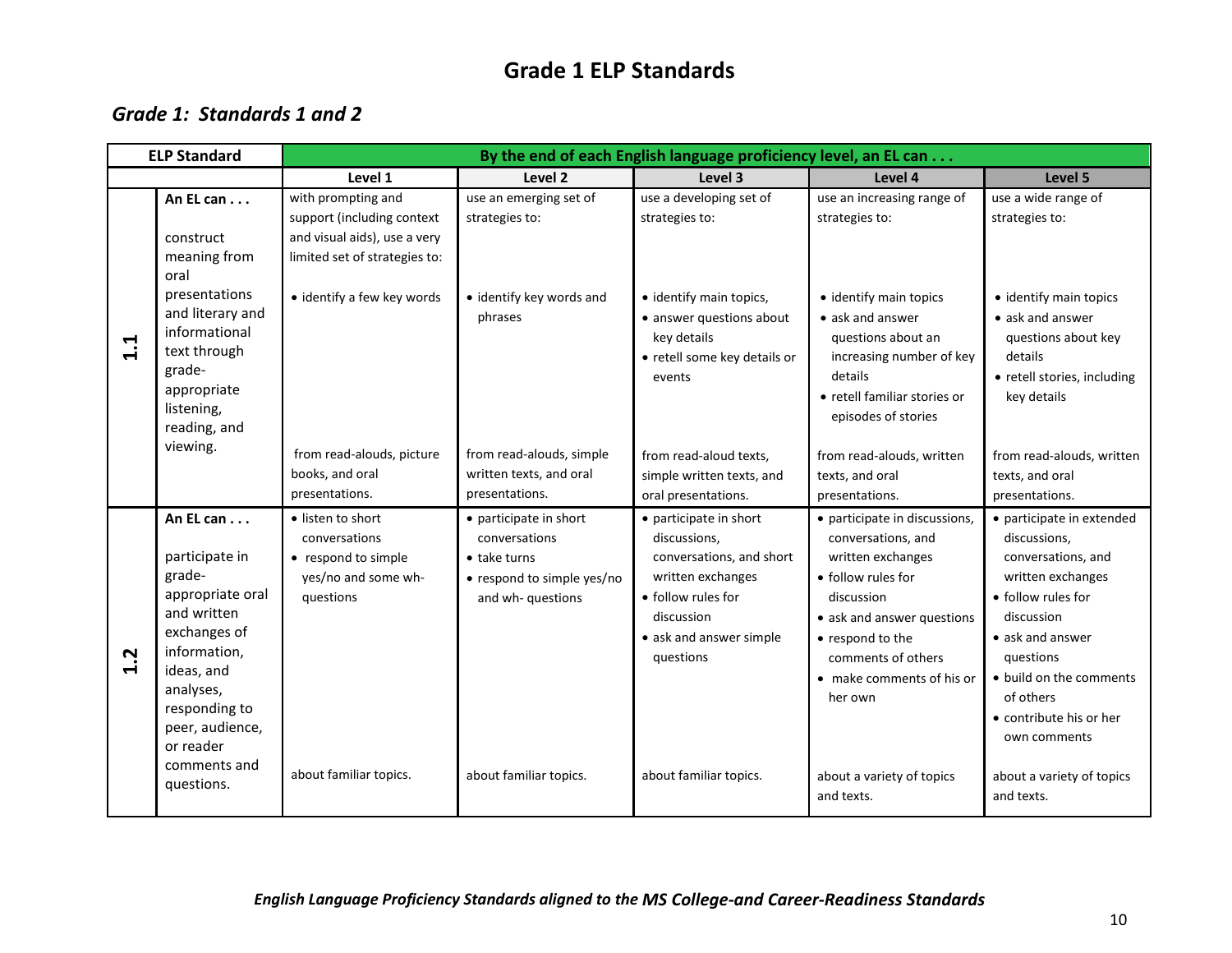# <span id="page-15-0"></span>*Grade 1: Standards 3, 4, and 5*

|                | <b>ELP Standard</b>                                                                                                         | By the end of each English language proficiency level, an EL can                                                                                                                      |                                                                                                                                                                                                        |                                                                                                                                                                                                 |                                                                                                                                                                                                                                               |                                                                                                                                                                                                                      |  |
|----------------|-----------------------------------------------------------------------------------------------------------------------------|---------------------------------------------------------------------------------------------------------------------------------------------------------------------------------------|--------------------------------------------------------------------------------------------------------------------------------------------------------------------------------------------------------|-------------------------------------------------------------------------------------------------------------------------------------------------------------------------------------------------|-----------------------------------------------------------------------------------------------------------------------------------------------------------------------------------------------------------------------------------------------|----------------------------------------------------------------------------------------------------------------------------------------------------------------------------------------------------------------------|--|
|                |                                                                                                                             | Level 1                                                                                                                                                                               | Level 2                                                                                                                                                                                                | Level 3                                                                                                                                                                                         | Level 4                                                                                                                                                                                                                                       | Level 5                                                                                                                                                                                                              |  |
| m<br>$\vec{r}$ | An EL can<br>speak and write about<br>grade-appropriate<br>complex literary and<br>informational texts and<br>topics.       | · communicate simple<br>information or<br>feelings                                                                                                                                    | • communicate simple<br>messages                                                                                                                                                                       | · deliver short simple<br>oral presentations<br>• compose short written<br>texts                                                                                                                | using simple sentences<br>and drawings or<br>illustrations,<br>· deliver short simple<br>oral presentations<br>• compose written texts                                                                                                        | including a few<br>descriptive details,<br>• deliver oral<br>presentations<br>• compose written texts                                                                                                                |  |
|                |                                                                                                                             | about familiar topics or<br>experiences.                                                                                                                                              | about familiar topics,<br>experiences, or events.                                                                                                                                                      | about familiar topics,<br>stories, experiences, or<br>events.                                                                                                                                   | about a variety of texts,<br>topics, experiences, or<br>events.                                                                                                                                                                               | about a variety of texts,<br>topics, experiences, or<br>events.                                                                                                                                                      |  |
| 1.4            | An EL can<br>construct grade-<br>appropriate oral and<br>written claims and<br>support them with<br>reasoning and evidence. | · express a preference<br>or opinion<br>about familiar topics or<br>experiences.                                                                                                      | • express an opinion<br>about familiar topics,<br>experiences, or events.                                                                                                                              | • express an opinion<br>• give a reason for the<br>opinion<br>about familiar stories,<br>experiences, or events.                                                                                | • express opinions<br>• give a reason for the<br>opinion<br>about a variety of texts<br>topics, experiences, and<br>events.                                                                                                                   | • express opinions<br>• introduce the topic<br>• give a reason for the<br>opinion<br>• provide a sense of<br>closure<br>about a variety of texts,<br>topics, experiences, or<br>events.                              |  |
| ம              | An EL can<br>conduct research and<br>evaluate and<br>communicate findings to<br>answer questions or<br>solve problems.      | with prompting and<br>support from adults,<br>• participate in shared<br>research projects<br>• gather information<br>· label information<br>from provided sources<br>showing limited | with prompting and<br>support from adults,<br>• participate in shared<br>research projects<br>• gather information<br>• summarize some key<br>information<br>from provided sources<br>showing emerging | with prompting and<br>support from adults,<br>• participate in shared<br>research projects<br>• gather information<br>• summarize<br>information<br>from provided sources<br>showing developing | with prompting and<br>support from adults,<br>• participate in shared<br>research projects<br>• gather information<br>· summarize information<br>• answer a question<br>from provided sources<br>showing increasingly<br>independent control. | with prompting and<br>support from adults,<br>• participate in shared<br>research projects<br>• gather information<br>• summarize information<br>• answer a question<br>from provided sources<br>showing independent |  |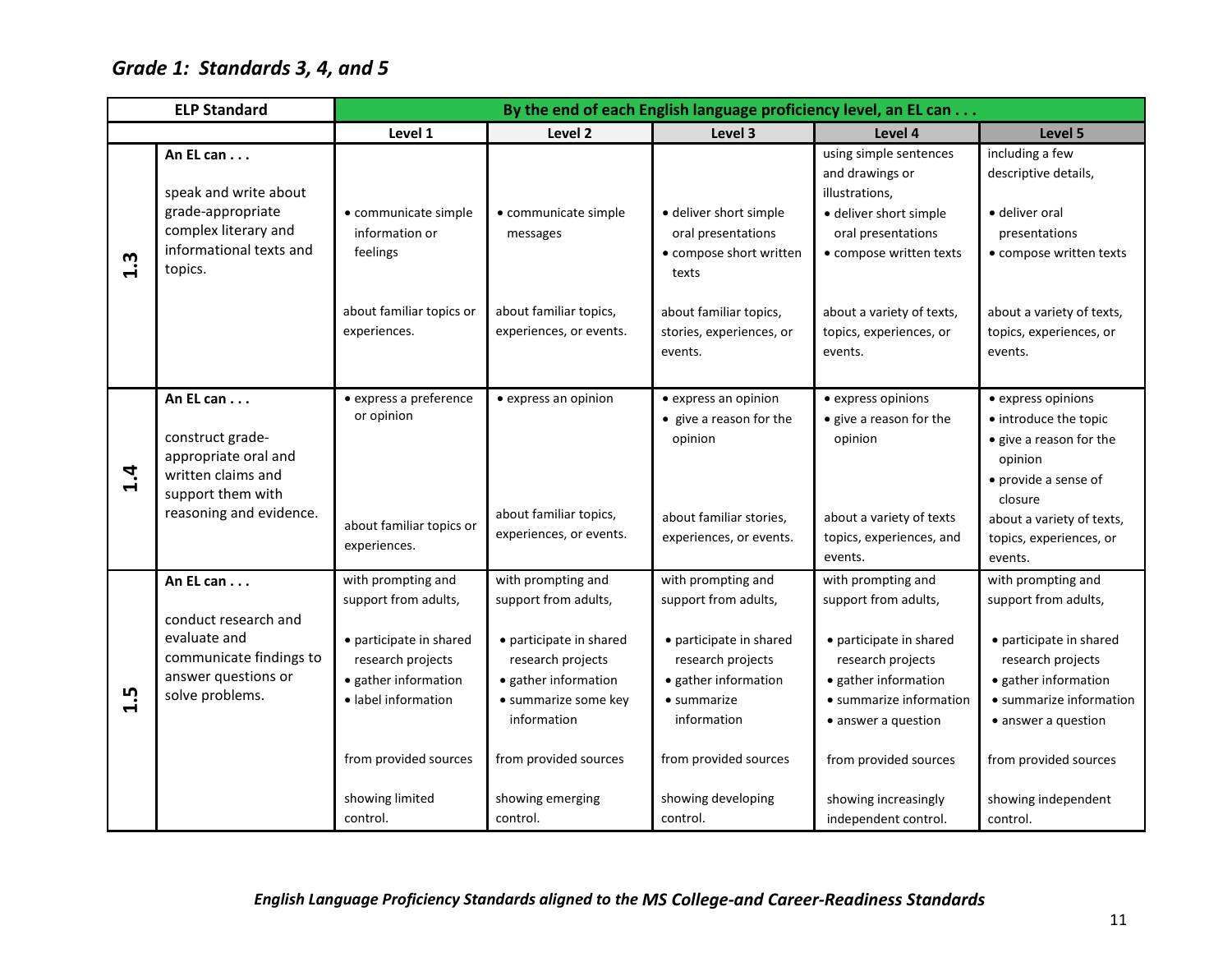# <span id="page-16-0"></span>*Grade 1: Standards 6, 7, and 8*

|     | <b>ELP Standard</b>                                                                                                                  | By the end of each English language proficiency level, an EL can                                                                                                            |                                                                                                                                                                                                                               |                                                                                                                                                                                                                     |                                                                                                                                                                                                                                                                                                              |                                                                                                                                                                                                                                                                                                                           |  |
|-----|--------------------------------------------------------------------------------------------------------------------------------------|-----------------------------------------------------------------------------------------------------------------------------------------------------------------------------|-------------------------------------------------------------------------------------------------------------------------------------------------------------------------------------------------------------------------------|---------------------------------------------------------------------------------------------------------------------------------------------------------------------------------------------------------------------|--------------------------------------------------------------------------------------------------------------------------------------------------------------------------------------------------------------------------------------------------------------------------------------------------------------|---------------------------------------------------------------------------------------------------------------------------------------------------------------------------------------------------------------------------------------------------------------------------------------------------------------------------|--|
|     |                                                                                                                                      | Level 1                                                                                                                                                                     | Level 2                                                                                                                                                                                                                       | Level 3                                                                                                                                                                                                             | Level 4                                                                                                                                                                                                                                                                                                      | Level 5                                                                                                                                                                                                                                                                                                                   |  |
| 1.6 | An EL can<br>analyze and<br>critique the<br>arguments of<br>others orally and<br>in writing.                                         | [Standard introduced at<br>Level 2.1                                                                                                                                        | with prompting and<br>support,<br>• identify a reason an<br>author or a speaker<br>gives to support a<br>point.                                                                                                               | • identify one or two<br>reasons an author or a<br>speaker gives to<br>support the main point.                                                                                                                      | • identify reasons an author<br>or a speaker gives to<br>support the main point.                                                                                                                                                                                                                             | · identify appropriate<br>reasons an author or a<br>speaker gives to support<br>the main point.                                                                                                                                                                                                                           |  |
| 1.7 | An EL can<br>adapt language<br>choices to<br>purpose, task,<br>and audience<br>when speaking<br>and writing.                         | [Standard introduced at<br>Level 3.1                                                                                                                                        | [Standard introduced at<br>Level 3.]                                                                                                                                                                                          | • show a developing<br>awareness of the<br>difference between<br>appropriate language<br>for the playground and<br>language for the<br>classroom.                                                                   | • show awareness of<br>differences between<br>informal "playground<br>speech" and language<br>appropriate to the<br>classroom<br>• use some words learned<br>through conversations,<br>reading, and being read to.                                                                                           | • shift appropriately between<br>informal "playground<br>speech" and language<br>appropriate to the<br>classroom most of the time<br>• use words learned through<br>conversations, reading, and<br>being read to.                                                                                                         |  |
| 3.8 | An EL can<br>determine the<br>meaning of words<br>and phrases in<br>oral presentations<br>and literary and<br>informational<br>text. | with prompting and<br>support (including<br>context and visual aids),<br>• recognize the<br>meaning of a few<br>frequently occurring<br>words and phrases<br>in simple oral | with prompting and<br>support (including<br>context and visual aids),<br>• answer and sometimes<br>ask simple questions to<br>help determine the<br>meaning of frequently<br>occurring words and<br>phrases<br>in simple oral | using sentence-level<br>context and visual aids,<br>• answer and sometimes<br>ask questions to help<br>determine the meaning<br>of some less frequently<br>occurring words and<br>phrases<br>in oral presentations, | using sentence context,<br>visual aids, and some<br>knowledge of frequently<br>occurring root words and<br>their inflectional forms,<br>• answer and ask questions<br>to help determine the<br>meaning of less common<br>words, phrases, and<br>simple idiomatic<br>expressions<br>in oral presentations and | using context, some visual<br>aids, and knowledge of<br>morphology (e.g., simple<br>inflectional endings such as<br>-ed, -ing, and some common<br>prefixes),<br>• answer and ask questions to<br>help determine or clarify<br>the meaning of words,<br>phrases, and idiomatic<br>expressions<br>in oral presentations and |  |
|     |                                                                                                                                      | presentations and read-<br>alouds about familiar<br>topics, experiences, or<br>events.                                                                                      | presentations and read-<br>alouds about familiar<br>topics, experiences, or<br>events.                                                                                                                                        | read-alouds, and simple<br>texts about familiar<br>topics, experiences, or<br>events.                                                                                                                               | written texts about a variety<br>of topics, experiences, or<br>events.                                                                                                                                                                                                                                       | written texts about a variety<br>of topics, experiences, or<br>events.                                                                                                                                                                                                                                                    |  |

*English Language Proficiency Standards aligned to the MS College-and Career-Readiness Standards*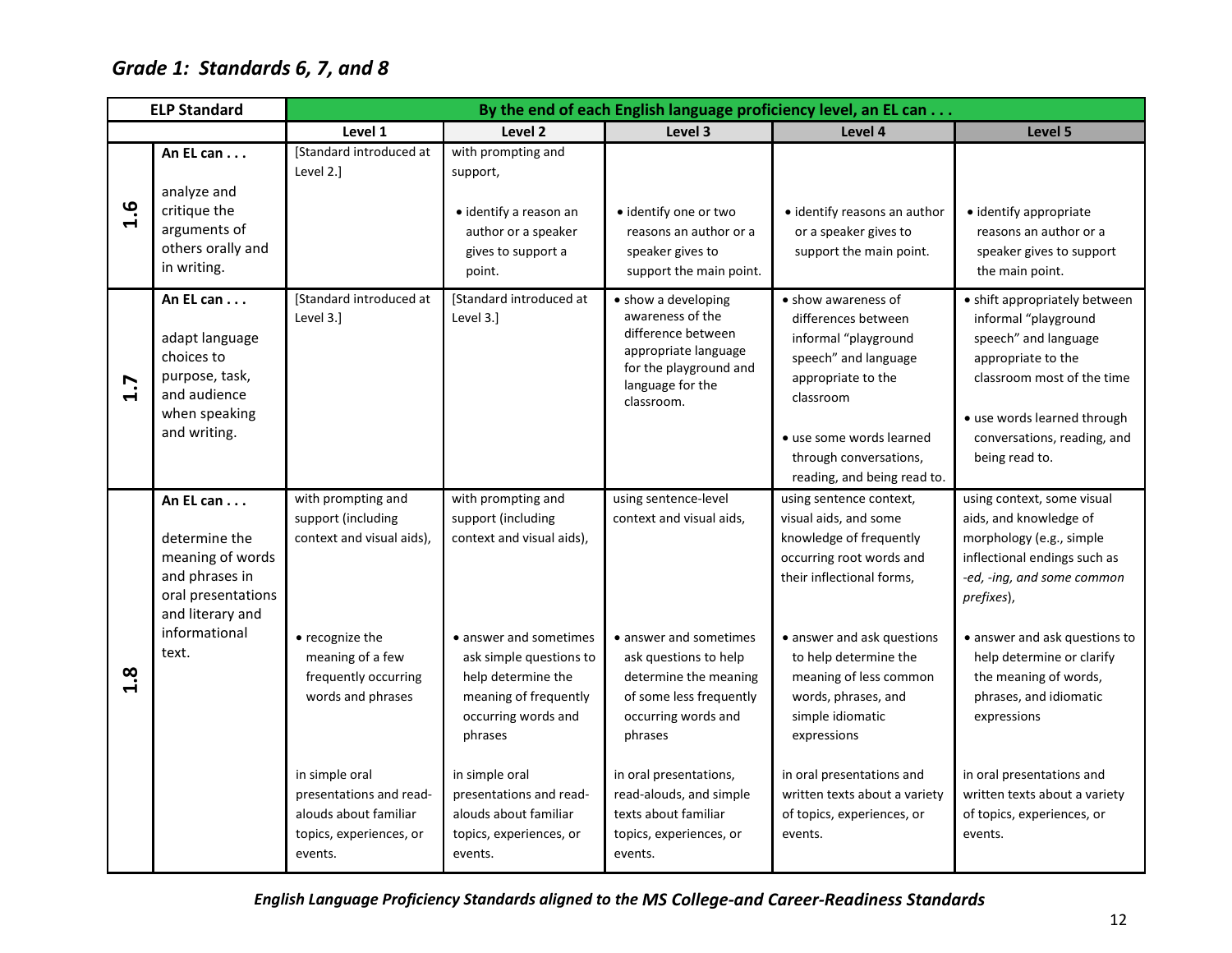## <span id="page-17-0"></span>*Grade 1: Standards 9 and 10*

|                 | <b>ELP Standard</b>                                                                                                          |                                                                                                                                                                                                                                           |                                                                                                                                                                                                                         | By the end of each English language proficiency level, an EL can                                                                                                                                                                                         |                                                                                                                                                                                                                                                                                                    |                                                                                                                                                                                                                                            |
|-----------------|------------------------------------------------------------------------------------------------------------------------------|-------------------------------------------------------------------------------------------------------------------------------------------------------------------------------------------------------------------------------------------|-------------------------------------------------------------------------------------------------------------------------------------------------------------------------------------------------------------------------|----------------------------------------------------------------------------------------------------------------------------------------------------------------------------------------------------------------------------------------------------------|----------------------------------------------------------------------------------------------------------------------------------------------------------------------------------------------------------------------------------------------------------------------------------------------------|--------------------------------------------------------------------------------------------------------------------------------------------------------------------------------------------------------------------------------------------|
|                 |                                                                                                                              | Level 1                                                                                                                                                                                                                                   | Level <sub>2</sub>                                                                                                                                                                                                      | Level 3                                                                                                                                                                                                                                                  | Level 4                                                                                                                                                                                                                                                                                            | Level 5                                                                                                                                                                                                                                    |
|                 | An EL can<br>create clear and<br>coherent grade-                                                                             | [Standard introduced<br>at Level 2.]                                                                                                                                                                                                      | with support (including<br>visual aids and modeled<br>sentences),                                                                                                                                                       | with support (including<br>modeled sentences),                                                                                                                                                                                                           |                                                                                                                                                                                                                                                                                                    |                                                                                                                                                                                                                                            |
| $\mathbf{a}$ :1 | appropriate<br>speech and text.                                                                                              |                                                                                                                                                                                                                                           | • retell an event<br>• present simple<br>information                                                                                                                                                                    | • retell (in speech or<br>writing) a simple<br>sequence of events in<br>the correct order<br>• present simple<br>information                                                                                                                             | • recount two or three<br>events in sequence<br>• present simple<br>information about a topic                                                                                                                                                                                                      | • recount a more complex<br>sequence of events in<br>the correct order<br>• introduce a topic<br>• provide some facts<br>about a topic                                                                                                     |
|                 |                                                                                                                              |                                                                                                                                                                                                                                           | with emerging control of<br>some frequently<br>occurring linking words.                                                                                                                                                 | with developing control of<br>some frequently occurring<br>linking words (e.g., and,<br>so) and temporal words<br>(e.g., first, then).                                                                                                                   | with increasingly<br>independent control of<br>some temporal words (e.g.,<br>next, after), and some<br>frequently occurring linking<br>words (and, so).                                                                                                                                            | using temporal words to<br>signal event order and<br>using frequently occurring<br>conjunctions (linking<br>words or phrases).                                                                                                             |
| 1.10            | An EL can<br>make accurate<br>use of standard<br>English to<br>communicate in<br>grade-appropriate<br>speech and<br>writing. | with support (including<br>context and visual<br>aids),<br>• understand and use a<br>small number of<br>frequently occurring<br>nouns and verbs,<br>• understand and use<br>very simple<br>sentences<br>• respond to simple<br>questions. | with support (including<br>visual aids and<br>sentences)<br>• recognize and use<br>frequently occurring<br>nouns, verbs,<br>prepositions, and<br>conjunctions (e.g., and,<br>but, or)<br>• produce simple<br>sentences. | with support (including<br>modeled sentences),<br>• use some singular and<br>plural nouns<br>• use verbs in the present<br>and past tenses<br>• use frequently occurring<br>prepositions and<br>conjunctions<br>• produce and expand<br>simple sentences | · use an increasing number<br>of singular and plural<br>nouns, and verbs<br>• use present and past<br>verb tenses with<br>appropriate subject-verb<br>agreement<br>· use frequently occurring<br>prepositions and<br>conjunctions<br>• produce and expand<br>simple and some<br>compound sentences | • use singular and plural<br>nouns with matching<br>verbs,<br>• use past, present, and<br>future verb tenses<br>• use frequently occurring<br>prepositions and<br>conjunctions<br>• produce and expand<br>simple and compound<br>sentences |
|                 |                                                                                                                              |                                                                                                                                                                                                                                           |                                                                                                                                                                                                                         | in response to prompts.                                                                                                                                                                                                                                  | in response to prompts.                                                                                                                                                                                                                                                                            | in response to prompts.                                                                                                                                                                                                                    |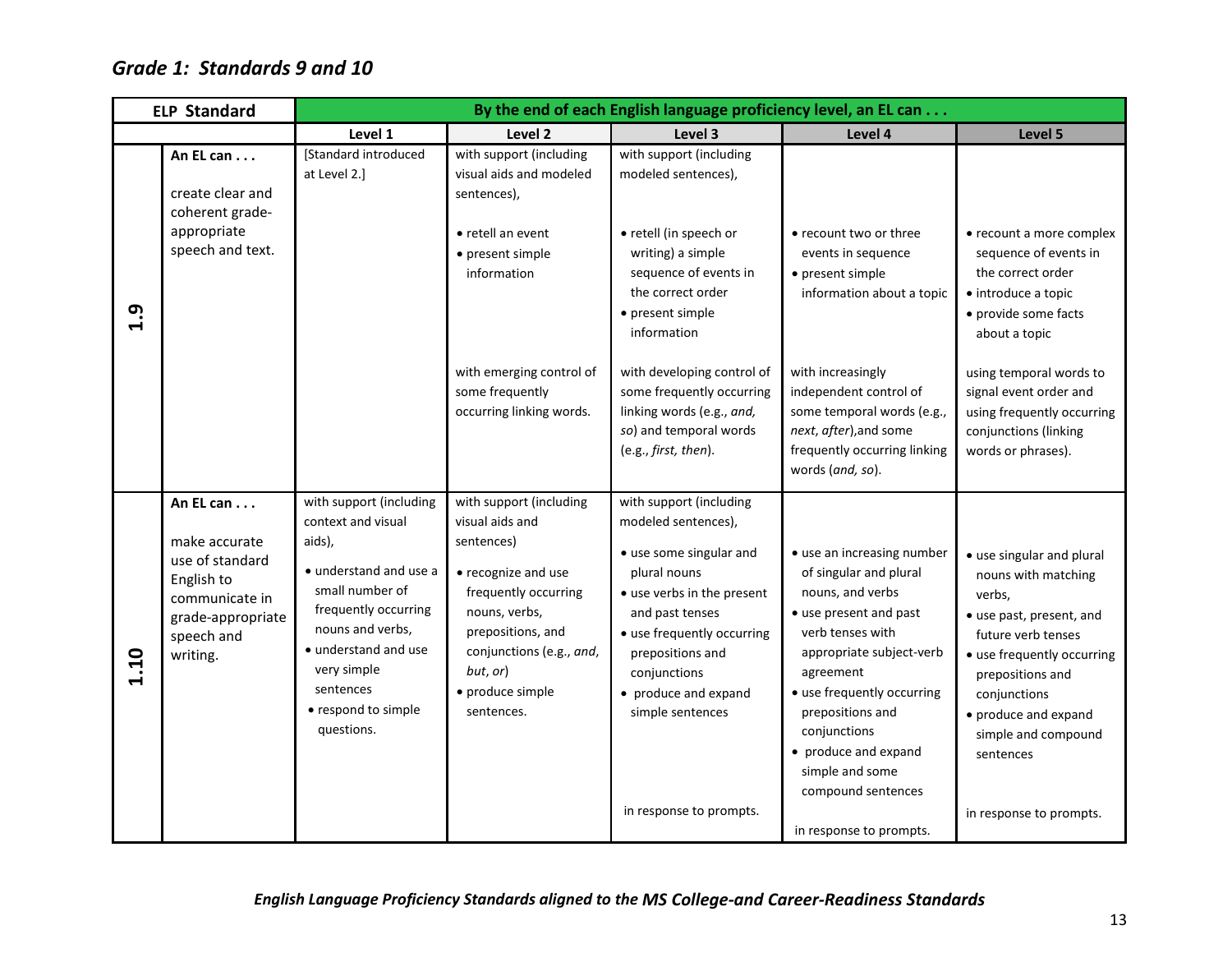## **Grades 2-3 ELP Standards**

## <span id="page-18-1"></span><span id="page-18-0"></span>*Grades 2-3: Standards 1 and 2*

|               | <b>ELP Standard</b>                                                                                                                                                                                  | By the end of each English language proficiency level, an EL can                                                                                         |                                                                                                                                                                                |                                                                                                                                                                                                                                                                   |                                                                                                                                                                                                                                   |                                                                                                                                                                                                                                         |  |
|---------------|------------------------------------------------------------------------------------------------------------------------------------------------------------------------------------------------------|----------------------------------------------------------------------------------------------------------------------------------------------------------|--------------------------------------------------------------------------------------------------------------------------------------------------------------------------------|-------------------------------------------------------------------------------------------------------------------------------------------------------------------------------------------------------------------------------------------------------------------|-----------------------------------------------------------------------------------------------------------------------------------------------------------------------------------------------------------------------------------|-----------------------------------------------------------------------------------------------------------------------------------------------------------------------------------------------------------------------------------------|--|
|               |                                                                                                                                                                                                      | Level 1                                                                                                                                                  | Level 2                                                                                                                                                                        | Level 3                                                                                                                                                                                                                                                           | Level 4                                                                                                                                                                                                                           | Level 5                                                                                                                                                                                                                                 |  |
|               | An EL can<br>construct                                                                                                                                                                               | use a very limited set of<br>strategies to:                                                                                                              | use an emerging set of<br>strategies to:                                                                                                                                       | use a developing set of<br>strategies to:                                                                                                                                                                                                                         | use an increasing range of<br>strategies to:                                                                                                                                                                                      | use a wide range of<br>strategies to:                                                                                                                                                                                                   |  |
| $2 - 3.1$     | meaning from<br>oral<br>presentations<br>and literary and<br>informational<br>text through<br>grade-<br>appropriate<br>listening,                                                                    | • identify a few key words<br>and phrases                                                                                                                | · identify some key words<br>and phrases<br>· identify the main topic or<br>message/lesson                                                                                     | • identify the main topic or<br>message<br>• answer questions<br>• retell some key details                                                                                                                                                                        | • determine the main idea<br>or message<br>• identify or answer<br>questions about some<br>key details that support<br>the main idea/message<br>• retell a variety of stories                                                     | • determine the main idea<br>or message<br>• tell how key details<br>support the main idea<br>• retell a variety of stories                                                                                                             |  |
|               | reading, and<br>viewing.                                                                                                                                                                             | from read-alouds, simple<br>written texts, and oral<br>presentations.                                                                                    | from read-alouds, simple<br>written texts, and oral<br>presentations.                                                                                                          | from read-alouds, simple<br>written texts, and oral<br>presentations.                                                                                                                                                                                             | from read-alouds, written<br>texts, and oral<br>presentations.                                                                                                                                                                    | from read-alouds, written<br>texts, and oral<br>communications.                                                                                                                                                                         |  |
| Ņ<br>$2 - 3.$ | An EL can<br>participate in<br>grade-<br>appropriate oral<br>and written<br>exchanges of<br>information,<br>ideas, and<br>analyses,<br>responding to<br>peer, audience,<br>or reader<br>comments and | · listen to and occasionally<br>participate in short<br>conversations<br>• respond to simple yes/no<br>and some wh- questions.<br>about familiar topics. | • participate in short<br>conversations,<br>discussions, and written<br>exchanges<br>• take turns<br>• respond to simple yes/no<br>and wh- questions<br>about familiar topics. | • participate in short<br>discussions and written<br>exchanges<br>• follow the rules for<br>discussion<br>• ask questions to gain<br>information or clarify<br>understanding<br>• respond to the<br>comments of others<br>• contribute his or her own<br>comments | • participate in<br>discussions,<br>conversations, and<br>written exchanges<br>• follow the rules for<br>discussion<br>• ask and answer<br>questions<br>• build on the ideas of<br>others<br>• contribute his or her own<br>ideas | • participate in extended<br>discussions,<br>conversations, and<br>written exchanges<br>• follow the rules for<br>discussion<br>• ask and answer<br>questions<br>• build on the ideas of<br>others<br>• express his or her own<br>ideas |  |
|               | questions.                                                                                                                                                                                           |                                                                                                                                                          |                                                                                                                                                                                | about familiar topics and<br>texts.                                                                                                                                                                                                                               | about a variety of topics<br>and texts.                                                                                                                                                                                           | about a variety of topics<br>and texts.                                                                                                                                                                                                 |  |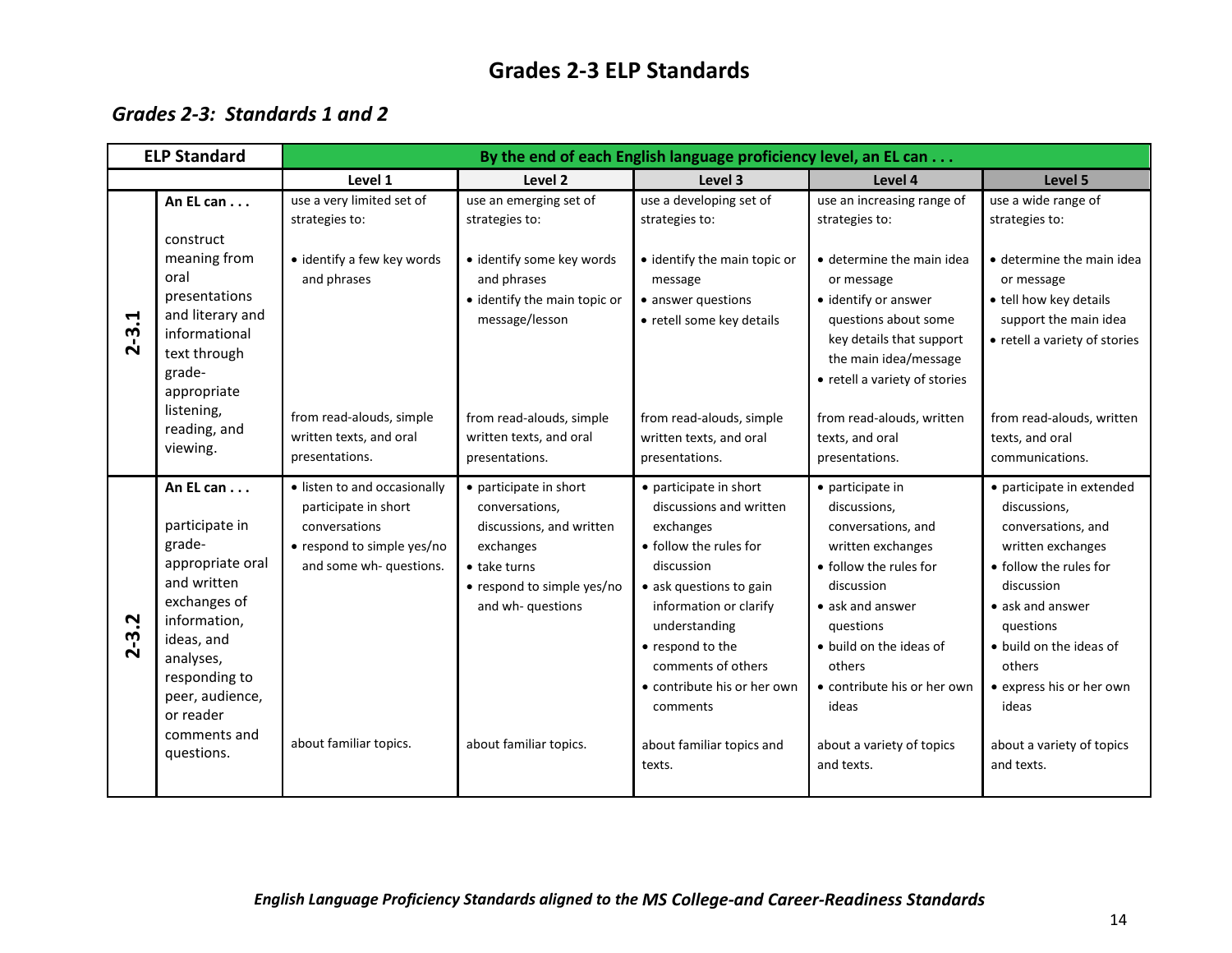# <span id="page-19-0"></span>*Grades 2-3: Standards 3, 4, and 5*

|                | <b>ELP Standard</b>                                                                                                             | By the end of each English language proficiency level, an EL can                                                                                                          |                                                                                                                                                                                                                                                               |                                                                                                                                                                                                                                                            |                                                                                                                                                                                                                                               |                                                                                                                                                                                                    |  |
|----------------|---------------------------------------------------------------------------------------------------------------------------------|---------------------------------------------------------------------------------------------------------------------------------------------------------------------------|---------------------------------------------------------------------------------------------------------------------------------------------------------------------------------------------------------------------------------------------------------------|------------------------------------------------------------------------------------------------------------------------------------------------------------------------------------------------------------------------------------------------------------|-----------------------------------------------------------------------------------------------------------------------------------------------------------------------------------------------------------------------------------------------|----------------------------------------------------------------------------------------------------------------------------------------------------------------------------------------------------|--|
|                |                                                                                                                                 | Level 1                                                                                                                                                                   | Level 2                                                                                                                                                                                                                                                       | Level 3                                                                                                                                                                                                                                                    | Level 4                                                                                                                                                                                                                                       | Level 5                                                                                                                                                                                            |  |
|                | An EL can                                                                                                                       |                                                                                                                                                                           |                                                                                                                                                                                                                                                               |                                                                                                                                                                                                                                                            |                                                                                                                                                                                                                                               | with some details,                                                                                                                                                                                 |  |
| $2 - 3.3$      | speak and write<br>about grade-<br>appropriate<br>complex literary<br>and<br>informational<br>texts and topics.                 | · communicate simple<br>information                                                                                                                                       | · deliver simple oral<br>presentations<br>• compose written texts                                                                                                                                                                                             | • deliver short oral<br>presentations<br>• compose written<br>narratives<br>• compose informational<br>texts                                                                                                                                               | · deliver short oral<br>presentations<br>• compose written<br>narratives<br>• compose informational<br>texts                                                                                                                                  | · deliver oral<br>presentations<br>• compose written<br>narratives<br>• compose informational<br>texts                                                                                             |  |
|                |                                                                                                                                 | about familiar texts, topics,<br>experiences, or events.                                                                                                                  | about familiar texts, topics,<br>experiences, or events.                                                                                                                                                                                                      | about familiar texts, topics,<br>experiences, or events.                                                                                                                                                                                                   | about a variety of texts,<br>topics, experiences, or<br>events.                                                                                                                                                                               | about a variety of texts,<br>topics, experiences, or<br>events.                                                                                                                                    |  |
| $2 - 3.4$      | An EL can<br>construct grade-<br>appropriate oral<br>and written<br>claims and<br>support them<br>with reasoning                | • express an opinion<br>about a familiar topic.                                                                                                                           | • express an opinion<br>about a familiar topic or                                                                                                                                                                                                             | • express an opinion<br>• give one or more reasons<br>for the opinion<br>about a familiar topic or                                                                                                                                                         | • introduce a topic<br>• express opinions<br>• give several reasons for<br>the opinions<br>about a variety of topics.                                                                                                                         | • introduce a topic<br>• express opinions<br>• give several reasons for<br>the opinions<br>• provide a concluding<br>statement<br>about a variety of topics.                                       |  |
|                | and evidence.                                                                                                                   |                                                                                                                                                                           | story.                                                                                                                                                                                                                                                        | story.                                                                                                                                                                                                                                                     |                                                                                                                                                                                                                                               |                                                                                                                                                                                                    |  |
| IJ<br>$2 - 3.$ | An EL can<br>conduct<br>research and<br>evaluate and<br>communicate<br>findings to<br>answer<br>questions or<br>solve problems. | with prompting and<br>support,<br>• carry out short individual<br>or shared research<br>projects<br>• gather information from<br>provided sources<br>· label information. | with prompting and<br>support,<br>• carry out short individual<br>or shared research<br>projects<br>• recall information from<br>experience<br>· gather information from<br>provided sources<br>• record some<br>information/observations<br>in simple notes. | with prompting and<br>support,<br>• carry out short individual<br>or shared research<br>projects<br>• recall information from<br>experience<br>• gather information from<br>provided sources<br>• record information/<br>observations in orderly<br>notes. | with prompting and<br>support,<br>• carry out short individual<br>or shared research<br>projects,<br>• recall information from<br>experience<br>• gather information from<br>multiple sources<br>· sort evidence into<br>provided categories. | • carry out short<br>individual or shared<br>research projects,<br>• recall information from<br>experience<br>• gather information from<br>multiple sources<br>• sort evidence into<br>categories. |  |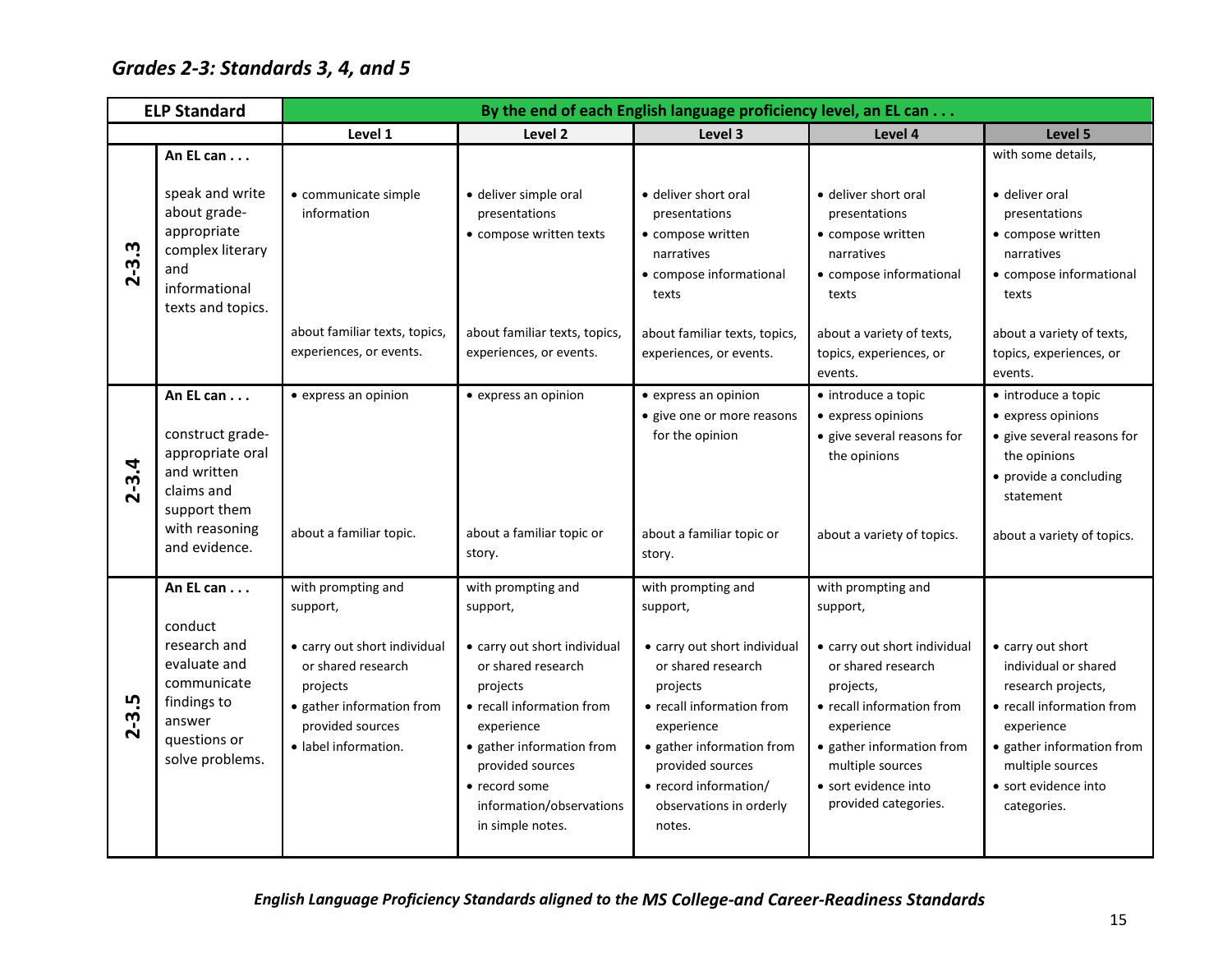# <span id="page-20-0"></span>*Grades 2-3: Standards 6, 7, and 8*

|           | <b>ELP Standard</b>                                                                                                                     | By the end of each English language proficiency level, an EL can                                                                                                                                                                                                                                                                                             |                                                                                                                                                                                                                                                                                                                                         |                                                                                                                                                                                                                                                                                                                                                                                    |                                                                                                                                                                                                                                                                                                                                                                                                                                                                     |                                                                                                                                                                                                                                                                                                                                                                                                                                                       |  |  |  |
|-----------|-----------------------------------------------------------------------------------------------------------------------------------------|--------------------------------------------------------------------------------------------------------------------------------------------------------------------------------------------------------------------------------------------------------------------------------------------------------------------------------------------------------------|-----------------------------------------------------------------------------------------------------------------------------------------------------------------------------------------------------------------------------------------------------------------------------------------------------------------------------------------|------------------------------------------------------------------------------------------------------------------------------------------------------------------------------------------------------------------------------------------------------------------------------------------------------------------------------------------------------------------------------------|---------------------------------------------------------------------------------------------------------------------------------------------------------------------------------------------------------------------------------------------------------------------------------------------------------------------------------------------------------------------------------------------------------------------------------------------------------------------|-------------------------------------------------------------------------------------------------------------------------------------------------------------------------------------------------------------------------------------------------------------------------------------------------------------------------------------------------------------------------------------------------------------------------------------------------------|--|--|--|
|           |                                                                                                                                         | Level 1                                                                                                                                                                                                                                                                                                                                                      | Level 2                                                                                                                                                                                                                                                                                                                                 | Level 3                                                                                                                                                                                                                                                                                                                                                                            | Level 4                                                                                                                                                                                                                                                                                                                                                                                                                                                             | Level 5                                                                                                                                                                                                                                                                                                                                                                                                                                               |  |  |  |
| $2 - 3.6$ | An EL can<br>analyze and<br>critique the<br>arguments of<br>others orally<br>and in writing.                                            | with prompting and<br>support,<br>• use a few frequently<br>occurring words and<br>phrases to identify a<br>point an author or a<br>speaker makes.                                                                                                                                                                                                           | with prompting and<br>support,<br>• identify a reason an<br>author or a speaker gives<br>to support the main<br>point.                                                                                                                                                                                                                  | • tell how one or two<br>reasons support the main<br>point an author or a<br>speaker makes.                                                                                                                                                                                                                                                                                        | • tell how one or two<br>reasons support the<br>specific points an author<br>or a speaker makes.                                                                                                                                                                                                                                                                                                                                                                    | • describe how reasons<br>support the specific points<br>an author or a speaker<br>makes.                                                                                                                                                                                                                                                                                                                                                             |  |  |  |
| $2 - 3.7$ | An EL can<br>adapt language<br>choices to<br>purpose, task,<br>and audience<br>when speaking<br>and writing.                            | • recognize the meaning<br>of some words learned<br>through conversations,<br>reading, and being read<br>to.                                                                                                                                                                                                                                                 | • show increasing<br>awareness of differences<br>between informal<br>"playground speech"<br>and language appropriate<br>to the classroom<br>• use some words learned<br>through conversations,<br>reading, and being read<br>to.                                                                                                        | • compare examples of the<br>formal and informal use<br>of English<br>• (at Grade 3), use an<br>increasing number of<br>general academic and<br>content-specific words in<br>conversations and<br>discussions.                                                                                                                                                                     | · adapt language choices,<br>as appropriate, to formal<br>and informal contexts<br>• (at Grade 3), use a wider<br>range of general<br>academic and content-<br>specific words in<br>conversations and<br>discussions.                                                                                                                                                                                                                                               | · adapt language choices, as<br>appropriate, to formal and<br>informal contexts<br>• (at Grade 3), use a wide<br>variety of general and<br>content-specific academic<br>words and phrases in<br>conversations or in short<br>written texts.                                                                                                                                                                                                           |  |  |  |
| $2 - 3.8$ | An EL can<br>determine the<br>meaning of<br>words and<br>phrases in oral<br>presentations<br>and literary and<br>informational<br>text. | relying heavily on visual<br>aids, context, and<br>knowledge of morphology<br>in his or her native<br>language,<br>• recognize the meaning<br>of a few frequently<br>occurring words, simple<br>phrases, and formulaic<br>expressions<br>in simple oral discourse,<br>read-alouds, and written<br>texts about familiar<br>topics, experiences, or<br>events. | using context, visual aids,<br>and knowledge of<br>morphology in his or her<br>native language,<br>• ask and answer questions<br>about the meaning of<br>frequently occurring<br>words, phrases, and<br>expressions<br>in simple oral discourse,<br>read-alouds, and written<br>texts about familiar topics,<br>experiences, or events. | using context, some visual<br>aids, reference materials,<br>and a developing<br>knowledge of English<br>morphology,<br>• determine the meaning<br>of less-frequently<br>occurring words and<br>phrases, content-specific<br>words, and some<br>idiomatic expressions<br>in oral discourse, read-<br>alouds, and written texts<br>about familiar topics,<br>experiences, or events. | using context, some visual<br>aids, reference materials,<br>and an increasing<br>knowledge of morphology<br>(root words, some<br>prefixes),<br>· determine the meaning<br>of less-frequently<br>occurring words and<br>phrases and some<br>idiomatic expressions<br>· (at Grade 3) some<br>general academic and<br>content-specific<br>vocabulary<br>in oral discourse, read-<br>alouds, and written texts<br>about a variety of topics,<br>experiences, or events. | using context, reference<br>materials, and morphology<br>(e.g., root words, simple<br>inflectional endings such<br>as -ed, -ing, and some<br>common prefixes),<br>· determine the meaning of<br>less-frequently occurring<br>words, phrases, some<br>idiomatic expressions<br>• (at Grade 3) some general<br>academic and content-<br>specific vocabulary<br>in oral presentations and<br>written texts about a variety<br>of topics, experiences, or |  |  |  |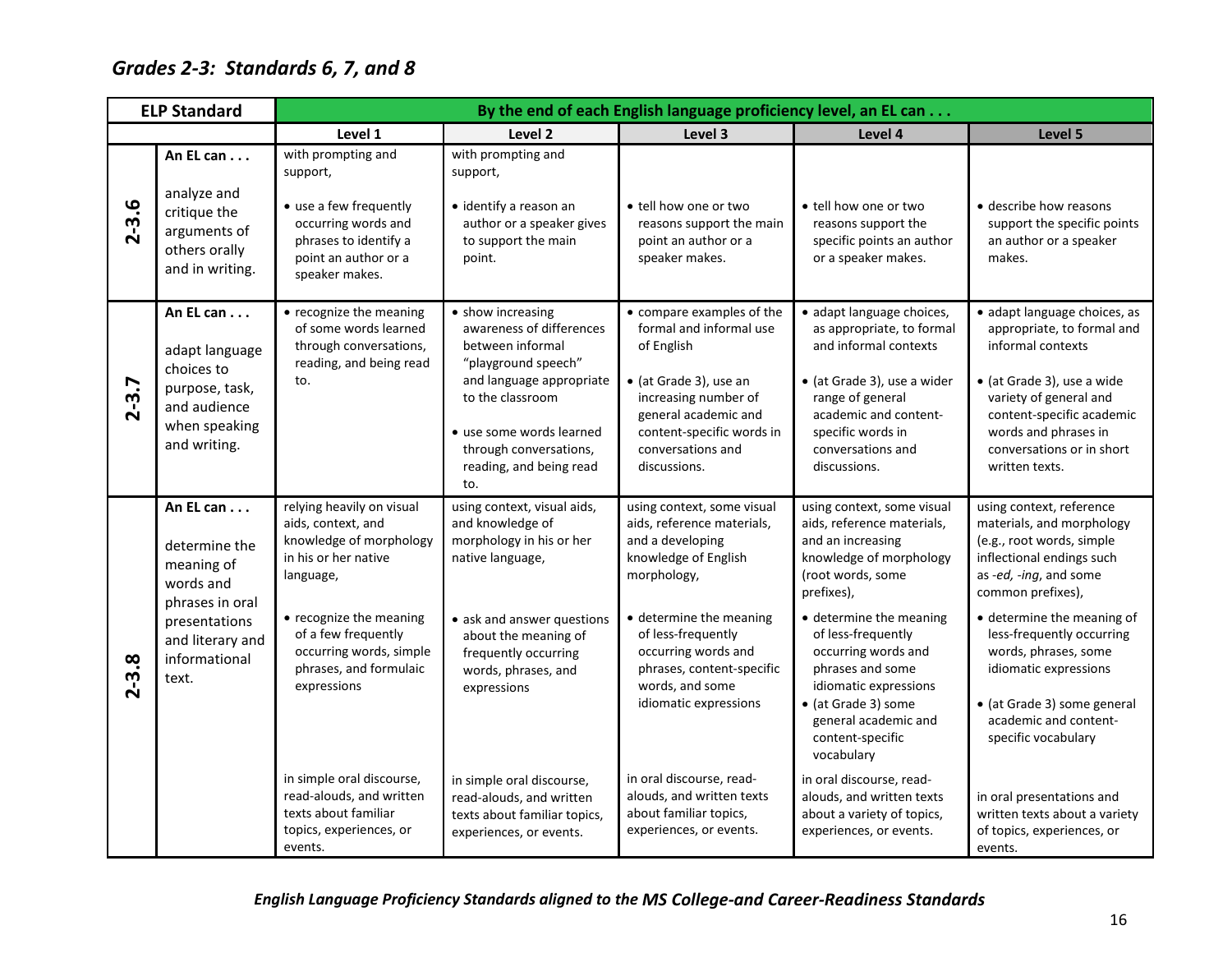## <span id="page-21-0"></span>*Grades 2-3: Standards 9 and 10*

|            | <b>ELP Standard</b>                                                                                                                       | By the end of each English language proficiency level, an EL can                                                                                                                  |                                                                                                                                                                                                                                                                                                                                  |                                                                                                                                                                                                                                                                                                                 |                                                                                                                                                                                                                                                                        |                                                                                                                                                                                                                                                                                                                                                             |  |  |
|------------|-------------------------------------------------------------------------------------------------------------------------------------------|-----------------------------------------------------------------------------------------------------------------------------------------------------------------------------------|----------------------------------------------------------------------------------------------------------------------------------------------------------------------------------------------------------------------------------------------------------------------------------------------------------------------------------|-----------------------------------------------------------------------------------------------------------------------------------------------------------------------------------------------------------------------------------------------------------------------------------------------------------------|------------------------------------------------------------------------------------------------------------------------------------------------------------------------------------------------------------------------------------------------------------------------|-------------------------------------------------------------------------------------------------------------------------------------------------------------------------------------------------------------------------------------------------------------------------------------------------------------------------------------------------------------|--|--|
|            |                                                                                                                                           | Level 1                                                                                                                                                                           | Level 2                                                                                                                                                                                                                                                                                                                          | Level 3                                                                                                                                                                                                                                                                                                         | Level 4                                                                                                                                                                                                                                                                | Level 5                                                                                                                                                                                                                                                                                                                                                     |  |  |
|            | An EL can<br>create clear and<br>coherent grade-                                                                                          | with support (including<br>context and visual aids),<br>and using non-verbal<br>communication,                                                                                    | with support (including<br>visual aids and modeled<br>sentences),                                                                                                                                                                                                                                                                | with support (including<br>modeled sentences),                                                                                                                                                                                                                                                                  | with increasingly<br>independent control,                                                                                                                                                                                                                              | with independent control,                                                                                                                                                                                                                                                                                                                                   |  |  |
| $2 - 3.9$  | appropriate<br>speech and text.                                                                                                           | • communicate simple<br>information about an<br>event or topic<br>• use a narrow range of<br>vocabulary and<br>syntactically simple<br>sentences with limited<br>control.         | • communicate simple<br>information about a topic<br>• recount two events in<br>sequence<br>• use frequently occurring<br>linking words (e.g., and,<br>then) with emerging<br>control.                                                                                                                                           | • present a few pieces of<br>information about a<br>topic<br>• recount a short<br>sequence of events<br>• use common linking<br>words (e.g., and, but,<br>next, after) to connect<br>ideas or events with<br>developing control.                                                                                | $\bullet$ introduce an<br>informational topic<br>• present facts about the<br>topic<br>• recount a sequence of<br>events, using temporal<br>words (before, after,<br>soon)<br>• use linking words (e.g.,<br>because, and, also) to<br>connect ideas or events.         | $\bullet$ introduce an<br>informational topic<br>• present facts about the<br>topic<br>• use temporal words to<br>recount a coherent<br>sequence of events,<br>• use linking words (e.g.,<br>because, and, also) to<br>connect ideas and events<br>• provide a concluding<br>statement about the<br>topic.                                                  |  |  |
| $2 - 3.10$ | An EL can $\ldots$<br>make accurate<br>use of standard<br>English to<br>communicate in<br>grade-<br>appropriate<br>speech and<br>writing. | with support (including<br>context and visual aids),<br>• understand and use a<br>small number of<br>frequently occurring<br>nouns and verbs<br>• respond to simple<br>questions. | with support (including<br>visual aids and modeled<br>sentences),<br>• recognize and use some<br>frequently occurring<br>collective nouns (e.g.,<br>group)<br>• recognize and use some<br>frequently occurring<br>verbs, adjectives,<br>adverbs, and<br>conjunctions<br>• produce simple<br>sentences in response to<br>prompts. | with support (including<br>modeled sentences),<br>• use some collective<br>nouns<br>• use the past tense of<br>some frequently<br>occurring irregular verbs<br>• use some frequently<br>occurring adjectives,<br>adverbs, and<br>conjunctions<br>• produce and expand<br>simple and some<br>compound sentences. | • use collective nouns<br>• use the past tense of<br>frequently occurring<br>irregular verbs<br>• use an increasing number<br>of adjectives, adverbs,<br>and conjunctions<br>• produce and expand<br>simple, compound, and<br>(at Grade 3) a few<br>complex sentences. | • use collective and<br>commonly occurring<br>abstract nouns (e.g.,<br>childhood)<br>• use the past tense of<br>frequently occurring<br>irregular verbs<br>• use coordinating and<br>commonly used<br>subordinating<br>conjunctions, adjectives,<br>and adverbs<br>• produce and expand<br>simple, compound, and<br>(at Grade 3) some<br>complex sentences. |  |  |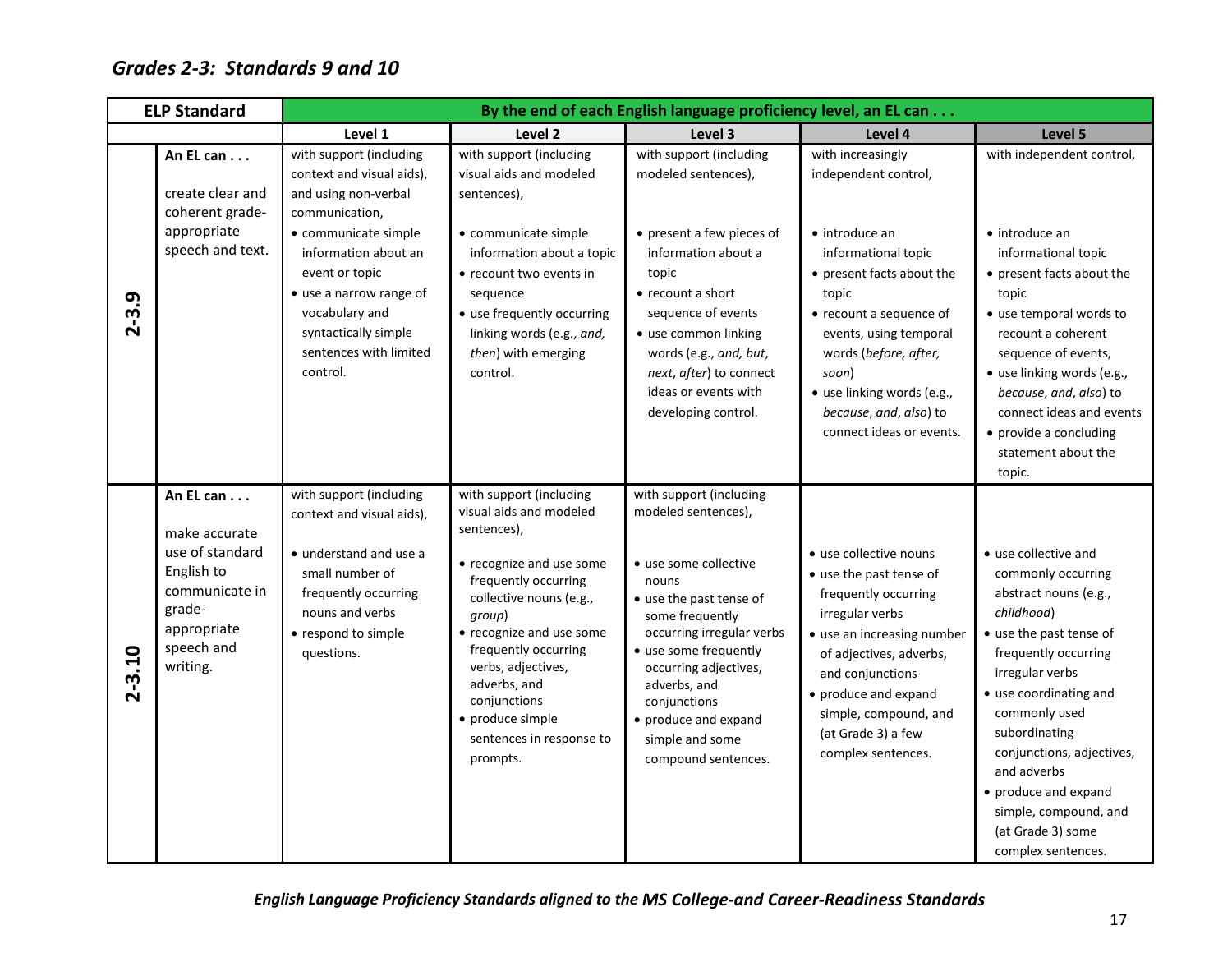## **Grades 4–5 ELP Standards**

## <span id="page-22-1"></span><span id="page-22-0"></span>*Grades 4-5: Standards 1 and 2*

| <b>ELP Standard</b>                                                                                                                                                                                                | By the end of each English language proficiency level, an EL can                                                                                                                                              |                                                                                                                                                                                                             |                                                                                                                                                                                                                                                      |                                                                                                                                                                                                                                                                                                     |                                                                                                                                                                                                                                                                                                                                                                                         |  |  |
|--------------------------------------------------------------------------------------------------------------------------------------------------------------------------------------------------------------------|---------------------------------------------------------------------------------------------------------------------------------------------------------------------------------------------------------------|-------------------------------------------------------------------------------------------------------------------------------------------------------------------------------------------------------------|------------------------------------------------------------------------------------------------------------------------------------------------------------------------------------------------------------------------------------------------------|-----------------------------------------------------------------------------------------------------------------------------------------------------------------------------------------------------------------------------------------------------------------------------------------------------|-----------------------------------------------------------------------------------------------------------------------------------------------------------------------------------------------------------------------------------------------------------------------------------------------------------------------------------------------------------------------------------------|--|--|
|                                                                                                                                                                                                                    | Level 1                                                                                                                                                                                                       | Level 2                                                                                                                                                                                                     | Level 3                                                                                                                                                                                                                                              | Level 4                                                                                                                                                                                                                                                                                             | Level 5                                                                                                                                                                                                                                                                                                                                                                                 |  |  |
| An EL can<br>construct                                                                                                                                                                                             | use a very limited set of<br>strategies to:                                                                                                                                                                   | use an emerging set of<br>strategies to:                                                                                                                                                                    | use a developing set of<br>strategies to:                                                                                                                                                                                                            | use an increasing range of<br>strategies to:                                                                                                                                                                                                                                                        | use a wide range of<br>strategies to:                                                                                                                                                                                                                                                                                                                                                   |  |  |
| meaning from<br>oral<br>presentations<br>and literary and<br>informational<br>text through<br>grade-<br>appropriate<br>listening,<br>reading, and<br>viewing.                                                      | • identify a few key words<br>and phrases<br>from read-alouds, simple<br>written texts, and oral<br>presentations.                                                                                            | • identify the main topic<br>• retell a few key details<br>from read-alouds, simple<br>written texts, and oral<br>presentations.                                                                            | • determine the main idea<br>or theme, and<br>• retell a few key details<br>• retell familiar stories<br>from read-alouds, simple<br>written texts, and oral<br>presentations.                                                                       | • determine the main idea<br>or theme, and<br>• explain how some key<br>details support the main<br>idea or theme<br>• summarize part of a text<br>from read-alouds, written<br>texts, and oral<br>presentations.                                                                                   | • determine two or more<br>main ideas or themes<br>· explain how key details<br>support the main ideas<br>or themes<br>• summarize a text<br>from read-alouds, written<br>texts, and oral<br>presentations.                                                                                                                                                                             |  |  |
| An EL can<br>participate in<br>grade-<br>appropriate oral<br>and written<br>exchanges of<br>information,<br>ideas, and<br>analyses,<br>responding to<br>peer, audience,<br>or reader<br>comments and<br>questions. | • participate in short<br>conversations<br>• participate in short<br>written exchanges<br>· actively listen to others<br>• respond to simple<br>questions and some wh-<br>questions<br>about familiar topics. | • participate in short<br>conversations<br>• participate in short<br>written exchanges<br>· actively listen to others<br>• respond to simple<br>questions and wh-<br>questions<br>about familiar topics and | • participate in short<br>conversations and<br>discussions<br>• participate in short<br>written exchanges<br>• respond to others'<br>comments<br>• add some comments of<br>his or her own<br>• ask and answer questions<br>about familiar topics and | · participate in<br>conversations and<br>discussions<br>• participate in written<br>exchanges<br>• build on the ideas of<br>others<br>• express his or her own<br>ideas<br>• ask and answer relevant<br><b>auestions</b><br>• add relevant information<br>and evidence<br>about a variety of topics | • participate in extended<br>conversations and<br>discussions<br>• participate in extended<br>written exchanges<br>• build on the ideas of<br>others<br>• express his or her own<br>ideas clearly<br>• pose and respond to<br>relevant questions<br>• add relevant and<br>detailed information<br>using evidence<br>• summarize the key<br>ideas expressed<br>about a variety of topics |  |  |
|                                                                                                                                                                                                                    |                                                                                                                                                                                                               |                                                                                                                                                                                                             | texts.                                                                                                                                                                                                                                               | texts.                                                                                                                                                                                                                                                                                              | and texts.                                                                                                                                                                                                                                                                                                                                                                              |  |  |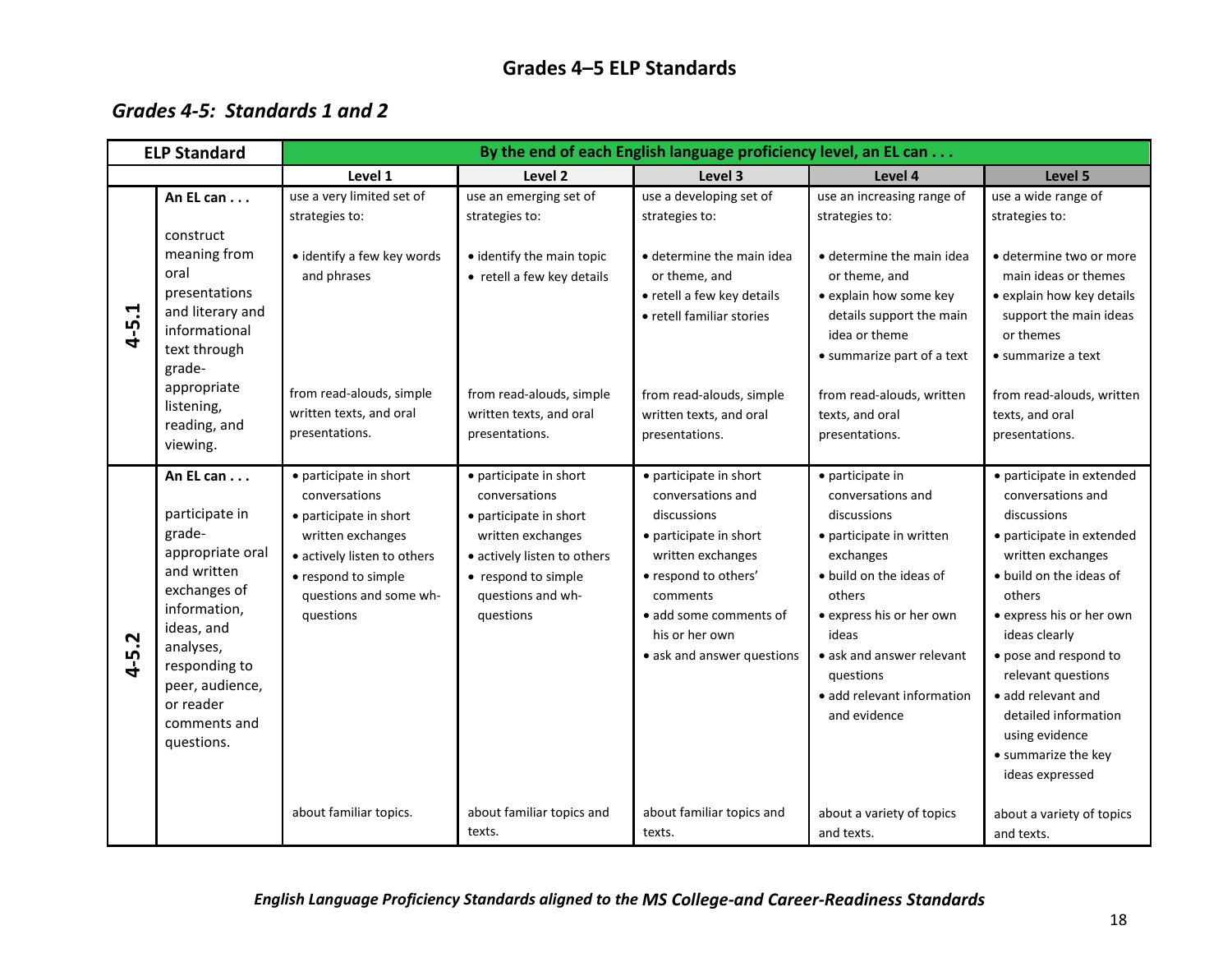# <span id="page-23-0"></span>*Grades 4-5: Standards 3, 4, and 5*

|            | <b>ELP Standard</b>                                                                                                               | By the end of each English language proficiency level, an EL can                                                                   |                                                                                                                        |                                                                                                                                                                              |                                                                                                                                                                                                                                                                       |                                                                                                                                                                                                                                                    |  |
|------------|-----------------------------------------------------------------------------------------------------------------------------------|------------------------------------------------------------------------------------------------------------------------------------|------------------------------------------------------------------------------------------------------------------------|------------------------------------------------------------------------------------------------------------------------------------------------------------------------------|-----------------------------------------------------------------------------------------------------------------------------------------------------------------------------------------------------------------------------------------------------------------------|----------------------------------------------------------------------------------------------------------------------------------------------------------------------------------------------------------------------------------------------------|--|
|            |                                                                                                                                   | Level 1                                                                                                                            | Level <sub>2</sub>                                                                                                     | Level 3                                                                                                                                                                      | Level 4                                                                                                                                                                                                                                                               | Level 5                                                                                                                                                                                                                                            |  |
| w<br>$4-5$ | An EL can<br>speak and write<br>about grade-<br>appropriate<br>complex literary<br>and<br>informational                           | • communicate simple<br>information                                                                                                | · deliver short oral<br>presentations<br>• compose written texts                                                       | including a few details,<br>• deliver short oral<br>presentations<br>• compose written<br>narratives or<br>informational texts                                               | including some details,<br>• deliver short oral<br>presentations<br>• compose written<br>narratives or<br>informational texts                                                                                                                                         | including details and<br>examples to develop a<br>topic,<br>• deliver oral<br>presentations<br>• compose written<br>narrative or<br>informational texts                                                                                            |  |
|            | texts and topics.                                                                                                                 | about familiar texts, topics,<br>events, or objects in the<br>environment.                                                         | about familiar texts, topics,<br>and experiences.                                                                      | about familiar texts, topics,<br>and experiences.                                                                                                                            | about a variety of texts,<br>topics, and experiences.                                                                                                                                                                                                                 | about a variety of texts,<br>topics, and experiences.                                                                                                                                                                                              |  |
| $4 - 5.4$  | An EL can<br>construct grade-<br>appropriate oral<br>and written<br>claims and<br>support them<br>with reasoning<br>and evidence. | • express an opinion about<br>a familiar topic.                                                                                    | • construct a simple claim<br>about a familiar topic<br>• give a reason to support<br>the claim.                       | • construct a claim about<br>familiar topics<br>• introduce the topic<br>• provide a few reasons or<br>facts to support the<br>claim.                                        | • construct a claim about a<br>variety of topics<br>• introduce the topic<br>• provide several reasons<br>or facts to support the<br>claim<br>• provide a concluding<br>statement.                                                                                    | • construct a claim about<br>a variety of topics<br>• introduce the topic<br>• provide logically<br>ordered reasons or facts<br>to support the claim<br>• provide a concluding<br>statement.                                                       |  |
| $4 - 5.5$  | An EL can<br>conduct<br>research and<br>evaluate and<br>communicate<br>findings to<br>answer<br>questions or<br>solve problems.   | • recall information from<br>experience<br>· gather information from<br>a few provided sources<br>· label some key<br>information. | • recall information from<br>experience<br>· gather information from<br>provided sources<br>• record some information. | • recall information from<br>experience<br>· gather information from<br>print and digital sources<br>to answer a question<br>· identify key information<br>in orderly notes. | • recall information from<br>experience<br>· gather information from<br>print and digital sources<br>to answer a question<br>• record information in<br>organized notes, with<br>charts, tables, or other<br>graphics, as appropriate<br>• provide a list of sources. | • recall information from<br>experience<br>• gather information from<br>print and digital sources<br>• summarize key ideas<br>and information in<br>detailed and orderly<br>notes, with graphics as<br>appropriate<br>• provide a list of sources. |  |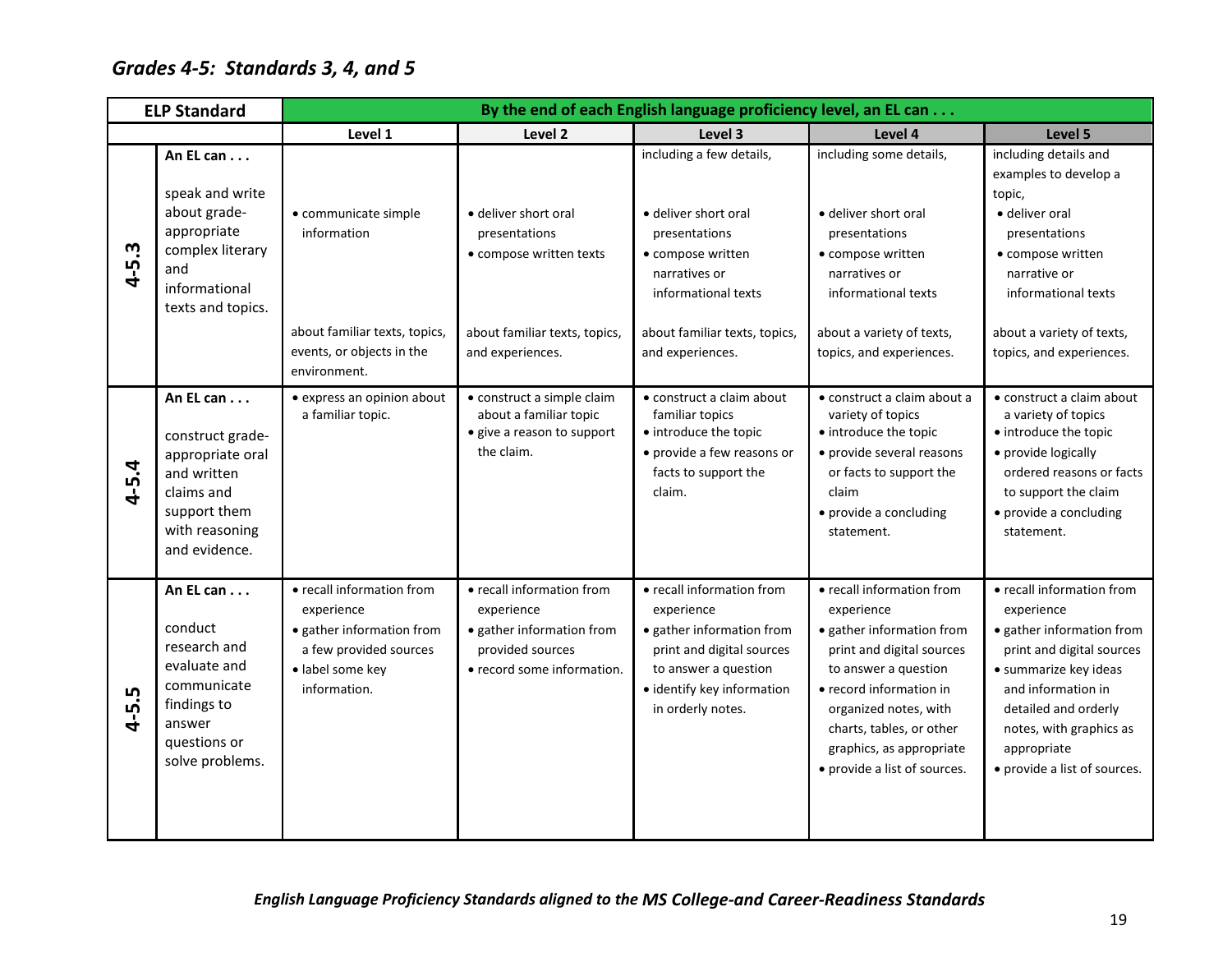# <span id="page-24-0"></span>*Grades 4-5: Standards 6, 7, and 8*

|                     | <b>ELP Standard</b>                                                                             | By the end of each English language proficiency level, an EL can                                                 |                                                                                                                                                                  |                                                                                                                                                                                             |                                                                                                                                                                                                        |                                                                                                                                                                                                            |  |  |
|---------------------|-------------------------------------------------------------------------------------------------|------------------------------------------------------------------------------------------------------------------|------------------------------------------------------------------------------------------------------------------------------------------------------------------|---------------------------------------------------------------------------------------------------------------------------------------------------------------------------------------------|--------------------------------------------------------------------------------------------------------------------------------------------------------------------------------------------------------|------------------------------------------------------------------------------------------------------------------------------------------------------------------------------------------------------------|--|--|
|                     |                                                                                                 | Level 1                                                                                                          | Level 2                                                                                                                                                          | Level 3                                                                                                                                                                                     | Level 4                                                                                                                                                                                                | Level 5                                                                                                                                                                                                    |  |  |
| 4-5.6               | An EL can<br>analyze and<br>critique the<br>arguments of<br>others orally and<br>in writing.    | • identify a point an author<br>or speaker makes.                                                                | · identify a reason an<br>author or speaker gives<br>to support a main point<br>• agree or disagree with<br>the author or speaker.                               | • tell how one or two<br>reasons support the<br>specific points an author<br>or speaker makes or<br>fails to make.                                                                          | • describe how reasons<br>support the specific<br>points an author or<br>speaker makes or fails to<br>make.                                                                                            | • explain how an author or<br>speaker uses reasons and<br>evidence to support or<br>fail to support particular<br>points<br>• (at grade 5) identify which<br>reasons and evidence<br>support which points. |  |  |
|                     | An EL can                                                                                       |                                                                                                                  | with emerging control,                                                                                                                                           | with developing control,                                                                                                                                                                    | with increasing ease,                                                                                                                                                                                  |                                                                                                                                                                                                            |  |  |
| 5.7<br>$\mathbf{r}$ | adapt language<br>choices to<br>purpose, task,<br>and audience<br>when speaking<br>and writing. | • recognize the meaning of<br>some words learned<br>through conversations,<br>reading, and being read<br>to.     | · adapt language choices<br>to different social and<br>academic contents<br>• use some words learned<br>through conversations,<br>reading, and being read<br>to. | · adapt language choices<br>according to purpose,<br>task, and audience<br>• use an increasing<br>number of general<br>academic and content-<br>specific words, phrases,<br>and expressions | • adapt language choices<br>and style (includes<br>register) according to<br>purpose, task, and<br>audience<br>• use a wider range of<br>general academic and<br>content-specific words<br>and phrases | · adapt language choices<br>and style according to<br>purpose, task, and<br>audience<br>· use a wide variety of<br>general academic and<br>content-specific words<br>and phrases                           |  |  |
|                     |                                                                                                 |                                                                                                                  |                                                                                                                                                                  | in conversation,<br>discussions, and short<br>written text.                                                                                                                                 | in speech and writing.                                                                                                                                                                                 | in speech and writing.                                                                                                                                                                                     |  |  |
|                     | An EL can<br>determine the<br>meaning of                                                        | relying heavily on context,<br>visual aids, and knowledge<br>of morphology in his or her<br>native language,     | using context, some visual<br>aids, reference materials,<br>and knowledge of<br>morphology in his or her<br>native language,                                     | using context, visual aids,<br>reference materials, and a<br>developing knowledge of<br>English morphology,                                                                                 | using context, reference<br>materials, and an<br>increasing knowledge of<br>English morphology,                                                                                                        | using context, reference<br>materials, and knowledge<br>of English morphology,                                                                                                                             |  |  |
| $4 - 5.8$           | words and<br>phrases in oral<br>presentations<br>and literary and<br>informational<br>text.     | • recognize the meaning of<br>a few frequently<br>occurring words, phrases,<br>and formulaic<br>expressions      | • determine the meaning<br>of some frequently<br>occurring words, phrases,<br>and expressions                                                                    | • determine the meaning<br>of frequently occurring<br>words and phrases<br>· determine the meanings<br>of some idiomatic<br>expressions                                                     | • determine the meaning<br>of general academic and<br>content-specific words,<br>phrases<br>• determine the meaning<br>of a growing number of<br>idiomatic expressions                                 | · determine the meaning of<br>general academic and<br>content-specific words<br>and phrases<br>· determine the meaning of<br>figurative language (e.g.,<br>metaphors, similes,<br>adages, and proverbs)    |  |  |
|                     |                                                                                                 | in simple oral discourse,<br>read-alouds, and written<br>texts about familiar topics,<br>experiences, or events. | in simple oral discourse,<br>read-alouds, and written<br>texts about familiar topics,<br>experiences, or events.                                                 | in texts about familiar<br>topics, experiences, or<br>events.                                                                                                                               | in texts about a variety of<br>topics, experiences, or<br>events.                                                                                                                                      | in texts about a variety of<br>topics, experiences, or<br>events.                                                                                                                                          |  |  |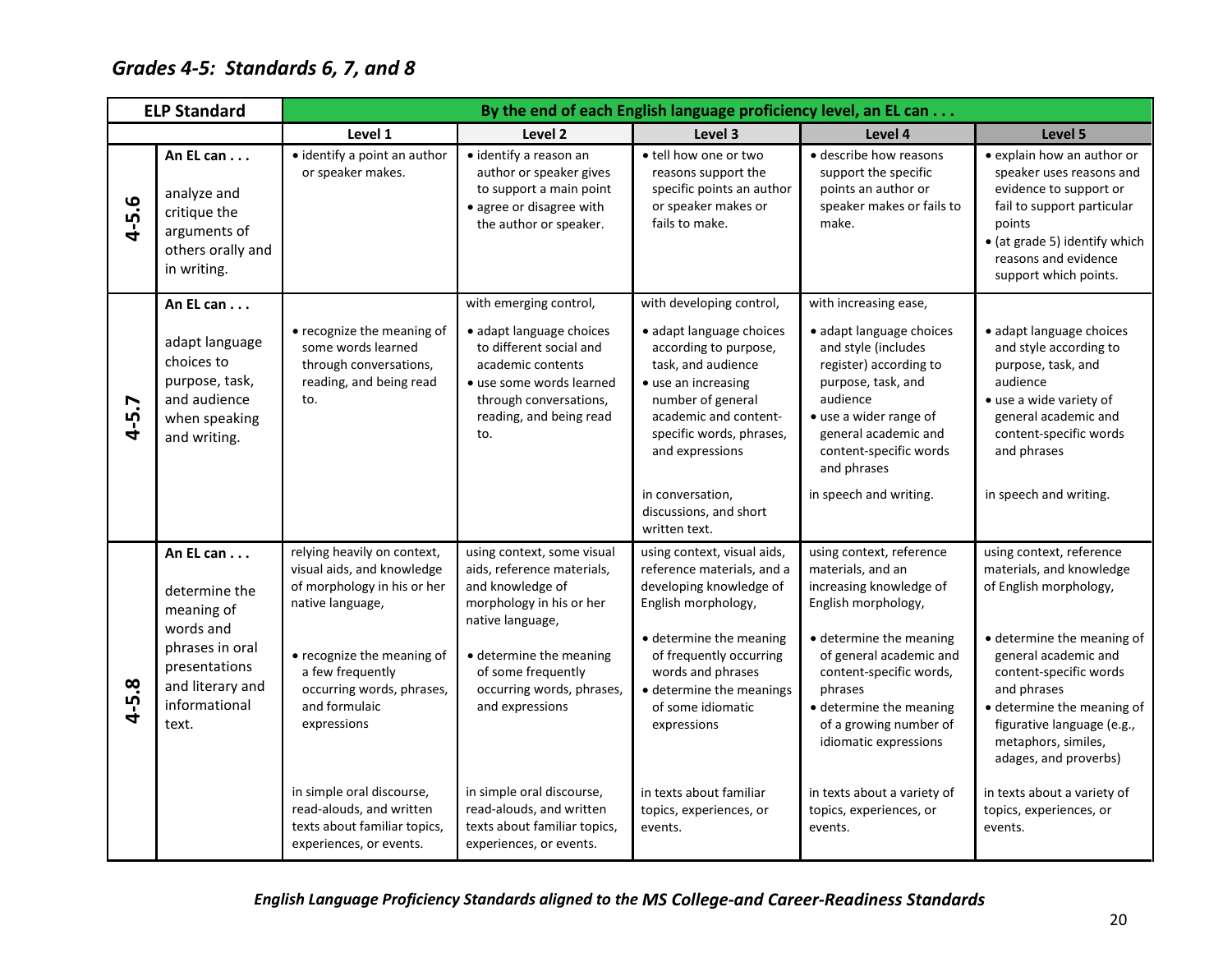## <span id="page-25-0"></span>*Grades 4-5: Standards 9 and 10*

|                  | <b>ELP Standard</b>                                                                                                              |                                                                                                                                                                                                                                                    | By the end of each English language proficiency level, an EL can                                                                                                                                                                                                    |                                                                                                                                                                                                                                                                                                                                                      |                                                                                                                                                                                                                                                                                                                                                                         |                                                                                                                                                                                                                                                                                                                                         |  |  |  |
|------------------|----------------------------------------------------------------------------------------------------------------------------------|----------------------------------------------------------------------------------------------------------------------------------------------------------------------------------------------------------------------------------------------------|---------------------------------------------------------------------------------------------------------------------------------------------------------------------------------------------------------------------------------------------------------------------|------------------------------------------------------------------------------------------------------------------------------------------------------------------------------------------------------------------------------------------------------------------------------------------------------------------------------------------------------|-------------------------------------------------------------------------------------------------------------------------------------------------------------------------------------------------------------------------------------------------------------------------------------------------------------------------------------------------------------------------|-----------------------------------------------------------------------------------------------------------------------------------------------------------------------------------------------------------------------------------------------------------------------------------------------------------------------------------------|--|--|--|
|                  |                                                                                                                                  | Level 1                                                                                                                                                                                                                                            | Level <sub>2</sub>                                                                                                                                                                                                                                                  | Level 3                                                                                                                                                                                                                                                                                                                                              | Level 4                                                                                                                                                                                                                                                                                                                                                                 | Level 5                                                                                                                                                                                                                                                                                                                                 |  |  |  |
| 5.9<br>$\vec{r}$ | An EL can $\ldots$<br>create clear and<br>coherent grade-<br>appropriate<br>speech and text.                                     | with support (including<br>context and visual aids),<br>and using non-verbal<br>communication,<br>• communicate simple<br>information about an<br>event or topic<br>• use a narrow range of<br>vocabulary and<br>syntactically simple<br>sentences | with support (including<br>visual aids and modeled<br>sentences),<br>• communicate simple<br>information about a topic<br>• recount a simple sequence<br>of events in order<br>• use frequently occurring<br>linking words (e.g., and,<br>then)                     | with support (including<br>modeled sentences),<br>• introduce an<br>informational topic<br>• present one or two<br>facts about the topic<br>• recount a short<br>sequence of events in<br>order<br>• use an increasing range<br>of temporal and other<br>linking words (e.g.,<br>next, because, and,<br>also)<br>• provide a concluding<br>statement | • introduce an<br>informational topic<br>• develop the topic with<br>facts and details<br>• recount a more detailed<br>sequence of events,<br>with a beginning,<br>middle, and end<br>• use transitional words<br>and phrases to connect<br>events, ideas, and<br>opinions (e.g., after a<br>while, for example, in<br>order to, as a result)<br>• provide a conclusion | • introduce an<br>informational topic<br>· develop the topic with<br>facts and details<br>• recount a more detailed<br>sequence of events, with<br>a beginning, middle, and<br>end<br>• use a variety of linking<br>words and phrases to<br>connect ideas,<br>information, or events<br>• provide a concluding<br>statement or section. |  |  |  |
|                  |                                                                                                                                  | with limited control.                                                                                                                                                                                                                              | with emerging control.                                                                                                                                                                                                                                              | with developing control.                                                                                                                                                                                                                                                                                                                             | with increasingly<br>independent control.                                                                                                                                                                                                                                                                                                                               |                                                                                                                                                                                                                                                                                                                                         |  |  |  |
| $4 - 5.10$       | An EL can<br>make accurate<br>use of standard<br>English to<br>communicate in<br>grade-<br>appropriate<br>speech and<br>writing. | with support (including<br>context and visual aids),<br>• recognize and use a<br>small number of<br>frequently occurring<br>nouns, noun phrases,<br>and verbs<br>• understand and<br>respond to simple<br>questions.                               | with support (including<br>visual aids and modeled<br>sentences),<br>• recognize and use some<br>frequently occurring<br>nouns, pronouns, verbs,<br>prepositions, adjectives,<br>adverbs, and conjunctions<br>• produce simple sentences<br>in response to prompts. | with support (including<br>modeled sentences),<br>• use some relative<br>pronouns (e.g., who,<br>whom, which, that),<br>· use some relative<br>adverbs (e.g., where,<br>when, why),<br>• use some prepositional<br>phrases<br>• produce and expand<br>simple and compound<br>sentences.                                                              | • use relative pronouns<br>(e.g., who, whom, which,<br>that),<br>• use relative adverbs (e.g.,<br>where, when, why),<br>• use prepositional phrases<br>• use subordinating<br>conjunctions<br>• produce and expand<br>simple, compound, and a<br>few complex sentences.                                                                                                 | • use relative pronouns<br>(e.g., who, whom, which,<br>that),<br>• use relative adverbs (e.g.,<br>where, when, why)<br>• use prepositional phrases<br>• use subordinating<br>conjunctions<br>• use the progressive and<br>perfect verb tenses<br>• produce and expand<br>simple, compound, and<br>complex sentences.                    |  |  |  |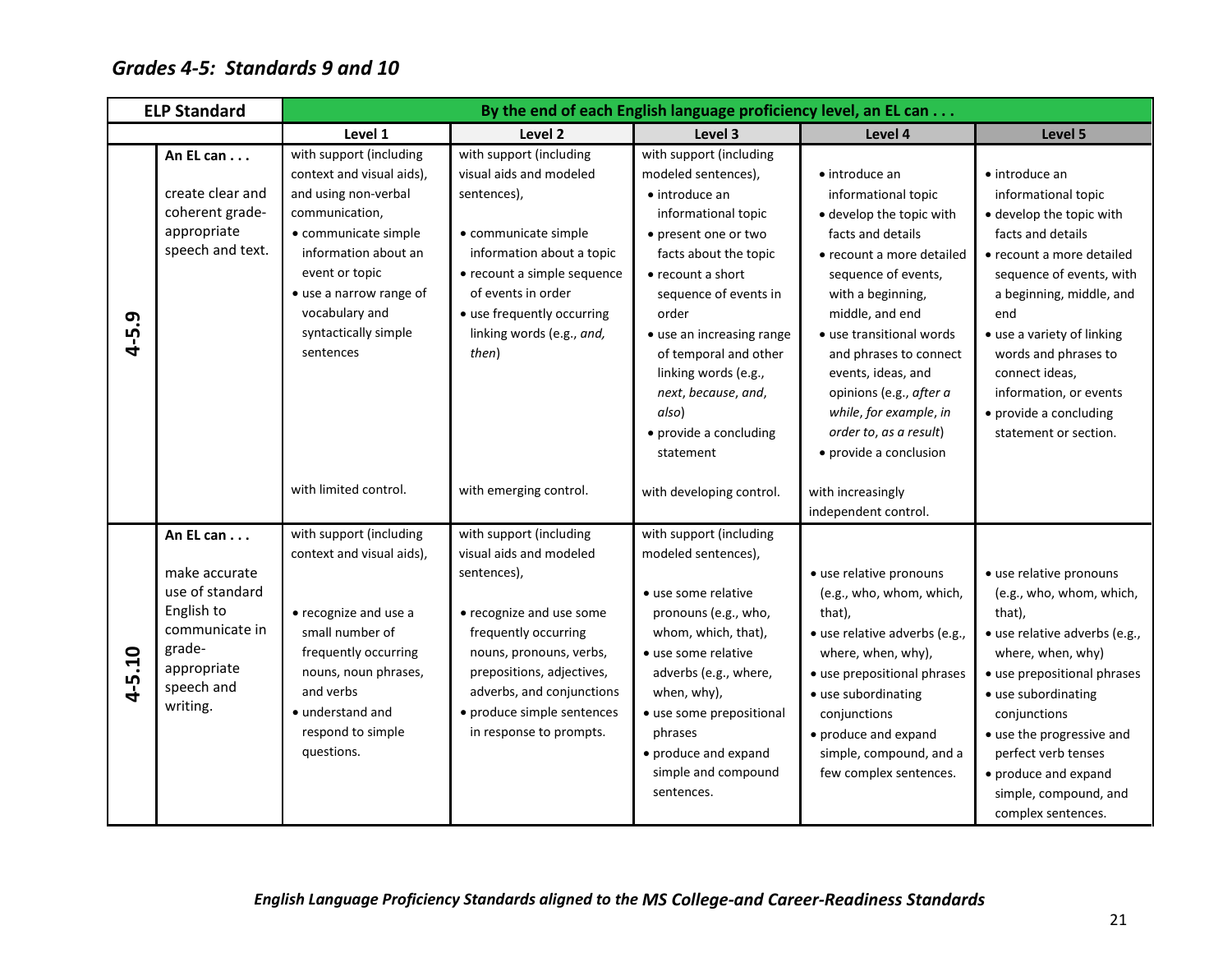## **Grades 6–8 ELP Standards**

## <span id="page-26-1"></span><span id="page-26-0"></span>*Grades 6-8: Standards 1 and 2*

| <b>ELP Standard</b>                                                                                                                                                                                                | By the end of each English language proficiency level, an EL can                                                                                                                          |                                                                                                                                                                                                   |                                                                                                                                                                                                                                                                |                                                                                                                                                                                                                                                                                                                                        |                                                                                                                                                                                                                                                                                                                                                                                                 |  |
|--------------------------------------------------------------------------------------------------------------------------------------------------------------------------------------------------------------------|-------------------------------------------------------------------------------------------------------------------------------------------------------------------------------------------|---------------------------------------------------------------------------------------------------------------------------------------------------------------------------------------------------|----------------------------------------------------------------------------------------------------------------------------------------------------------------------------------------------------------------------------------------------------------------|----------------------------------------------------------------------------------------------------------------------------------------------------------------------------------------------------------------------------------------------------------------------------------------------------------------------------------------|-------------------------------------------------------------------------------------------------------------------------------------------------------------------------------------------------------------------------------------------------------------------------------------------------------------------------------------------------------------------------------------------------|--|
|                                                                                                                                                                                                                    | Level 1                                                                                                                                                                                   | Level 2                                                                                                                                                                                           | Level 3                                                                                                                                                                                                                                                        | Level 4                                                                                                                                                                                                                                                                                                                                | Level 5                                                                                                                                                                                                                                                                                                                                                                                         |  |
| An EL can<br>construct<br>meaning from<br>oral<br>presentations<br>and literary and<br>informational<br>text through<br>grade-<br>appropriate<br>listening,<br>reading, and<br>viewing.                            | use a very limited set of<br>strategies to:<br>• identify a few key words<br>and phrases in oral<br>communications and<br>simple written texts.                                           | use an emerging set of<br>strategies to:<br>• identify the main topic in<br>oral communications and<br>simple written texts<br>• retell a few key details.                                        | use a developing set of<br>strategies to:<br>• determine the central<br>idea or theme in simple<br>oral presentations or<br>written text<br>• explain how the theme is<br>supported by specific<br>details<br>• summarize part of the<br>text.                 | use an increasing range of<br>strategies to:<br>· determine two or more<br>central ideas or themes<br>in oral presentations or<br>written text<br>• explain how the central<br>ideas/themes are<br>supported by specific<br>textual details<br>• summarize a simple text.                                                              | use a wide range of<br>strategies to:<br>· determine central ideas<br>or themes in oral<br>presentations or written<br>text<br>• explain how the central<br>ideas/themes are<br>developed by<br>supporting ideas or<br>evidence<br>• summarize a text.                                                                                                                                          |  |
| An EL can<br>participate in<br>grade-<br>appropriate oral<br>and written<br>exchanges of<br>information,<br>ideas, and<br>analyses,<br>responding to<br>peer, audience,<br>or reader<br>comments and<br>questions. | • participate in short<br>conversational and<br>written exchanges on<br>familiar topics<br>• present simple<br>information<br>• respond to simple<br>questions and some wh-<br>questions. | • participate in short<br>conversational and<br>written exchanges on<br>familiar topics and texts<br>• present information and<br>ideas<br>• respond to simple<br>questions and wh-<br>questions. | • participate in<br>conversations,<br>discussions, and written<br>exchanges on familiar<br>topics and texts<br>· build on the ideas of<br>others<br>• express his or her own<br>ideas<br>• ask and answer relevant<br>questions<br>· add relevant information. | • participate in<br>conversations,<br>discussions, and written<br>exchanges on a variety of<br>topics, texts, and issues<br>• build on the ideas of<br>others<br>• express his or her own<br>ideas<br>• ask and answer relevant<br>questions<br>· add relevant information<br>and evidence<br>• paraphrase the key ideas<br>expressed. | · participate in extended<br>conversations,<br>discussions, and written<br>exchanges about a<br>variety of topics, texts,<br>and issues<br>• build on the ideas of<br>others<br>• express his or her own<br>ideas clearly<br>• pose and respond to<br>relevant questions<br>• add relevant and<br>specific evidence<br>• summarize the key<br>ideas<br>• reflect on the key ideas<br>expressed. |  |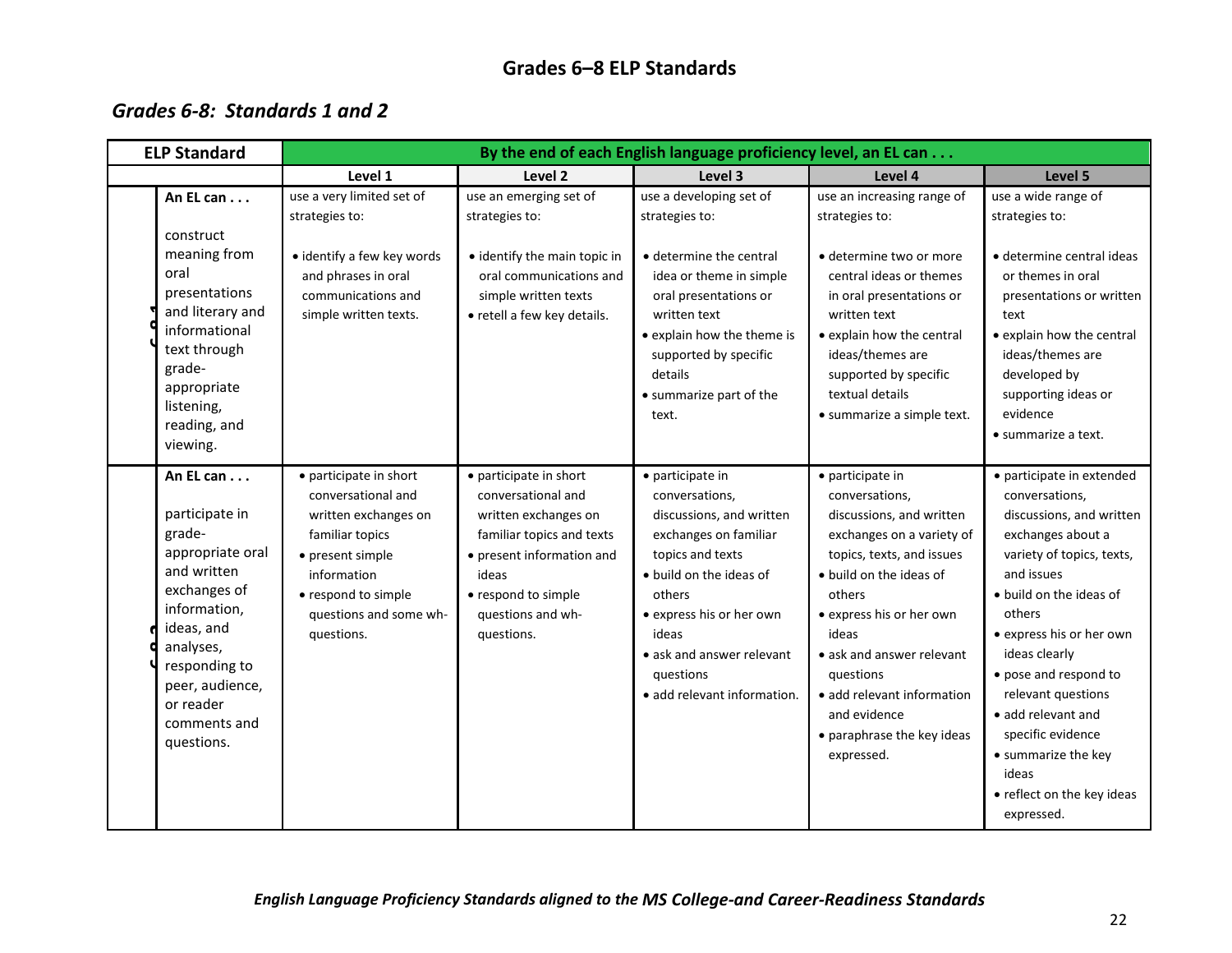# <span id="page-27-0"></span>*Grades 6-8: Standards 3, 4, and 5*

| <b>ELP Standard</b><br>By the end of each English language proficiency level, an EL can |                                                                                                                                   |                                                                                          |                                                                                                                                     |                                                                                                                                                                                                                                                          |                                                                                                                                                                                                                                                                                                           |                                                                                                                                                                                                                                                                                                                                                                          |
|-----------------------------------------------------------------------------------------|-----------------------------------------------------------------------------------------------------------------------------------|------------------------------------------------------------------------------------------|-------------------------------------------------------------------------------------------------------------------------------------|----------------------------------------------------------------------------------------------------------------------------------------------------------------------------------------------------------------------------------------------------------|-----------------------------------------------------------------------------------------------------------------------------------------------------------------------------------------------------------------------------------------------------------------------------------------------------------|--------------------------------------------------------------------------------------------------------------------------------------------------------------------------------------------------------------------------------------------------------------------------------------------------------------------------------------------------------------------------|
|                                                                                         |                                                                                                                                   | Level 1                                                                                  | Level <sub>2</sub>                                                                                                                  | Level 3                                                                                                                                                                                                                                                  | Level 4                                                                                                                                                                                                                                                                                                   | Level 5                                                                                                                                                                                                                                                                                                                                                                  |
|                                                                                         | An EL can<br>speak and write<br>about grade-<br>appropriate<br>complex literary<br>and<br>informational<br>texts and topics.      | · communicate simple<br>information<br>about familiar texts, topics,                     | • deliver short oral<br>presentations<br>• compose written<br>narratives or<br>informational texts<br>about familiar texts, topics, | • deliver short oral<br>presentations<br>• compose written<br>narratives or<br>informational texts<br>· develop texts with some<br>details<br>about familiar texts, topics,                                                                              | • deliver oral presentations<br>• compose written<br>narratives or<br>informational texts<br>· develop texts with some<br>specific details<br>about a variety of texts,                                                                                                                                   | • deliver oral<br>presentations<br>• compose written<br>narratives or<br>informational texts<br>• develop texts with<br>relevant details, ideas,<br>or information<br>about a variety of texts,                                                                                                                                                                          |
|                                                                                         |                                                                                                                                   | and experiences.                                                                         | experiences, or events.                                                                                                             | and experiences.                                                                                                                                                                                                                                         | topics, and experience.                                                                                                                                                                                                                                                                                   | topics, and experiences.                                                                                                                                                                                                                                                                                                                                                 |
|                                                                                         | An EL can<br>construct grade-<br>appropriate oral<br>and written<br>claims and<br>support them<br>with reasoning<br>and evidence. | • express an opinion about<br>a familiar topic.                                          | • construct a claim about a<br>familiar topic<br>• give a reason to support<br>the claim.                                           | • construct a claim about a<br>familiar topic<br>• introduce the topic<br>• provide several<br>supporting reasons or<br>facts in a logical order<br>• provide a concluding<br>statement.                                                                 | • construct a claim about a<br>variety of topics<br>• introduce the topic<br>• provide sufficient reasons<br>or facts to support the<br>claim<br>• provide a concluding<br>statement.                                                                                                                     | • construct a claim about<br>a variety of topics<br>• introduce the topic<br>• provide compelling and<br>logically ordered<br>reasons or facts that<br>effectively support the<br>claim<br>• provide a concluding<br>statement.                                                                                                                                          |
|                                                                                         | An EL can<br>conduct<br>research and<br>evaluate and<br>communicate<br>findings to<br>answer<br>questions or<br>solve problems.   | · gather information from<br>a few provided sources<br>· label collected<br>information. | • gather information from<br>provided sources<br>• record some data and<br>information.                                             | · gather information from<br>multiple provided print<br>and digital sources<br>• summarize or paraphrase<br>observations, ideas, and<br>information, with labeled<br>illustrations, diagrams, or<br>other graphics, as<br>appropriate<br>• cite sources. | · gather information from<br>multiple print and digital<br>sources<br>• use search terms<br>effectively<br>· quote or paraphrase the<br>data and conclusions of<br>others, using charts,<br>diagrams, or other<br>graphics, as appropriate<br>• cite sources<br>• use a standard format for<br>citations. | • gather information from<br>multiple print and<br>digital sources<br>· use search terms<br>effectively<br>· (at Grade 8) evaluate<br>the credibility of each<br>source<br>• quote or paraphrase the<br>data and conclusions of<br>others using charts,<br>diagrams, or other<br>graphics, as appropriate<br>• cite sources<br>• use a standard format<br>for citations. |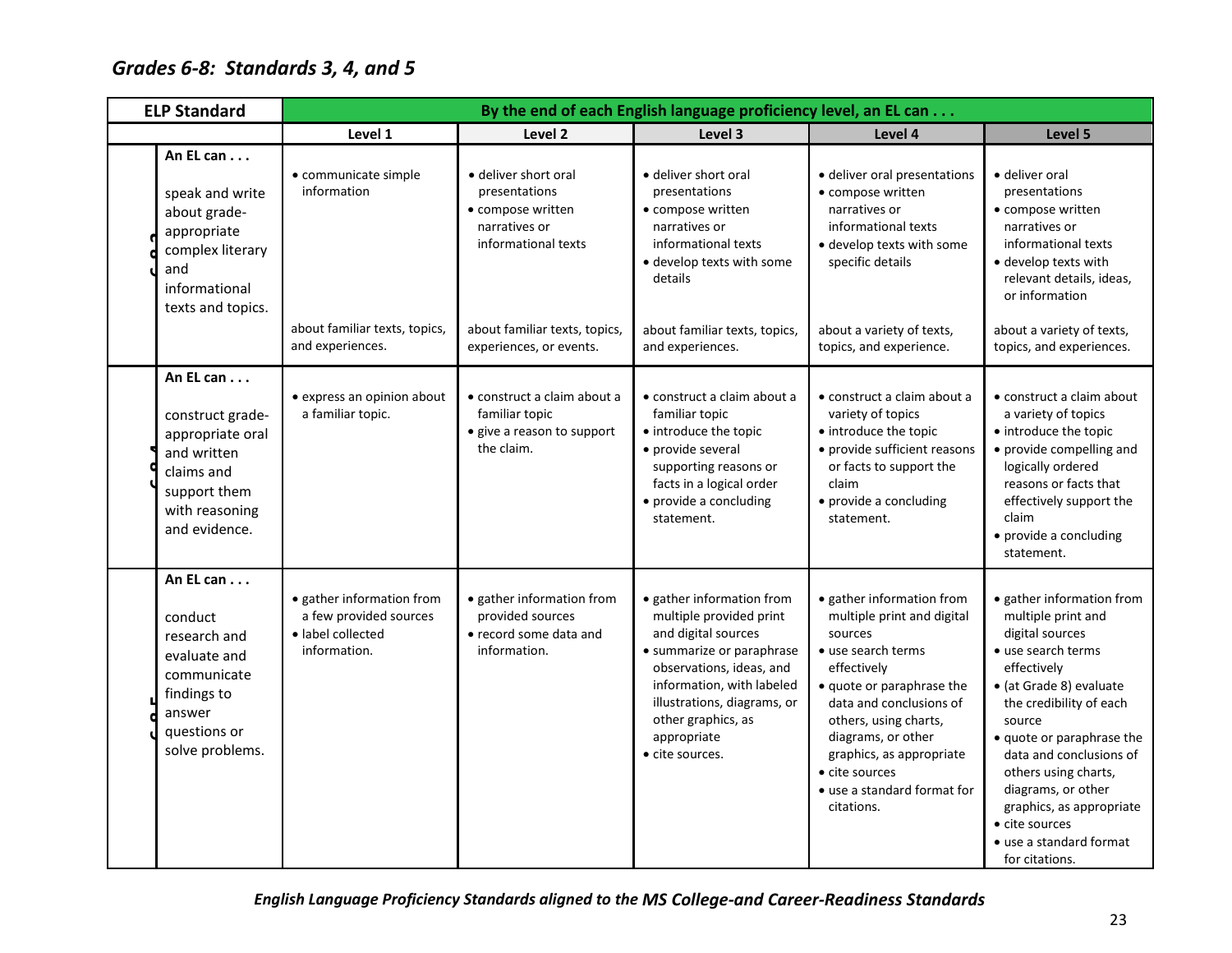# <span id="page-28-0"></span>*Grades 6-8: Standards 6, 7, and 8*

| <b>ELP Standard</b> |                                                                                                                                         | By the end of each English language proficiency level, an EL can                                                                                                                                                                                                    |                                                                                                                                                                                                                                                                              |                                                                                                                                                                                                                                                                                                                                                          |                                                                                                                                                                                                                                                                                                                          |                                                                                                                                                                                                                                                                                                                                                                   |  |  |  |
|---------------------|-----------------------------------------------------------------------------------------------------------------------------------------|---------------------------------------------------------------------------------------------------------------------------------------------------------------------------------------------------------------------------------------------------------------------|------------------------------------------------------------------------------------------------------------------------------------------------------------------------------------------------------------------------------------------------------------------------------|----------------------------------------------------------------------------------------------------------------------------------------------------------------------------------------------------------------------------------------------------------------------------------------------------------------------------------------------------------|--------------------------------------------------------------------------------------------------------------------------------------------------------------------------------------------------------------------------------------------------------------------------------------------------------------------------|-------------------------------------------------------------------------------------------------------------------------------------------------------------------------------------------------------------------------------------------------------------------------------------------------------------------------------------------------------------------|--|--|--|
|                     |                                                                                                                                         | Level 1                                                                                                                                                                                                                                                             | Level <sub>2</sub>                                                                                                                                                                                                                                                           | Level 3                                                                                                                                                                                                                                                                                                                                                  | Level 4                                                                                                                                                                                                                                                                                                                  | Level 5                                                                                                                                                                                                                                                                                                                                                           |  |  |  |
| $6 - 8.6$           | An EL can<br>analyze and<br>critique the<br>arguments of<br>others orally<br>and in writing.                                            | · identify a point an author<br>or a speaker makes.                                                                                                                                                                                                                 | · identify the main<br>argument an author or a<br>speaker makes<br>• identify one reason an<br>author or a speaker gives<br>to support the argument.                                                                                                                         | • explain the argument an<br>author or a speaker<br>makes<br>· distinguish between<br>claims that are supported<br>by reasons and evidence<br>from those that are not.                                                                                                                                                                                   | • analyze the argument and<br>specific claims made in<br>texts or speech<br>• determine whether the<br>evidence is sufficient to<br>support the claims<br>• cite textual evidence to<br>support the analysis.                                                                                                            | · analyze and evaluate the<br>argument and specific<br>claims made in texts or<br>speech/presentations<br>• determine whether the<br>reasoning is sound and the<br>evidence is relevant and<br>sufficient to support the<br>claims<br>• cite textual evidence to<br>support the analysis.                                                                         |  |  |  |
| $6 - 8.7$           | An EL can<br>adapt language<br>choices to<br>purpose, task,<br>and audience<br>when speaking<br>and writing.                            | • recognize the meaning of<br>some words learned<br>through conversations,<br>reading, and being read to.                                                                                                                                                           | with emerging control,<br>• adapt language choices<br>according to task and<br>audience<br>· begin to use frequently<br>occurring general<br>academic and content-<br>specific words and phrases<br>in conversations and<br>discussions.                                     | with developing ease,<br>• adapt language choices<br>and style according to<br>purpose, task, and<br>audience<br>• use an increasing number<br>of general academic and<br>content-specific words<br>and phrases in speech<br>and short written texts<br>• show developing control<br>of style and tone in oral<br>or written text.                       | with increasing ease,<br>• adapt language choices<br>and style according to<br>purpose, task, and<br>audience<br>• use a wider range of<br>general academic and<br>content-specific academic<br>words and phrases<br>• maintain consistency in<br>style and tone throughout<br>most of oral or written<br>text.          | with ease,<br>· adapt language choices<br>and style according to<br>purpose, task, and<br>audience,<br>• use a wide variety of<br>complex general academic<br>and content-specific<br>academic words to<br>precisely express ideas<br>· maintain an appropriate<br>and consistent style and<br>tone throughout an oral or<br>written text.                        |  |  |  |
| $6 - 8.8$           | An EL can<br>determine the<br>meaning of<br>words and<br>phrases in oral<br>presentations<br>and literary and<br>informational<br>text. | relying heavily on context,<br>visual aids, and knowledge<br>of morphology in their<br>native language,<br>• recognize the meaning of<br>a few frequently<br>occurring words and<br>simple phrases<br>in texts about familiar<br>topics, experiences, or<br>events. | using context, visual aids,<br>reference materials, and<br>knowledge of morphology in<br>their native language,<br>• determine the meaning of<br>frequently occurring<br>words, phrases, and<br>expressions<br>in texts about familiar<br>topics, experiences, or<br>events. | using context, visual aids,<br>reference materials, and a<br>developing knowledge of<br>English morphology (e.g.<br>affixes and roots words),<br>• determine the meaning<br>of general academic and<br>content-specific words<br>and phrases and<br>frequently occurring<br>expressions<br>in texts about familiar<br>topics, experiences, or<br>events. | using context, reference<br>materials, and an increasing<br>knowledge of English<br>morphology,<br>• determine the meaning of<br>general academic and<br>content-specific words and<br>phrases, and a growing<br>number of idiomatic<br>expressions<br>in texts about a variety of<br>topics, experiences, or<br>events. | using context, reference<br>materials, and knowledge of<br>English morphology,<br>• determine the meanings<br>of general academic and<br>content-specific words<br>and phrases, idiomatic<br>expressions, and figurative<br>and connotative language<br>(e.g., metaphor,<br>personification)<br>in texts about a variety of<br>topics, experiences, or<br>events. |  |  |  |

*English Language Proficiency Standards aligned to the MS College-and Career-Readiness Standards*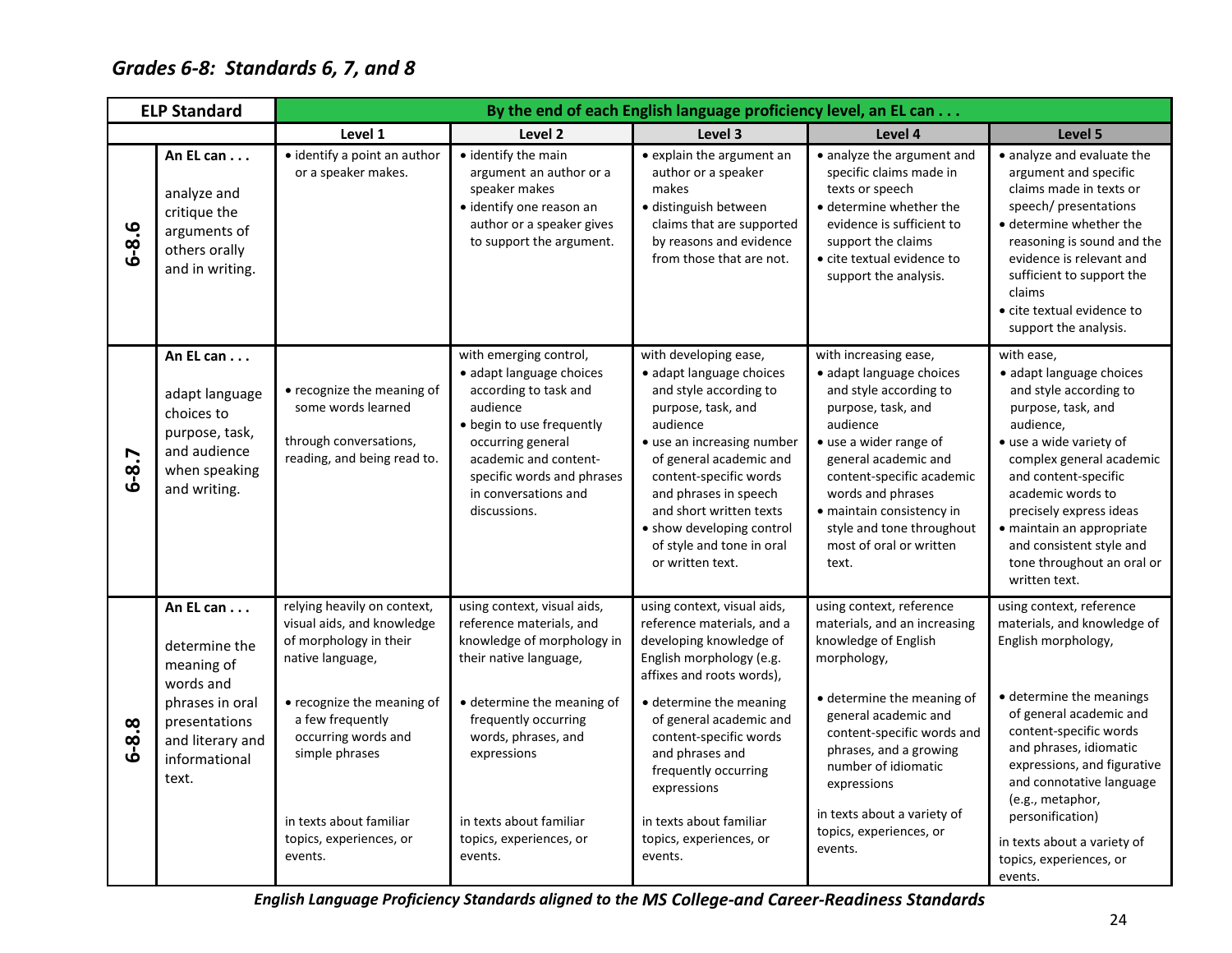## <span id="page-29-0"></span>*Grades 6-8: Standards 9 and 10*

| <b>ELP Standards</b> |                                                                                                                                  | By the end of each English language proficiency level, an EL can                                                                                                                                                                            |                                                                                                                                                                                                                                                                                                                                      |                                                                                                                                                                                                                                                                                                                                                                   |                                                                                                                                                                                                                                                                                                                                                                                                       |                                                                                                                                                                                                                                                                                                                                                                              |  |
|----------------------|----------------------------------------------------------------------------------------------------------------------------------|---------------------------------------------------------------------------------------------------------------------------------------------------------------------------------------------------------------------------------------------|--------------------------------------------------------------------------------------------------------------------------------------------------------------------------------------------------------------------------------------------------------------------------------------------------------------------------------------|-------------------------------------------------------------------------------------------------------------------------------------------------------------------------------------------------------------------------------------------------------------------------------------------------------------------------------------------------------------------|-------------------------------------------------------------------------------------------------------------------------------------------------------------------------------------------------------------------------------------------------------------------------------------------------------------------------------------------------------------------------------------------------------|------------------------------------------------------------------------------------------------------------------------------------------------------------------------------------------------------------------------------------------------------------------------------------------------------------------------------------------------------------------------------|--|
|                      |                                                                                                                                  | Level 1                                                                                                                                                                                                                                     | Level 2                                                                                                                                                                                                                                                                                                                              | Level 3                                                                                                                                                                                                                                                                                                                                                           | Level 4                                                                                                                                                                                                                                                                                                                                                                                               | Level 5                                                                                                                                                                                                                                                                                                                                                                      |  |
| 6-8.9                | An EL can<br>create clear and<br>coherent grade-<br>appropriate<br>speech and text.                                              | with support (including<br>context and visual aids)<br>and non-verbal<br>communication,<br>• communicate simple<br>information about an<br>event or topic<br>• use a narrow range of<br>vocabulary and<br>syntactically simple<br>sentences | with support (including<br>modeled sentences),<br>• recount a brief sequence<br>of events in order<br>$\bullet$ introduce an<br>informational topic<br>• present one or two facts<br>about the topic<br>· use some commonly<br>occurring linking words<br>(e.g., next, because, and,<br>also)<br>• provide a concluding<br>statement | • recount a short sequence<br>of events, with a<br>beginning, middle, and<br>end<br>• introduce and develop an<br>informational topic with a<br>few facts and details<br>• use common transitional<br>words and phrases to<br>connect events, ideas, and<br>opinions (e.g., after a<br>while, for example, in<br>order to, as a result)<br>• provide a conclusion | • recount a more detailed<br>sequence of events or<br>steps in a process, with a<br>beginning, middle, and end<br>• introduce and develop an<br>informational topic with<br>facts and details<br>• use a variety of transitional<br>words and phrases to<br>connect events, ideas, and<br>opinions (e.g., however, on<br>the other hand, from that<br>moment on)<br>• provide a concluding<br>section | • recount a complex<br>sequence of events or<br>steps in a process, with<br>a beginning, middle, and<br>end<br>• introduce and<br>effectively develop an<br>informational topic with<br>facts and details<br>• use a wide variety of<br>transitional words and<br>phrases to show logical<br>relationships between<br>events and ideas<br>• provide a concluding<br>section. |  |
|                      |                                                                                                                                  | with limited control.                                                                                                                                                                                                                       | with emerging control.                                                                                                                                                                                                                                                                                                               | with developing control.                                                                                                                                                                                                                                                                                                                                          | with increasingly<br>independent control.                                                                                                                                                                                                                                                                                                                                                             |                                                                                                                                                                                                                                                                                                                                                                              |  |
| $6 - 8.10$           | An EL can<br>make accurate<br>use of standard<br>English to<br>communicate in<br>grade-<br>appropriate<br>speech and<br>writing. | • recognize and use a<br>small number of<br>frequently occurring<br>nouns, noun phrases,<br>and verbs<br>• understand and<br>respond to simple<br>questions.                                                                                | with support (including<br>visual aids and sentences),<br>· use nouns, pronouns,<br>verbs, prepositions,<br>adjectives, adverbs,<br>conjunctions, and<br>prepositional phrases<br>• produce simple and<br>compound sentences.                                                                                                        | with support (including<br>modeled sentences),<br>• use relative pronouns<br>(e.g., who, whom, which,<br>that), relative adverbs<br>(e.g., where, when, why),<br>subordinating<br>conjunctions, and<br>prepositional phrases<br>• produce and expand<br>simple, compound, and a<br>few complex sentences.                                                         | • use an increasing number<br>of intensive/reflexive<br>pronouns (e.g., myself,<br>ourselves) and verbs in the<br>active and passive voices<br>· place phrases and clauses<br>within a sentence<br>• recognize and correct most<br>misplaced and dangling<br>modifiers<br>• produce and expand<br>simple, compound, and<br>complex sentences.                                                         | • use intensive/reflexive<br>pronouns<br>• use verbs in the active<br>and passive voices<br>· place phrases and<br>clauses within a<br>sentence<br>• recognize and correct<br>misplaced and dangling<br>modifiers<br>• produce and expand<br>simple, compound, and<br>complex sentences.                                                                                     |  |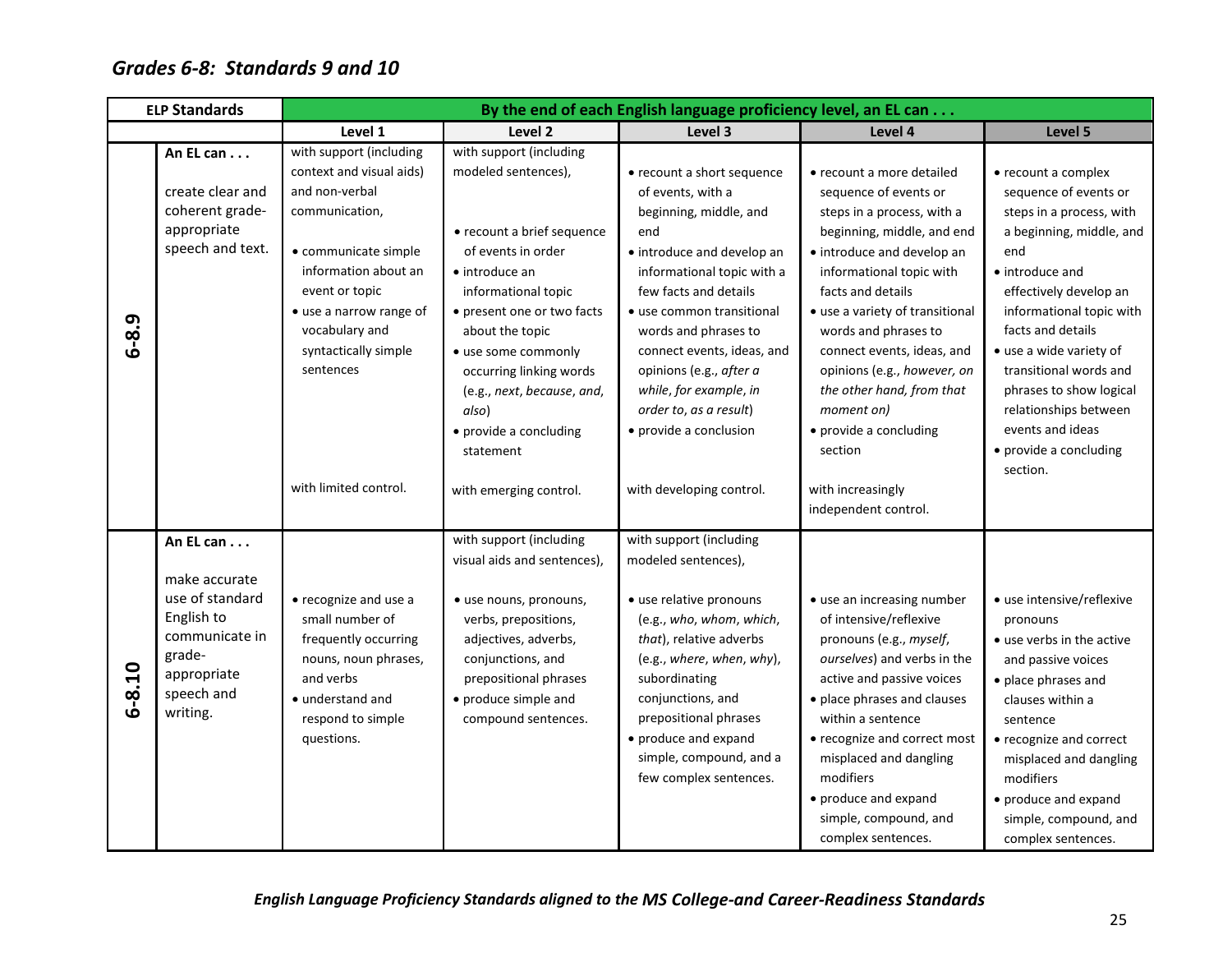## **Grades 9–12 ELP Standards**

### <span id="page-30-1"></span><span id="page-30-0"></span>*Grades 9-12: Standards 1 and 2*

| <b>ELP Standard</b> |                                                                                                                                                                                                                    | By the end of each English language proficiency level, an EL can                                                                                                                       |                                                                                                                                                                                                   |                                                                                                                                                                                                                                                                                                                                            |                                                                                                                                                                                                                                                                                                                                                                                         |                                                                                                                                                                                                                                                                                                                                                                                                                                                                                         |  |
|---------------------|--------------------------------------------------------------------------------------------------------------------------------------------------------------------------------------------------------------------|----------------------------------------------------------------------------------------------------------------------------------------------------------------------------------------|---------------------------------------------------------------------------------------------------------------------------------------------------------------------------------------------------|--------------------------------------------------------------------------------------------------------------------------------------------------------------------------------------------------------------------------------------------------------------------------------------------------------------------------------------------|-----------------------------------------------------------------------------------------------------------------------------------------------------------------------------------------------------------------------------------------------------------------------------------------------------------------------------------------------------------------------------------------|-----------------------------------------------------------------------------------------------------------------------------------------------------------------------------------------------------------------------------------------------------------------------------------------------------------------------------------------------------------------------------------------------------------------------------------------------------------------------------------------|--|
|                     |                                                                                                                                                                                                                    | Level 1                                                                                                                                                                                | Level <sub>2</sub>                                                                                                                                                                                | Level 3                                                                                                                                                                                                                                                                                                                                    | Level 4                                                                                                                                                                                                                                                                                                                                                                                 | Level 5                                                                                                                                                                                                                                                                                                                                                                                                                                                                                 |  |
|                     | An EL can<br>construct                                                                                                                                                                                             | use a very limited set of<br>strategies to:                                                                                                                                            | use an emerging set of<br>strategies to:                                                                                                                                                          | use a developing set of<br>strategies to:                                                                                                                                                                                                                                                                                                  | use an increasing range of<br>strategies to:                                                                                                                                                                                                                                                                                                                                            | use a wide range of<br>strategies to:                                                                                                                                                                                                                                                                                                                                                                                                                                                   |  |
| $9 - 12.1$          | meaning from<br>oral<br>presentations<br>and literary and<br>informational<br>text through<br>grade-<br>appropriate<br>listening,<br>reading, and<br>viewing.                                                      | • identify a few key words<br>and phrases in oral<br>communications and<br>simple oral and written<br>texts.                                                                           | · identify the main topic<br>• retell a few key details in<br>oral presentations and<br>simple oral and written<br>texts.                                                                         | · determine the central<br>idea or theme in oral<br>presentations and<br>written texts<br>• explain how the theme<br>is developed by specific<br>details in the texts<br>• summarize part of the<br>text.                                                                                                                                  | · determine two central<br>ideas or themes in oral<br>presentations and<br>written texts<br>• analyze the development<br>of the themes/ideas<br>• cite specific details and<br>evidence from the texts<br>to support the analysis<br>· summarize a simple text.                                                                                                                         | · determine central ideas or<br>themes in presentations<br>and written texts<br>• analyze the development<br>of the themes/ideas<br>• cite specific details and<br>evidence from the texts to<br>support the analysis<br>• summarize a text.                                                                                                                                                                                                                                            |  |
| $9 - 12.2$          | An EL can<br>participate in<br>grade-<br>appropriate oral<br>and written<br>exchanges of<br>information,<br>ideas, and<br>analyses,<br>responding to<br>peer, audience,<br>or reader<br>comments and<br>questions. | • participate in short<br>conversational and<br>written exchanges on<br>familiar topics<br>• present information<br>• respond to simple<br>yes/no questions and<br>some wh- questions. | • participate in short<br>conversational and<br>written exchanges on<br>familiar topics and texts<br>• present information and<br>ideas<br>• respond to simple<br>questions and wh-<br>questions. | • participate in<br>conversations,<br>discussions, and written<br>exchanges on familiar<br>topics, texts, and issues<br>• build on the ideas of<br>others<br>· express his or her own<br>ideas<br>• ask and answer relevant<br>questions<br>• add relevant<br>information and<br>evidence<br>• restate some of the key<br>ideas expressed. | · participate in<br>conversations,<br>discussions, and written<br>exchanges on a range of<br>topics, texts, and issues<br>• build on the ideas of<br>others<br>· express his or her own<br>ideas clearly<br>• support points with<br>specific and relevant<br>evidence<br>• ask and answer questions<br>to clarify ideas and<br>conclusions<br>• summarize the key points<br>expressed. | • participate in extended<br>conversations, discussions,<br>and written exchanges on<br>a range of substantive<br>topics, texts, and issues<br>• build on the ideas of<br>others<br>• express his or her own<br>ideas clearly and<br>persuasively<br>• refer to specific and<br>relevant evidence from<br>texts or research to<br>support his or her ideas<br>• ask and answer questions<br>that probe reasoning and<br>claims<br>• summarize the key points<br>and evidence discussed. |  |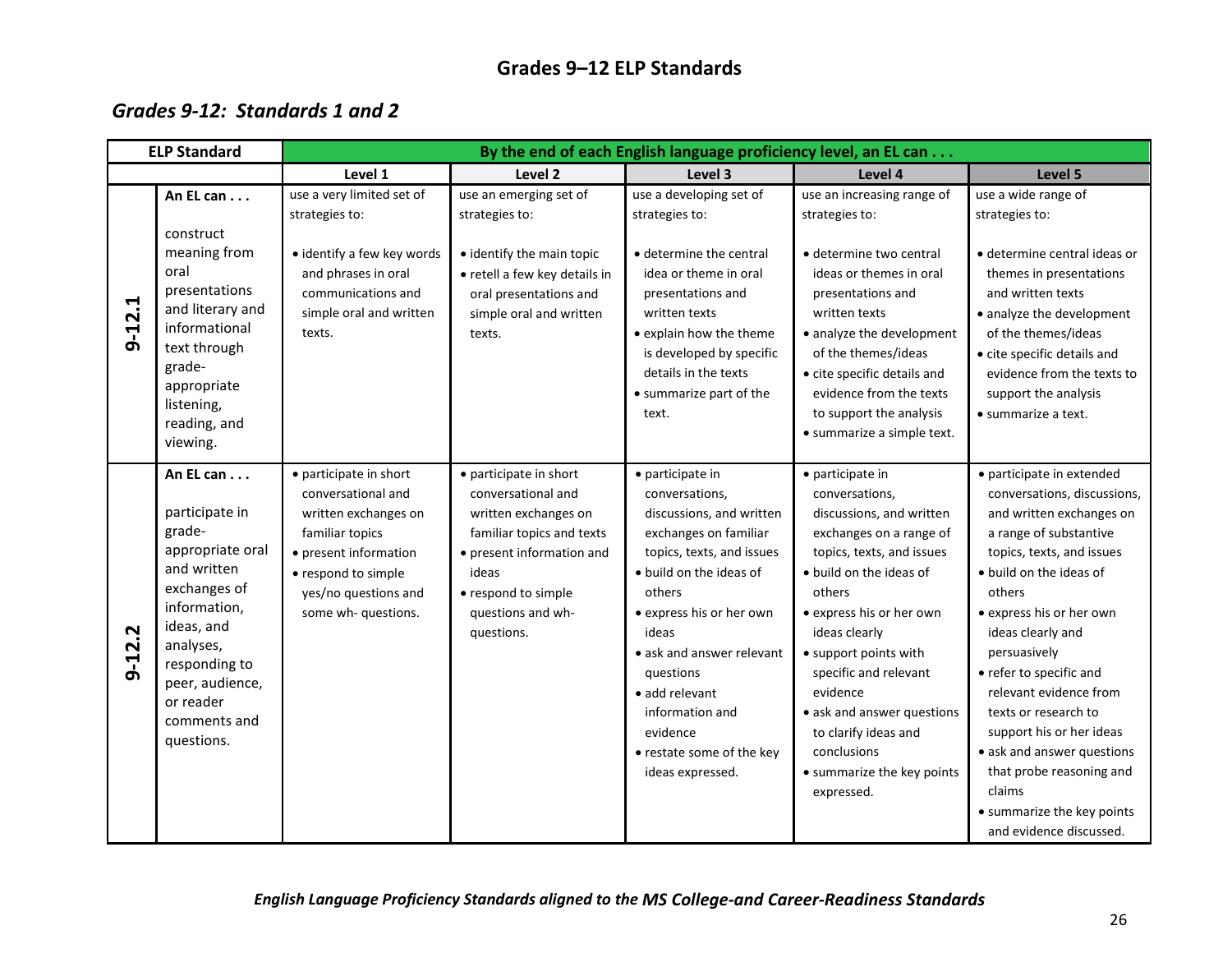# <span id="page-31-0"></span>*Grades 9-12: Standards 3, 4, and 5*

| <b>ELP Standard</b> |                                                                                                                                   |                                                                                                                                                |                                                                                                                                                          |                                                                                                                                                                                                                                                                                                                                                                     | By the end of each English language proficiency level, an EL can                                                                                                                                                                                                                                                                                                               |                                                                                                                                                                                                                                                                                                                                                                                                                             |
|---------------------|-----------------------------------------------------------------------------------------------------------------------------------|------------------------------------------------------------------------------------------------------------------------------------------------|----------------------------------------------------------------------------------------------------------------------------------------------------------|---------------------------------------------------------------------------------------------------------------------------------------------------------------------------------------------------------------------------------------------------------------------------------------------------------------------------------------------------------------------|--------------------------------------------------------------------------------------------------------------------------------------------------------------------------------------------------------------------------------------------------------------------------------------------------------------------------------------------------------------------------------|-----------------------------------------------------------------------------------------------------------------------------------------------------------------------------------------------------------------------------------------------------------------------------------------------------------------------------------------------------------------------------------------------------------------------------|
|                     |                                                                                                                                   | Level 1                                                                                                                                        | Level 2                                                                                                                                                  | Level 3                                                                                                                                                                                                                                                                                                                                                             | Level 4                                                                                                                                                                                                                                                                                                                                                                        | Level 5                                                                                                                                                                                                                                                                                                                                                                                                                     |
| $9 - 12.3$          | An EL can<br>speak and write<br>about grade-<br>appropriate<br>complex literary<br>and<br>informational<br>texts and topics.      | with support<br>(including modeled<br>sentences),<br>• communicate<br>information                                                              | with support (including<br>modeled sentences),<br>· deliver short oral<br>presentations<br>• compose written<br>narratives or<br>informational texts     | with support (including<br>modeled sentences),<br>· deliver short oral<br>presentations<br>• compose written<br>informational texts<br>• develop the topic with a<br>few details                                                                                                                                                                                    | · deliver oral presentations<br>· compose written<br>informational texts<br>• develop the topic with<br>some relevant details,<br>concepts, examples, and<br>information<br>• integrate graphics or<br>multimedia when useful                                                                                                                                                  | · deliver oral presentations<br>• compose written informational<br>texts<br>• fully develop the topic with<br>relevant details, concepts,<br>examples, and information<br>• integrate graphics or<br>multimedia when useful                                                                                                                                                                                                 |
|                     |                                                                                                                                   | about familiar texts,<br>topics, and<br>experiences.                                                                                           | about familiar texts,<br>topics, experiences, or<br>events.                                                                                              | about familiar texts,<br>topics, or events.                                                                                                                                                                                                                                                                                                                         | about a variety of texts,<br>topics, or events.                                                                                                                                                                                                                                                                                                                                | about a variety of texts, topics, or<br>events.                                                                                                                                                                                                                                                                                                                                                                             |
| $9 - 12.4$          | An EL can<br>construct grade-<br>appropriate oral<br>and written<br>claims and<br>support them<br>with reasoning<br>and evidence. | • express an opinion<br>about a familiar<br>topic.                                                                                             | • construct a claim<br>about familiar topics<br>• introduce the topic<br>• give a reason to<br>support the claim<br>• provide a concluding<br>statement. | • construct a claim about<br>familiar topics<br>• introduce the topic<br>• provide sufficient<br>reasons or facts to<br>support the claim<br>• provide a concluding<br>statement.                                                                                                                                                                                   | • construct a claim about a<br>variety of topics<br>• introduce the topic<br>• provide logically ordered<br>reasons or facts that<br>effectively support the<br>claim<br>• provide a concluding<br>statement.                                                                                                                                                                  | • construct a substantive claim<br>about a variety of topics<br>• introduce the claim<br>· distinguish it from a<br>counterclaim<br>• provide logically ordered and<br>relevant reasons and evidence<br>to support the claim and to<br>refute the counterclaim<br>• provide a conclusion that<br>summarizes the argument<br>presented.                                                                                      |
| $9 - 12.5$          | An EL can<br>conduct<br>research and<br>evaluate and<br>communicate<br>findings to<br>answer<br>questions or<br>solve problems.   | • gather information<br>from a few provided<br>print and digital<br>sources<br>· label collected<br>information,<br>experiences, or<br>events. | • gather information<br>from provided print<br>and digital sources<br>· summarize data and<br>information.                                               | • carry out short research<br>projects to answer a<br>question<br>• gather information from<br>multiple provided print<br>and digital sources<br>• evaluate the reliability<br>of each source<br>• paraphrase key<br>information in a short<br>written or oral report<br>· include illustrations,<br>diagrams, or other<br>graphics<br>• provide a list of sources. | • carry out both short and<br>more sustained research<br>projects to answer a<br>question<br>• gather and synthesize<br>information from multiple<br>print and digital sources<br>• use search terms<br>effectively<br>• evaluate the reliability of<br>each source<br>· integrate information into<br>an organized oral or<br>written report<br>• cite sources appropriately. | • carry out both short and more<br>sustained research projects to<br>answer a question or solve a<br>problem<br>• gather and synthesize<br>information from multiple print<br>and digital sources<br>• use advanced search terms<br>effectively<br>• evaluate the reliability of each<br>source<br>• analyze and integrate<br>information into a clearly<br>organized oral or written text<br>• cite sources appropriately. |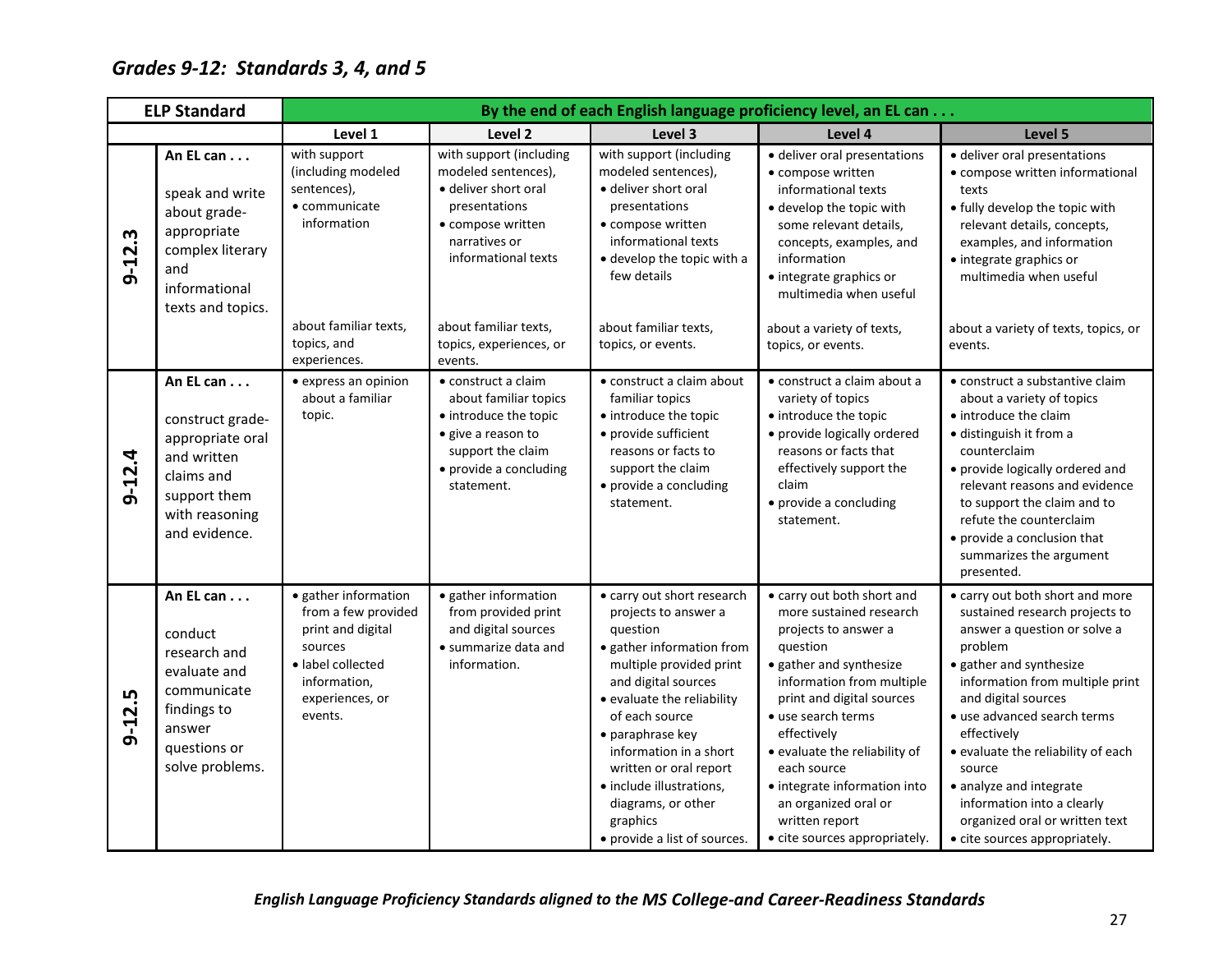# <span id="page-32-0"></span>*Grades 9-12: Standards 6, 7, and 8*

| Level 1<br>Level 3<br>Level 4<br>Level 2<br>· identify the main<br>• explain the reasons an<br>• identify a point an<br>• analyze the reasoning and<br>An EL can<br>author or a speaker<br>argument an author or<br>author or a speaker gives to<br>use of rhetoric in<br>makes.<br>speaker makes<br>support a claim<br>persuasive texts or<br>analyze and<br>• identify one reason an<br>• cite textual evidence to<br>speeches, including<br>critique the<br>documents of historical<br>author or a speaker<br>support the analysis.<br>12.6<br>arguments of<br>and literary significance,<br>gives to support the<br>others orally and<br>• determine whether the<br>argument.<br>ക്<br>in writing.<br>evidence is sufficient to<br>support the claim, and<br>• cite textual evidence to<br>support the analysis.<br>· adapt language choices<br>An EL can<br>• recognize the<br>· adapt language choices<br>· adapt language choices and<br>to task and audience<br>meaning of some<br>style according to purpose,<br>and style according to<br>words learned<br>task, and audience with<br>with emerging control<br>purpose, task, and<br>adapt language<br>through<br>developing ease<br>audience<br>• use some frequently<br>choices to<br>conversations,<br>occurring general<br>• use an increasing number<br>• use a wider range of<br>purpose, task,<br>$9 - 12.7$<br>reading, and being<br>of general academic and<br>academic and content-<br>complex general academic<br>and audience<br>read to.<br>specific words in<br>content-specific words and<br>and content-specific<br>when speaking<br>words and phrases<br>conversation and<br>expressions in speech and<br>and writing.<br>discussion.<br>written text<br>· adopt and maintain a<br>· show developing control of<br>formal style in speech and<br>style and tone in oral or<br>writing, as appropriate.<br>written text.<br>relying heavily on<br>using context, visual aids,<br>using context, some visual<br>using context, increasingly<br>An EL can<br>context, visual aids, and<br>reference materials, and<br>aids, reference materials, and<br>complex visual aids,<br>a developing knowledge of<br>knowledge of<br>knowledge of morphology<br>reference materials, and an<br>determine the<br>morphology in their<br>in their native language,<br>English morphology (e.g.,<br>increasing knowledge of<br>meaning of<br>affixes and root words),<br>native language,<br>English morphology,<br>words and<br>phrases in oral<br>• recognize the<br>· determine the meaning<br>· determine the meaning of<br>· determine the meaning of<br>$9 - 12.8$<br>presentations<br>meaning of a few<br>of frequently occurring<br>general academic and<br>general academic and<br>and literary and<br>frequently occurring<br>content-specific words and<br>content-specific words and<br>words, phrases, and<br>informational<br>words, simple<br>phrases and frequently<br>phrases, figurative and<br>expressions<br>phrases, and<br>occurring expressions<br>connotative language, and<br>text. | <b>ELP Standard</b> |  |                       | By the end of each English language proficiency level, an EL can |  |                     |                                                                                                                                                                                                                                                                                                                                                                                 |  |  |
|---------------------------------------------------------------------------------------------------------------------------------------------------------------------------------------------------------------------------------------------------------------------------------------------------------------------------------------------------------------------------------------------------------------------------------------------------------------------------------------------------------------------------------------------------------------------------------------------------------------------------------------------------------------------------------------------------------------------------------------------------------------------------------------------------------------------------------------------------------------------------------------------------------------------------------------------------------------------------------------------------------------------------------------------------------------------------------------------------------------------------------------------------------------------------------------------------------------------------------------------------------------------------------------------------------------------------------------------------------------------------------------------------------------------------------------------------------------------------------------------------------------------------------------------------------------------------------------------------------------------------------------------------------------------------------------------------------------------------------------------------------------------------------------------------------------------------------------------------------------------------------------------------------------------------------------------------------------------------------------------------------------------------------------------------------------------------------------------------------------------------------------------------------------------------------------------------------------------------------------------------------------------------------------------------------------------------------------------------------------------------------------------------------------------------------------------------------------------------------------------------------------------------------------------------------------------------------------------------------------------------------------------------------------------------------------------------------------------------------------------------------------------------------------------------------------------------------------------------------------------------------------------------------------------------------------------------------------------------------------------------------------------------------------------------------------------------|---------------------|--|-----------------------|------------------------------------------------------------------|--|---------------------|---------------------------------------------------------------------------------------------------------------------------------------------------------------------------------------------------------------------------------------------------------------------------------------------------------------------------------------------------------------------------------|--|--|
|                                                                                                                                                                                                                                                                                                                                                                                                                                                                                                                                                                                                                                                                                                                                                                                                                                                                                                                                                                                                                                                                                                                                                                                                                                                                                                                                                                                                                                                                                                                                                                                                                                                                                                                                                                                                                                                                                                                                                                                                                                                                                                                                                                                                                                                                                                                                                                                                                                                                                                                                                                                                                                                                                                                                                                                                                                                                                                                                                                                                                                                                           |                     |  |                       |                                                                  |  |                     | Level 5                                                                                                                                                                                                                                                                                                                                                                         |  |  |
|                                                                                                                                                                                                                                                                                                                                                                                                                                                                                                                                                                                                                                                                                                                                                                                                                                                                                                                                                                                                                                                                                                                                                                                                                                                                                                                                                                                                                                                                                                                                                                                                                                                                                                                                                                                                                                                                                                                                                                                                                                                                                                                                                                                                                                                                                                                                                                                                                                                                                                                                                                                                                                                                                                                                                                                                                                                                                                                                                                                                                                                                           |                     |  |                       |                                                                  |  |                     | • analyze and evaluate the<br>reasoning and use of<br>rhetoric in persuasive<br>texts, including<br>documents of historical<br>and literary significance,<br>• determine whether the<br>evidence is sufficient to<br>support the claim, and<br>• cite specific textual<br>evidence to thoroughly<br>support the analysis.                                                       |  |  |
|                                                                                                                                                                                                                                                                                                                                                                                                                                                                                                                                                                                                                                                                                                                                                                                                                                                                                                                                                                                                                                                                                                                                                                                                                                                                                                                                                                                                                                                                                                                                                                                                                                                                                                                                                                                                                                                                                                                                                                                                                                                                                                                                                                                                                                                                                                                                                                                                                                                                                                                                                                                                                                                                                                                                                                                                                                                                                                                                                                                                                                                                           |                     |  |                       |                                                                  |  |                     | · adapt language choices<br>and style according to<br>purpose, task, and<br>audience with ease<br>• use a wide variety of<br>complex general<br>academic and content-<br>specific words and<br>phrases<br>· employ both formal and<br>more informal styles<br>effectively, as<br>appropriate.                                                                                   |  |  |
| idiomatic expressions<br>in texts about familiar<br>in texts about familiar<br>in texts about familiar topics,<br>in texts about a variety of<br>topics, experiences, or<br>topics, experiences, or<br>experiences, or events.<br>topics, experiences, or<br>events.                                                                                                                                                                                                                                                                                                                                                                                                                                                                                                                                                                                                                                                                                                                                                                                                                                                                                                                                                                                                                                                                                                                                                                                                                                                                                                                                                                                                                                                                                                                                                                                                                                                                                                                                                                                                                                                                                                                                                                                                                                                                                                                                                                                                                                                                                                                                                                                                                                                                                                                                                                                                                                                                                                                                                                                                      |                     |  | formulaic expressions |                                                                  |  | a growing number of | using context, complex<br>visual aids, reference<br>materials, and consistent<br>knowledge of English<br>morphology,<br>• determine the meaning of<br>general academic and<br>content-specific words<br>and phrases, figurative<br>and connotative language<br>(e.g., irony, hyperbole),<br>and idiomatic expressions<br>in texts about a variety of<br>topics, experiences, or |  |  |

*English Language Proficiency Standards aligned to the MS College-and Career-Readiness Standards*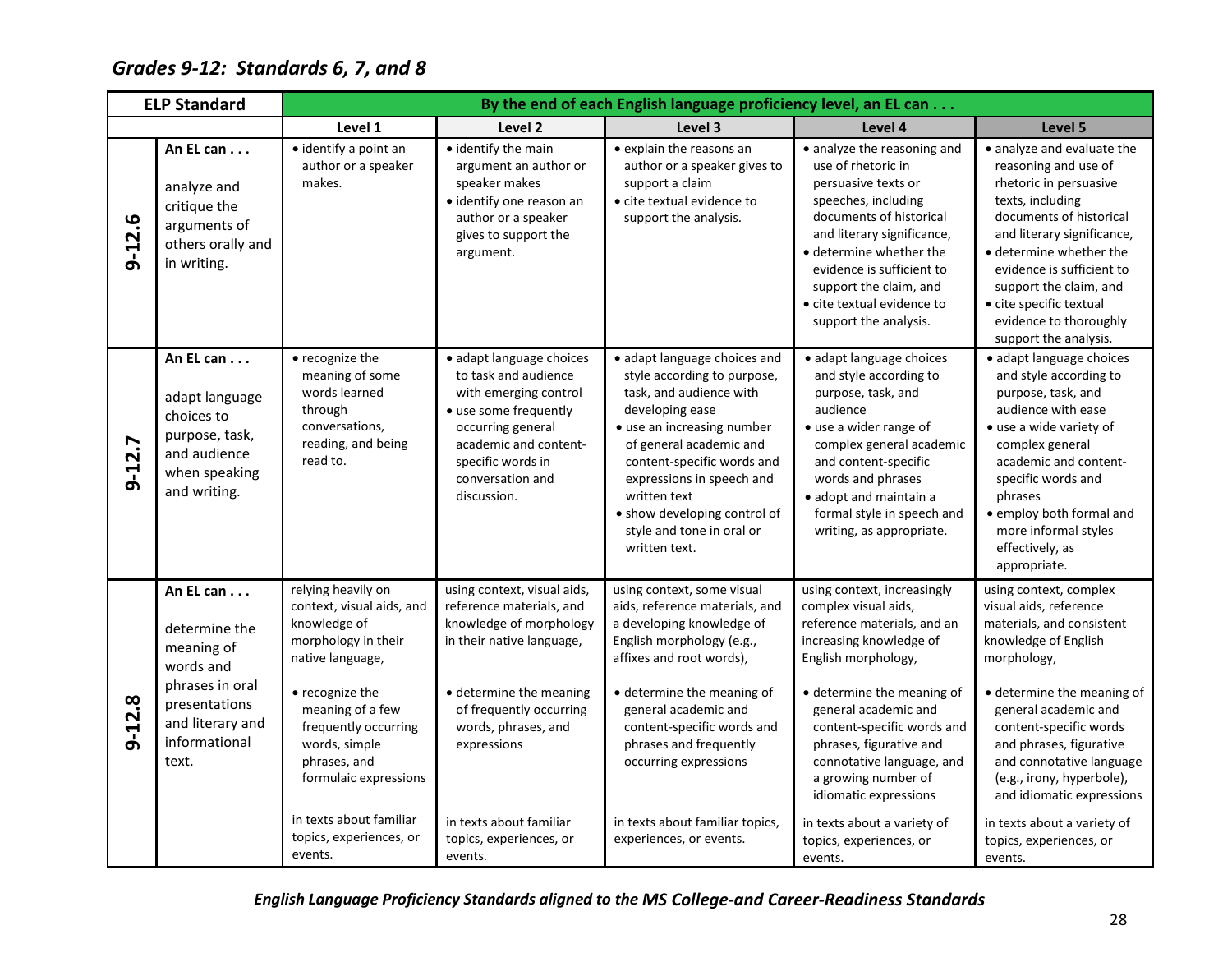## <span id="page-33-0"></span>*Grades 9-12: Standards 9 and 10*

| <b>ELP Standards</b> |                                                                                                                                  |                                                                                                                                                                                                                                                                     |                                                                                                                                                                                                                                                                                                                             | By the end of each English language proficiency level, an EL can                                                                                                                                                                                                                                                                                                  |                                                                                                                                                                                                                                                                                                                                                                                                                                                                                                        |                                                                                                                                                                                                                                                                                                                                                                                                                                                                    |
|----------------------|----------------------------------------------------------------------------------------------------------------------------------|---------------------------------------------------------------------------------------------------------------------------------------------------------------------------------------------------------------------------------------------------------------------|-----------------------------------------------------------------------------------------------------------------------------------------------------------------------------------------------------------------------------------------------------------------------------------------------------------------------------|-------------------------------------------------------------------------------------------------------------------------------------------------------------------------------------------------------------------------------------------------------------------------------------------------------------------------------------------------------------------|--------------------------------------------------------------------------------------------------------------------------------------------------------------------------------------------------------------------------------------------------------------------------------------------------------------------------------------------------------------------------------------------------------------------------------------------------------------------------------------------------------|--------------------------------------------------------------------------------------------------------------------------------------------------------------------------------------------------------------------------------------------------------------------------------------------------------------------------------------------------------------------------------------------------------------------------------------------------------------------|
|                      |                                                                                                                                  | Level 1                                                                                                                                                                                                                                                             | Level 2                                                                                                                                                                                                                                                                                                                     | Level 3                                                                                                                                                                                                                                                                                                                                                           | Level 4                                                                                                                                                                                                                                                                                                                                                                                                                                                                                                | Level 5                                                                                                                                                                                                                                                                                                                                                                                                                                                            |
| $9 - 12.9$           | An EL can<br>create clear and<br>coherent grade-<br>appropriate<br>speech and text.                                              | with support (including<br>context and visual aids)<br>and non-verbal<br>communication,<br>• communicate basic<br>information about an<br>event or topic<br>• use a narrow range of<br>vocabulary and<br>syntactically simple<br>sentences<br>with limited control. | with support (including<br>modeled sentences),<br>• recount a short sequence<br>of events in order, and<br>• introduce an<br>informational topic<br>• provide one or two facts<br>about the topic<br>· use common linking<br>words to connect events<br>and ideas (e.g., first, next,<br>because)<br>with emerging control. | • recount a sequence of<br>events, with a beginning,<br>middle, and end<br>· introduce and develop an<br>informational topic with<br>facts and details<br>• use common transitional<br>words and phrases to<br>connect events, ideas,<br>and opinions (e.g., after a<br>while, for example, as a<br>result)<br>• provide a conclusion<br>with developing control. | • recount a longer, more<br>detailed sequence of<br>events or steps in a<br>process, with a clear<br>sequential or<br>chronological structure<br>• introduce and develop an<br>informational topic with<br>facts, details, and evidence<br>• use a variety of more<br>complex transitions to link<br>the major sections of text<br>and speech and to clarify<br>relationships among<br>events and ideas<br>• provide a concluding<br>section or statement<br>with increasingly<br>independent control. | • recount a complex and<br>detailed sequence of<br>events or steps in a<br>process, with an effective<br>sequential or chronological<br>order<br>• introduce and effectively<br>develop an informational<br>topic with facts, details,<br>and evidence<br>• use complex and varied<br>transitions to link the<br>major sections of text and<br>speech and to clarify<br>relationships among<br>events and ideas<br>• provide a concluding<br>section or statement. |
| $9 - 12.10$          | An EL can<br>make accurate<br>use of standard<br>English to<br>communicate in<br>grade-<br>appropriate<br>speech and<br>writing. | with support (including<br>modeled sentences),<br>• recognize and use a<br>small number of<br>frequently occurring<br>nouns, noun phrases,<br>verbs, conjunctions,<br>and prepositions<br>• understand and<br>respond to simple<br>questions.                       | with support (including<br>modeled sentences),<br>· use frequently occurring<br>verbs, nouns, adjectives,<br>adverbs, prepositions,<br>and conjunctions<br>• produce simple and<br>compound sentences.                                                                                                                      | with support (including<br>modeled sentences),<br>· use simple phrases (e.g.,<br>noun, verb, adjective,<br>adverbial, prepositional)<br>· use simple clauses (e.g.,<br>independent, dependent,<br>relative, adverbial)<br>• produce and expand<br>simple, compound and a<br>few complex sentences.                                                                | • use increasingly complex<br>phrases (e.g., noun, verb,<br>adjective, adverbial and<br>participial, prepositional,<br>and absolute)<br>• use increasingly complex<br>clauses<br>• produce and expand<br>simple, compound, and<br>complex sentences.                                                                                                                                                                                                                                                   | • use complex phrases and<br>clauses<br>• produce and expand<br>simple, compound, and<br>complex sentences.                                                                                                                                                                                                                                                                                                                                                        |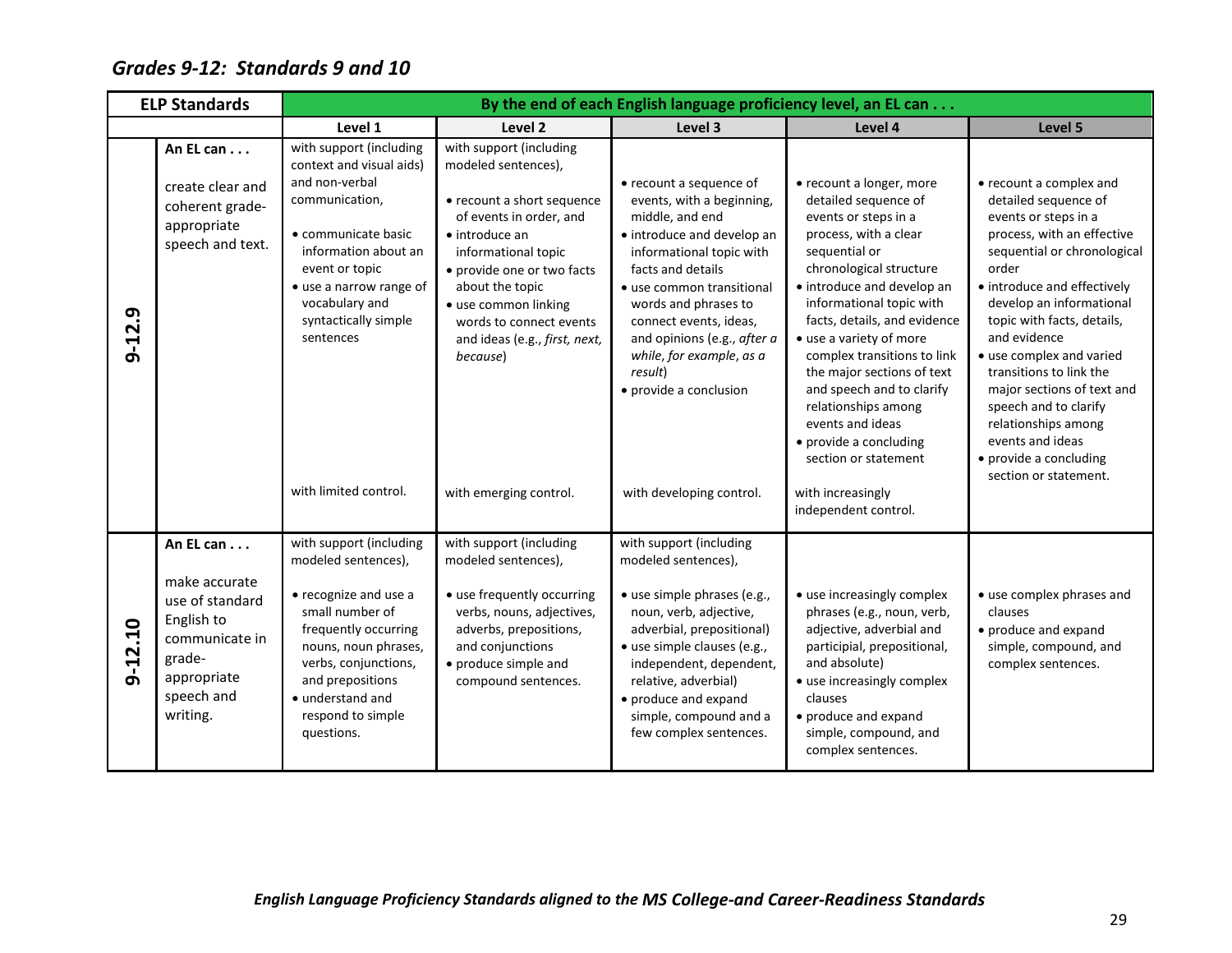### <span id="page-34-0"></span>*Glossary*

**Cognate**: A word that has the same linguistic derivation as another; from the same original word or root. Examples of cognates in Indo-European languages are the words *night* (English), *nuit* (French), *Nacht* (German), *nacht* (Dutch), etc., derived from the Proto-Indo-European (PIE) *\*nókʷts*, "night"; the Hebrew שלום *shalom*, the Arabic سلام *salām,* and the Amharic *selam* ("peace") are also cognates, derived from Proto-Semitic *\*šalām-*.

**False cognates** are words that are commonly thought to be related (have a common origin), but that linguistic examination reveals are unrelated. The words *embarrassed* (self-conscious, humiliated) in English and *embarazada* (pregnant) in Spanish are examples of false cognates.

**Coherence:** A central, main theme or topic maintained across multiple sentences. One test of coherence is that sentences cannot be reordered without changing meaning.

**Cohesion:** Intra- and inter-sentence language connections made by using cohesive devices (e.g., pronoun or synonym replacement, logical connectors, conclusions that refer to prior content).

**Collocation**: The grouping of two or more words together with a frequency greater than chance. Such terms as "crystal clear," "middle management," "nuclear family," and "cosmetic surgery" are examples of collocated pairs of words.

**Content-specific:** Specific to a given discipline, content area, domain, or subject area. (Within the literature and among researchers, the term "discipline-specific" is more commonly used.) CCSSO (2012) defines it as "the language used, orally or in writing, to communicate ideas, concepts, and information or to engage in activities in particular subject areas (e.g., science)" (p. 107).

**Context:** This term is derived from Latin, meaning "a joining together" of external sources of information (schemas) with internal concepts (e.g., memories). It is also defined as a frame (e.g., background information, schema) that surrounds an event being examined and provides resources for appropriate interpretation (Duranti & Goodwin, 1992). As Fillmore observed, "When you pick up a word, you drag along with it a whole scene" (Fillmore, 1975, p. 114). Cummins (2000) describes effects of context on communication:

- **Context-embedded communication:** Participants can actively negotiate meaning (e.g., by providing feedback that the message has not been understood), and the language is supported by a wide range of meaningful interpersonal and situational cues.
- **Context-reduced communication**: Participants rely primarily on linguistic cues to meaning, and thus, successful interpretation of the message depends heavily on knowledge of the language itself. (p. 68)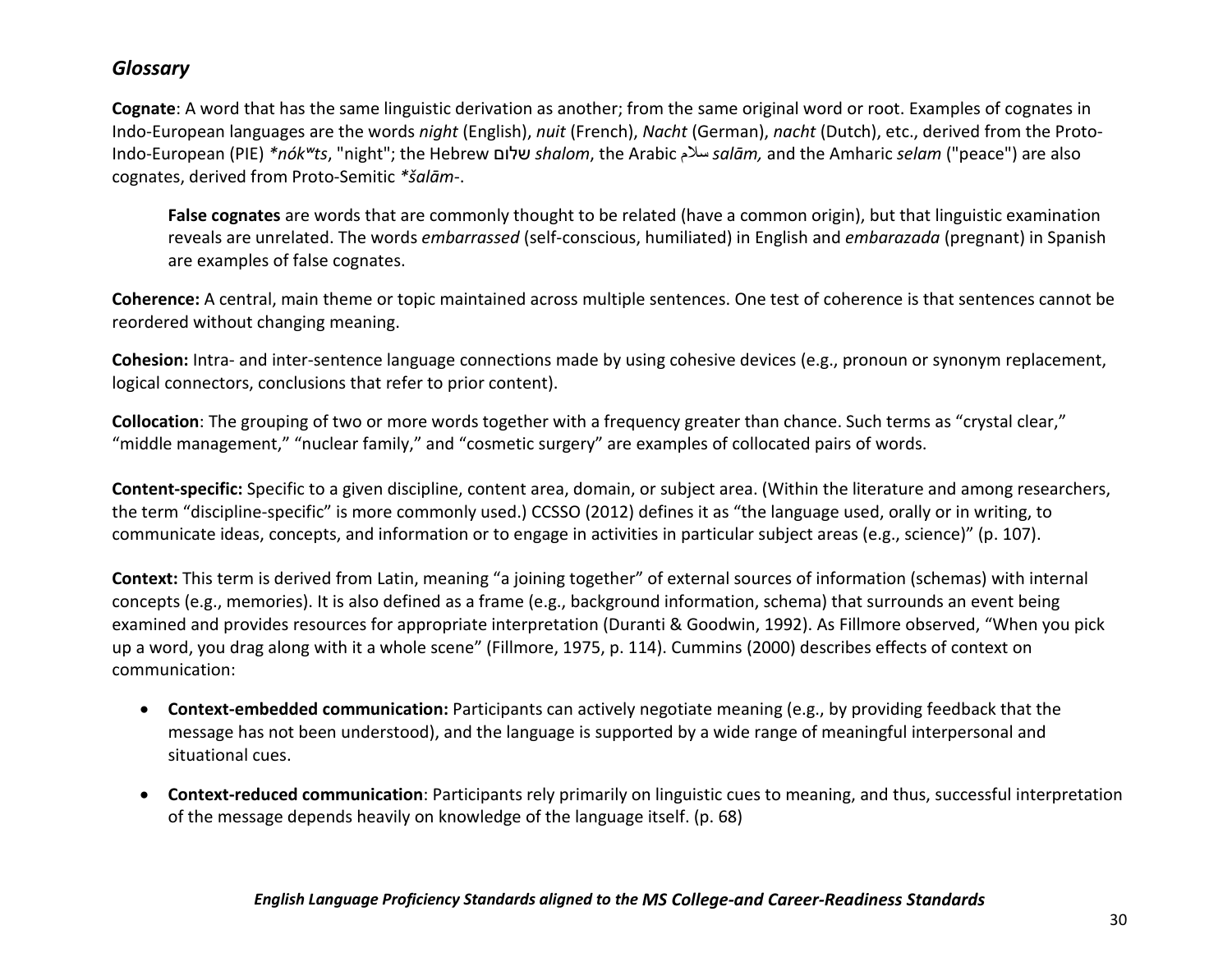**Control:** As used in the ELP Standards, refers to the degree to which a student may use a particular form with stability and precision. For example, independent control occurs when "In more sophisticated explanations, children have little or no difficulty simultaneously employing many complex and sophisticated linguistic devices [see **Linking words**], and their explanations require little effort from a listener to understand the steps or process being explained" (Bailey, 2013, p. 13).

**Culture:** (a) Different tools, thoughts, and experiences associated with a particular community of practice or certain situations (Brown, Collins, & Duguid, 1989); or (b) "an adaptive *process* [as opposed to an object that one might hold] that accumulates partial solutions to frequently encountered problems" (Hutchins, 1995, p. 354). "Human growth and creativity tend to occur not within separate and isolated cultures, but within their meeting and intermixture" (Wax, 1993, p. 108).

**Descriptive sentences:** Sentences in which the speaker/writer is able to describe or paint an exact picture in the listener's or reader's mind of what the speaker/writer wants to convey. Unlike a simple sentence (e.g., "The cat ran"), a descriptive sentence uses adjectives and adverbs as well as complex sentence construction (dependent, adverbial clauses, prepositional phrases, etc.) (e.g., "The big fat white cat ran quickly along the edge of the garden" which could be expanded to "It was astonishing, although not surprising, to observe that Mr. Dewey's big fat white cat could run along the edge of the garden so quickly when there was a ferocious dog in close pursuit").

**Discourse**: Language used in a particular context, such as the academic discourse of a science classroom compared to the social discourse of the playground. Different types of discourse call for different vocabulary, phrases, structures, and language registers. According to Gee (1999), language is always used from a perspective and always occurs within a context; there is no neutral use of language.

**English language proficiency (ELP):** "A socially constructed notion of the ability or capacity of individuals to use language for specific purposes" (CCSSO, 2012, p. 107). Also referred to by some as English language development (ELD), ELP embodies the belief that language development is ongoing. Multiple pathways to ELP are possible, but the end goal for students' progress in acquiring English is to ensure full participation of ELs in school contexts.

**Evidence:** Facts, figures, details, quotations, or other sources of data and information that provide support for claims or analyses and that can be evaluated by others. Evidence should appear in a form, and be derived from a source, that is widely accepted as appropriate to a particular discipline, such as details or quotations from a text in the study of literature or experimental results in the study of science.

**Formulaic expressions:** Expressions produced in accordance with a mechanically followed rule or style. In the initial stages of English language acquisition, formulaic expressions are learned as a "chunk" in reference to familiar topics or objects in the immediate environment. Examples of formulaic expressions used during the initial phrase of English language acquisition in schools include "go to the bathroom," "stand in line," and other habitually-used phrases. These prefabricated units are important because they serve as a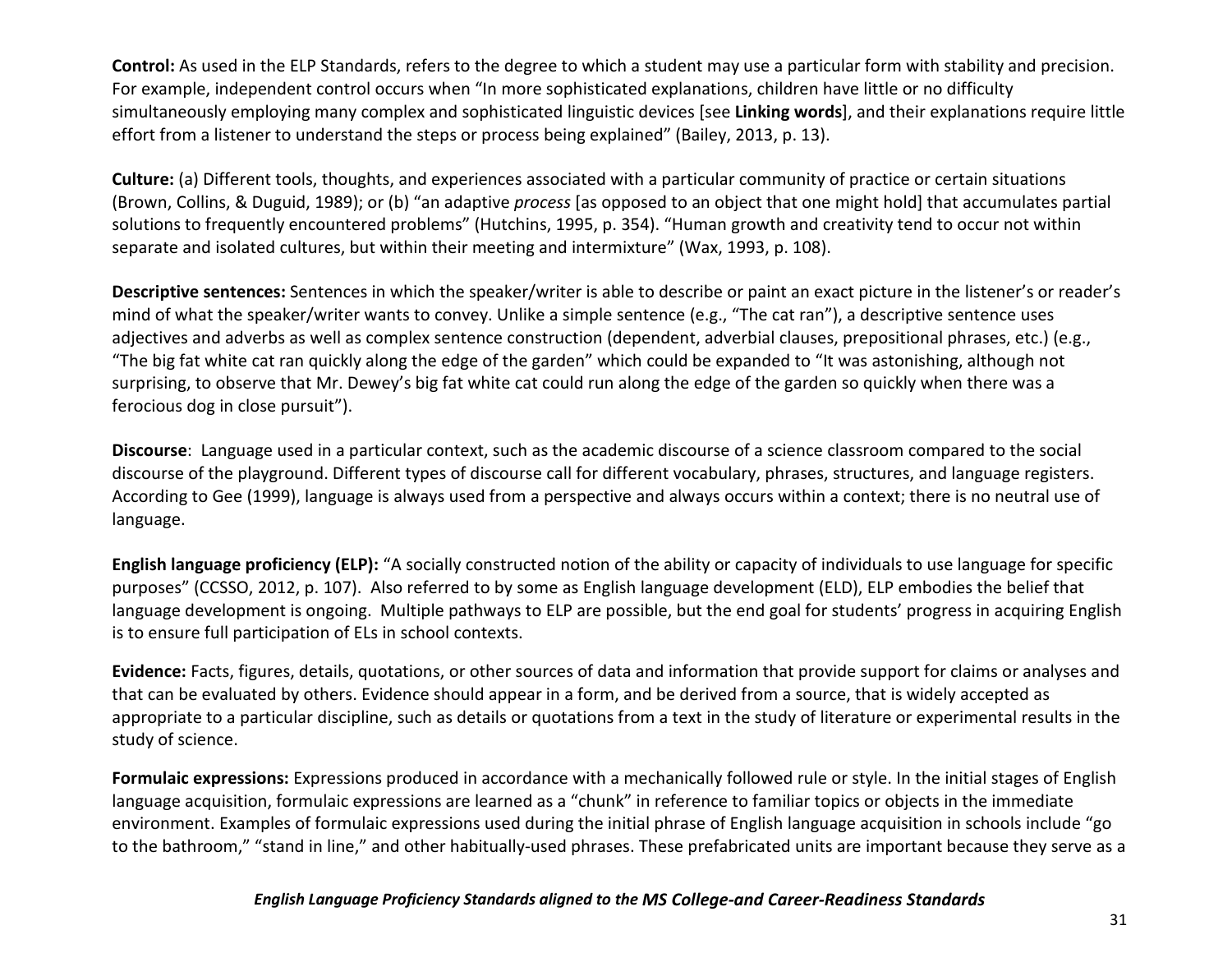bridge to connect vocabulary and grammar. Cowie (1998) argues that formulaic expressions are a crucial step in helping student move towards the acquisitions of idioms and the development of native-like proficiency.

**Frequently occurring words and phrases:** As used in the ELP Standards, this refers to words and phrases used commonly in the classroom and to everyday language used in schools. It is important to note that this does *not* refer to the [Top 100 High-Frequency](http://www.letterland.com/parent-guide/high-frequency-words)  [Words](http://www.letterland.com/parent-guide/high-frequency-words) (e.g., "the," "a," "and," "but"). The term "basic" is not used in the ELP Standards because a term that is basic to one person may not be basic to another; acquisition of specific words and phrases depends on exposure and experiences.

**Grade appropriate:** As used in the ELP Standards, this refers to level of content and text complexity in relation to CCR standards' requirements for a particular grade level or grade span.

**Idioms**: An idiom is an expression that cannot be understood from the meanings of its component words but has a meaning of its own. Usually that meaning is derived from the history of the language and culture in which it is used. Students' acquisition of idioms progresses from literal meanings to figurative and metaphorical meanings.

- **Transparent idioms** are expressions in which the literal meaning is clearly linked to the figurative meaning, e.g., *give the green light*, *break the ice.*
- **Semi-transparent idioms** are expressions in which the link between literal and figurative meaning is less obvious, e.g., *beat a dead horse*, *save one's breath.*
- **Opaque idioms** are expressions with an undetectable link between literal and figurative language, e.g., *pull one's leg*, *kick the bucket.*

**Inflectional ending:** A short suffix added to the end of a word to alter its meaning. In this document, the term refers to endings such as -s, -es, -ing, and -ed.

**Inflectional forms:** The forms of a word that include alteration of the word to indicate singular or plural, verb tense, and verb aspect. Inflected or inflectional forms also include irregular verbs (e.g. sing – sang –sung) and irregular plural nouns (e.g. mouse –mice).

**Informational text:** Text with a primary purpose to inform the reader about the natural or social world (includes explanatory text).

**Interactive language skills:** Skills involved in producing language in spoken or written form during collaborative, interactive activities, including collaborative use of receptive and productive modalities. This modality "refers to the learner as a speaker/listener and as a reader/writer. It requires two-way interactive communication where negotiation of meaning may be observed. The exchange will provide evidence of awareness of the sociocultural aspects of communication as language proficiency develops" (Phillips, 2008, p. 96).

**Language forms**: Vocabulary, grammar, and features of discourse specific to a particular content area or discipline. This term refers to the surface features of language and how they are arranged according to the grammar of the language. As a means of connecting sound with meaning, it incorporates morphology, syntax, and phonology.

#### *English Language Proficiency Standards aligned to the MS College-and Career-Readiness Standards*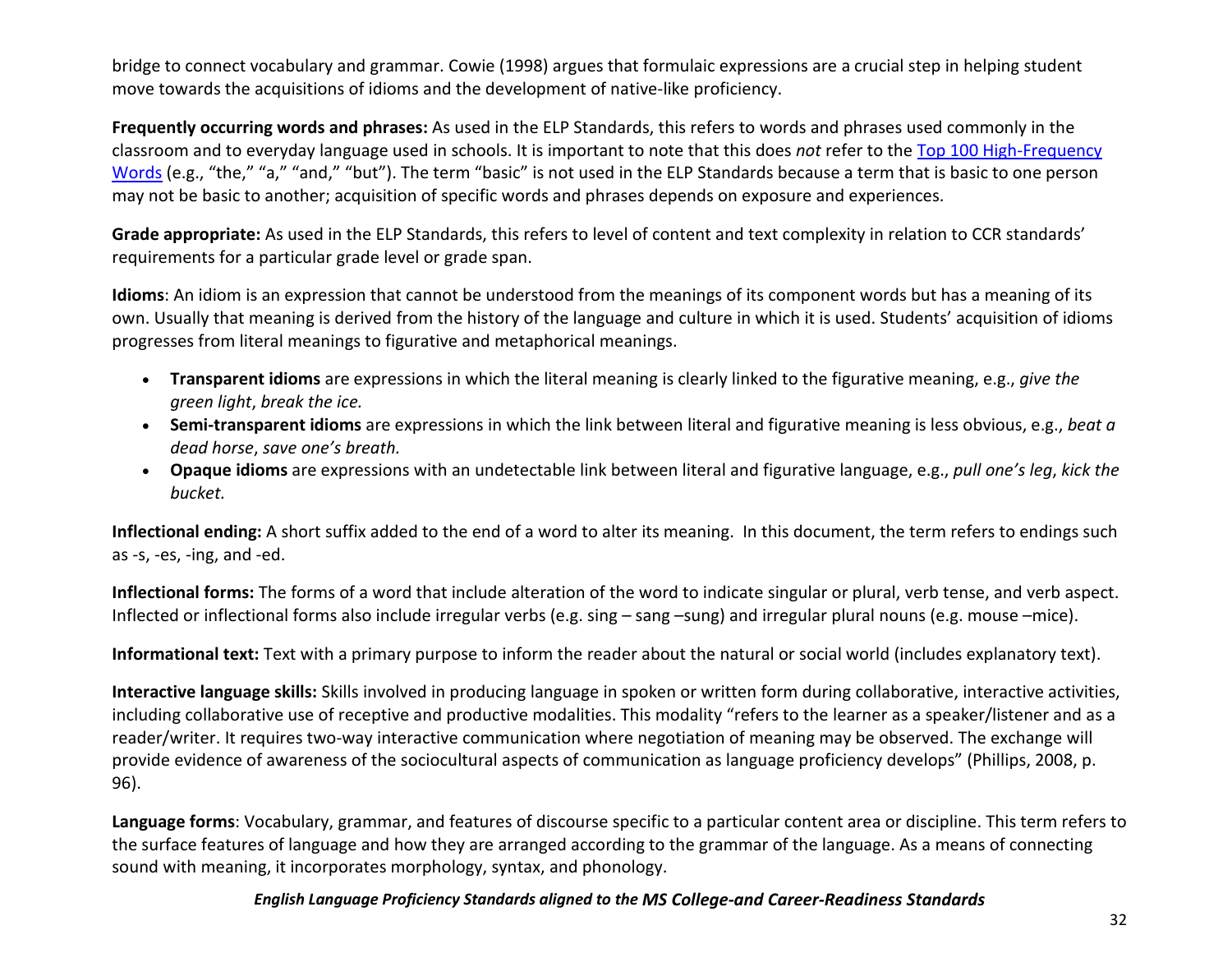**Language functions**: What students do with language to accomplish content-specific tasks. As defined by Gibbons (1993), language functions can be used to describe the purposes for which language is used in the classroom. Their use offers a simple and practical way to ensure that content and language are integrated.

**Linguistic Output:** Refers to the production of language. Educators should provide ELs with communicative tasks that require students to create the sustained output necessary for second language development. (See Principle 7 in *[Principles of Instructed](http://www.cal.org/resources/digest/instructed2ndlang.html)  [Second Language](http://www.cal.org/resources/digest/instructed2ndlang.html) Acquisition*.)

**Linking words (a.k.a. cohesive devices):** Words or phrases that can be used as sentence connectors to develop coherence within a paragraph by linking one idea/argument to another. Examples include *however, in conclusion, basically, as it turns out, at last, eventually, after all, rarely, normally, at first, often, further,* and *firstly.*

**Modalities (modes of communication):** The means or manner by which communication takes place. This document identifies three modalities: receptive, productive, and interactive. The four language domains of reading, writing, listening, and speaking are contained within these three modalities. (see page 7 of the ELP Standards for more information.)

**Modeled sentences:** As used in the ELP Standards, this term refers to the provision of exemplar speech and text to students as part of the instructional process. Examples of modeled sentences in the ELP Standards include sentence frames, sentence stems, and sentence models.

**Nonverbal communication:** As used in the ELP Standards, this term refers the process of communication through sending and receiving wordless (mostly visual) cues between people. Examples of nonverbal communication in the ELP Standards may include gestures, nods, thumbs up or down, or facial expressions.

**Organize:** In the ELP Standards, refers to discourse that conveys temporal, causal, categorical, or other logical relationships that are consistent with the author's apparent purpose in conveying information, narrating a story, making a persuasive argument, or some other emergent discourse form.

**Productive language skills:** Skills involved in producing language in spoken or written form. This modality "places the learner as speaker [and/or] writer for a 'distant' audience (one with whom interaction is not possible or is limited). The communication is set for a specified audience, has purpose, and generally abides by rules of genre or style. It is a planned or formalized speech act or written document, and the learner has an opportunity to draft, get feedback, and revise it before publication or broadcast" (Phillips, 2008, p. 96).

**Receptive language skills:** Skills involved in interpreting and comprehending spoken or written language. This modality "refers to the learner as a reader [and/or] listener/viewer working with 'text' whose author or deliverer is not present or accessible. It presumes that the interaction is with authentic written or oral documents where language input is meaningful and content laden. The learner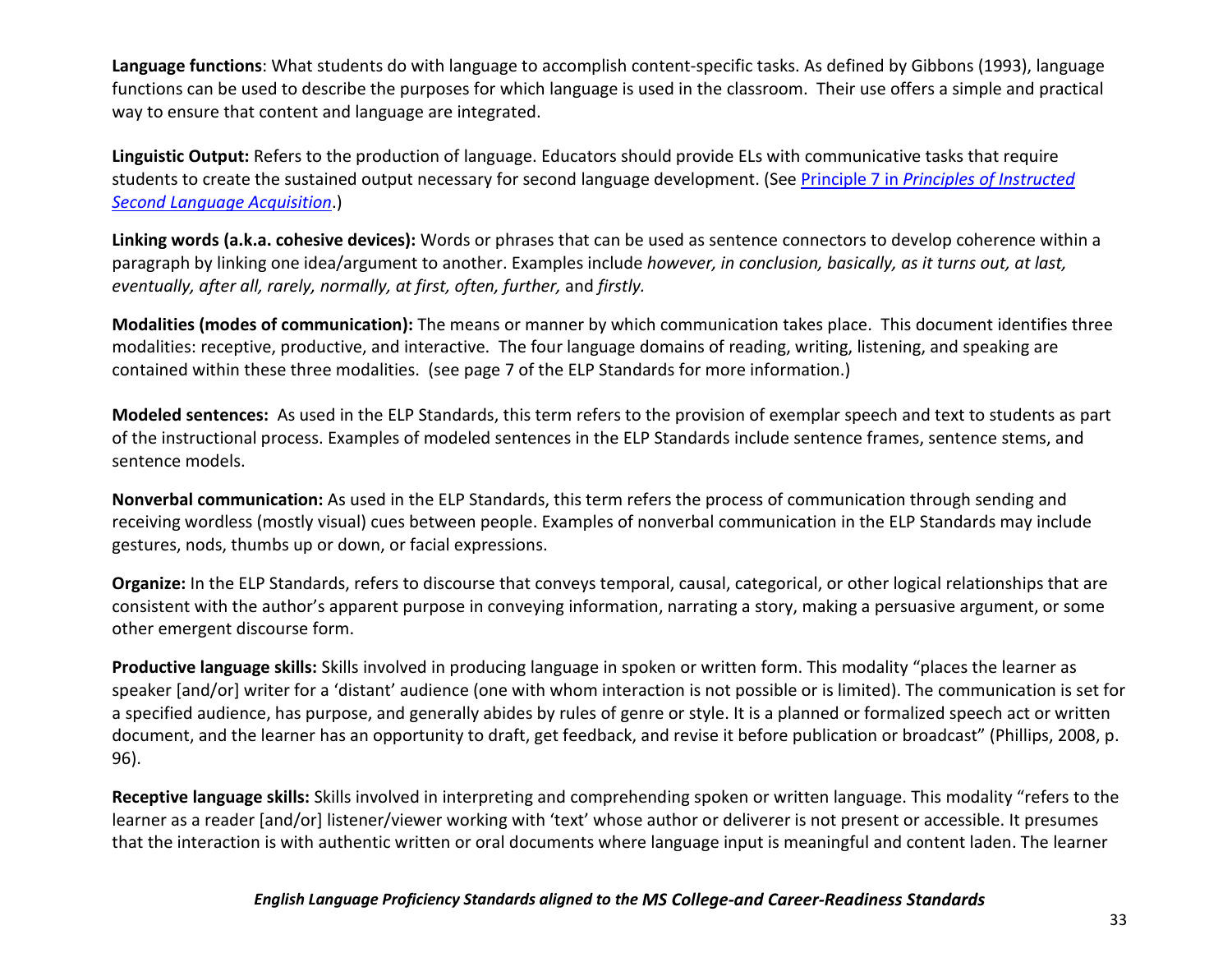brings background knowledge, experience, and appropriate interpretive strategies to the task, to promote understanding of language and content in order to develop a personal reaction" (Phillips, 2008, p. 96).

**Referent**: The thing that a word or phrase denotes or stands for; examples may include abstractions or physical examples.

**Recognize:** As used in the ELP Standards, this verb refers to instances when a student might recognize the meaning of the words, using verbal communication or non-verbal communication.

**Registers:** Distinguishable patterns of communication based upon well-established language practices, such as the language used in subject-area classrooms. Registers are a "recognizable kind of language particular to specific functions and situation. A well-known non-academic example is *sports announcer talk*" (Ferguson, 1983, p. 155).

#### **Research projects:**

- **Short research project:** An investigation intended to address a narrowly tailored query in a brief period of time, as in a few class periods or a week of instructional time.
- **More sustained research project:** An investigation intended to address a relatively expansive query using several sources over an extended period of time, as in a few weeks of instructional time.

**Scaffolding:** This refers to guidance or assistance provided to students by a teacher, another adult, or a more capable peer, enabling the students to perform tasks that they otherwise would not be able to perform alone, with the goal of fostering the students' capacity to perform the tasks on their own later on. Pedagogically, a scaffold is the support offered to students so that they can successfully engage in activity beyond their current ability to perform independently. Specific scaffolds temporarily support the development of understandings as well as disciplinary (and language) practices. Once the development takes place, the scaffolds are removed and new ones may be erected, if needed, to support new needed developmental work. For more information, see Walqui et al. (2013).

**Sentence structures:** As used in the ELP Standards and the Proficiency Level Descriptors, language structures include simple, compound, complex sentences, and the range of other language structures.

**Simple:** As used in the ELP Standards, this generally refers to the grammatical structure of a phrase, sentence, or text relative to its complexity or density. A "simple" sentence may use subject+verb+object construction without any embellishments.

**Source:** As used in the ELP Standards, this refers to speech or text used largely for informational purposes, as in research.

**Variety of topics:** As used in the ELP Standards this refers to a range of topics that may be either familiar or unfamiliar to the student (i.e., requiring support to build the student's background knowledge or particular context knowledge).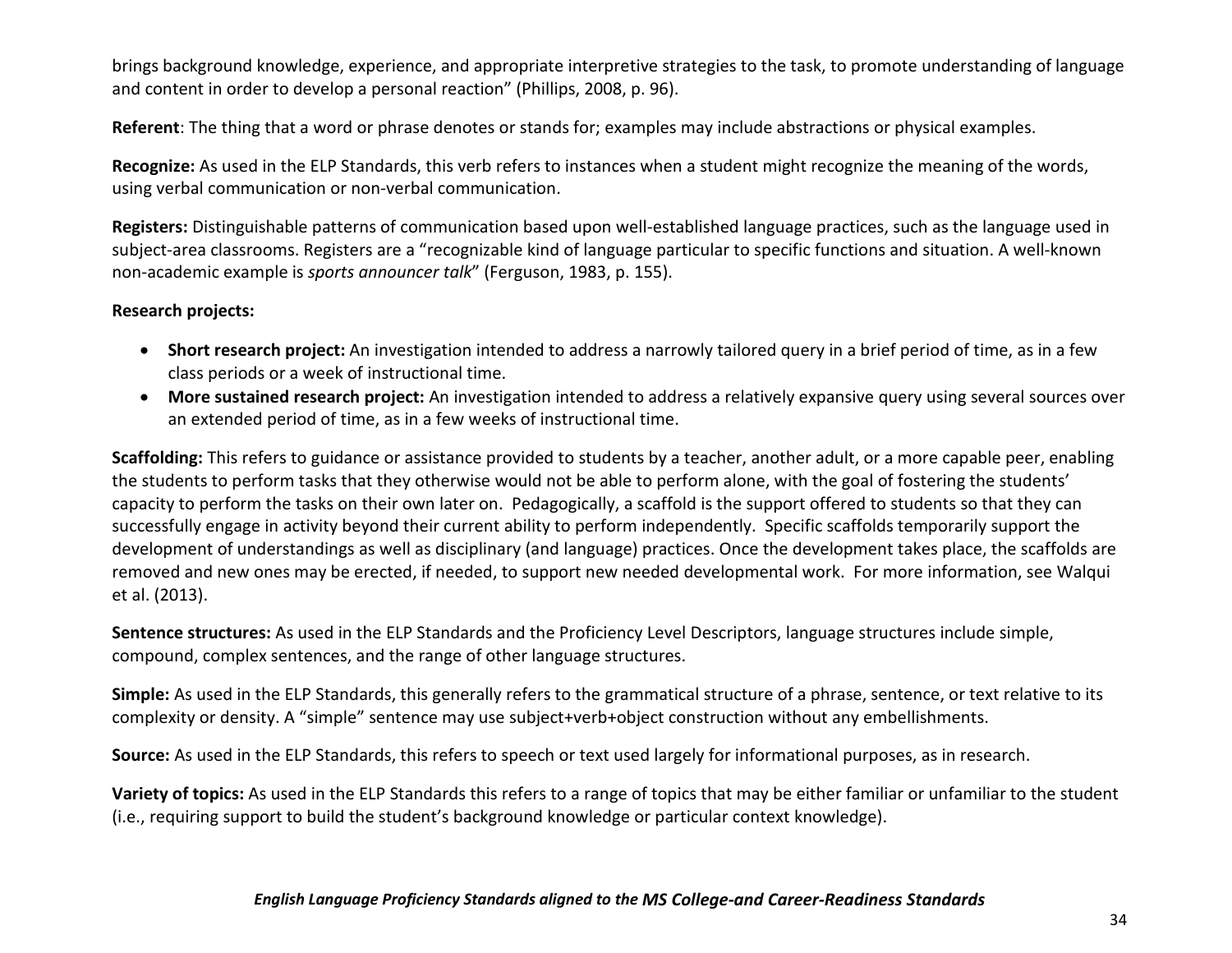**Visual aids:** As used in the ELP Standards, this refers to pictures, realia (objects used in real life), sketches, diagrams, labeled pictures, and picture dictionaries.

**Vocabulary:** A set of words, phrases, or expressions, within a language, that is familiar to a person. (See the PLDs for specific vocabulary expectations by the end of each ELP level.)

- o **Academic vocabulary**
- o **General academic words and phrases:** Vocabulary common to written texts but not commonly a part of speech; as used in the ELP Standards, analogous to Tier Two words and phrases. Bailey & Heritage (2010) refer to this as "school navigational language."
- o **Content-specific words and phrases:** Words and phrases appropriate to the topic or specific to a particular field of study. Sometimes referred to as "terms." (*Terms* are words and phrases that are given specific meanings in specific contexts.) Bailey & Heritage (2010) refer to this as "curriculum content language."
- o
- **[Three Tiers of Vocabulary:](http://d97cooltools.blogspot.com/2012/09/commoncoreunpackingacademicvocabulary.html)** 
	- Tier One: Words acquired through everyday speech, usually learned in the early grades.
	- Tier Two: Academic words that appear across all types of text. These are often precise words that are used by an author in place of common words (e.g., "gallop" instead of "run"). They change meaning with use.
	- Tier Three: Domain-specific words that are specifically tied to content (e.g., "Constitution," "lava"). These are typically the types of vocabulary words that are included in glossaries, highlighted in textbooks, and addressed by teachers. They are considered difficult words that are important to understanding content.
- **Frequently occurring vocabulary:** This includes common words and phrases, as well as idiomatic expressions.
- **Social vocabulary/language:** Cummins (2000) refers to this as "surface proficiency" and, in earlier iterations of his work, as Basic Interpersonal Communicative Skills (BICS).

*Wh***- questions:** "Who," "what," "where," "when," "why," and "how" questions.

**With prompting and support/with (some) guidance and support:** See **Scaffolding***.*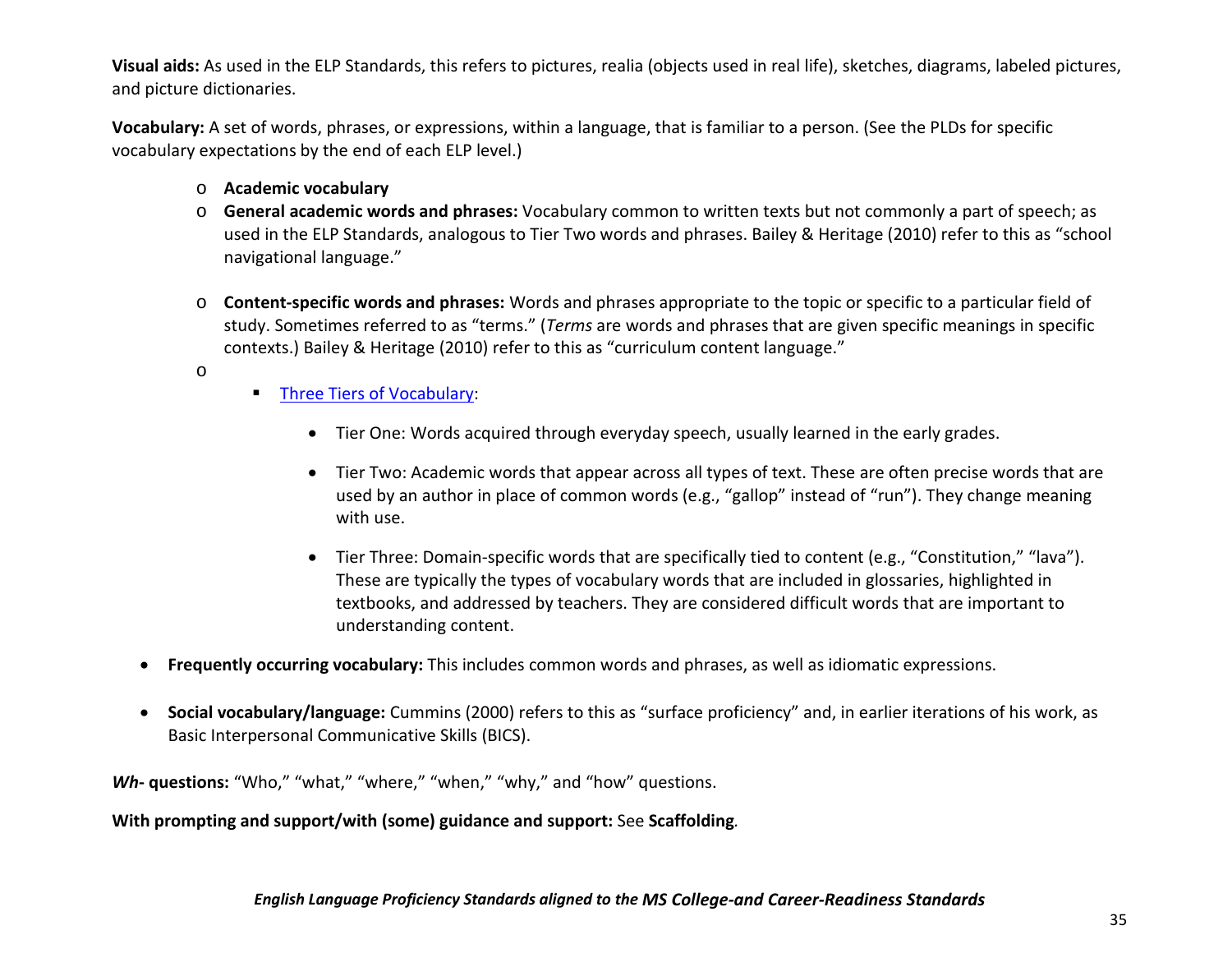#### <span id="page-40-0"></span>*References*

- American Council on the Teaching of Foreign Languages (ACTFL). (2012). *ACTFL proficiency guidelines 2012*. Alexandria, VA: Author. Retrieved June 26, 2012, from [http://actflproficiencyguidelines2012.org/.](http://actflproficiencyguidelines2012.org/)
- Bailey, A. L. (2010). Assessment of oral language in school. In M. James (Section Ed.), *International encyclopedia of education* (3rd ed.). Amsterdam, The Netherlands: Elsevier.
- Bailey, A.L., & Heritage, M. (2010). *English language proficiency assessment foundations: External judgments of adequacy.* Evaluating the Validity of English Language Proficiency Assessments (An Enhanced Assessment Grant). Retrieved July 3, 2013, from [http://www.eveaproject.com/doc/Generic%20ELPA%20Foundations%20Document%20FINAL%208%202%2010.pdf.](http://www.eveaproject.com/doc/Generic%20ELPA%20Foundations%20Document%20FINAL%208%202%2010.pdf)
- Bailey, A.L., & Heritage, M. (2008). *Formative assessment for literacy, grades K–6: Building reading and academic language skills across the curriculum.* Thousand Oaks, CA: Corwin/Sage Press.
- Brown, J.S., Collins, A. & Duguid, P. (1989). Situated cognition and the culture of learning. *Educational Researcher*, *18*(1), 32-42.
- Bybee, R. (2011). Scientific and engineering practices in the K-12 classroom: Understanding a *Framework for K-12 Science Education.* Arlington, VA: National Science Teachers Association. [http://www.nsta.org/about/standardsupdate/resources/201112\\_Framework-Bybee.pdf.](http://www.nsta.org/about/standardsupdate/resources/201112_Framework-Bybee.pdf)
- Byrnes, H., & Canale, M. (Eds.). (1987). *Defining and developing proficiency: Guidelines, implementations, and concepts*. Lincolnwood, IL: National Textbook Company.
- Cummins, J. (2000). *Language, power, and pedagogy: Bilingual children in the crossfire*. Clevedon, England: Multilingual Matters.
- DeCapua, A., & Marshall, H. W. (2011). *Breaking new ground: Teaching English learners with limited or interrupted formal education in U.S. secondary schools*. Ann Arbor, MI: University of Michigan Press.
- Driscoll, M. (1999). *Developing algebraic habits of mind: A framework for classroom questions aimed at understandings thinking.* Specifically the following sections were used: "Doing and undoing," "Building rules to represent functions," and "Abstracting from computation." Newton, MA: Educaton Development Center, Inc. Retrieved June 26, 2012, from [http://courses.edtechleaders.org/documents/Patterns/DriscollPart1.pdf.](http://courses.edtechleaders.org/documents/Patterns/DriscollPart1.pdf)
- Duranti, A., & Goodwin, C. (1992). *Rethinking context: Language as an interactive phenomenon.* New York: Cambridge University Press.
- Ellis, R. (2008a). *Principles of instructed second language acquisition.* Washington, DC: Center for Applied Linguistics. Retrieved January 21, 2013, fro[m http://www.cal.org/resources/digest/instructed2ndlang.html.](http://www.cal.org/resources/digest/instructed2ndlang.html)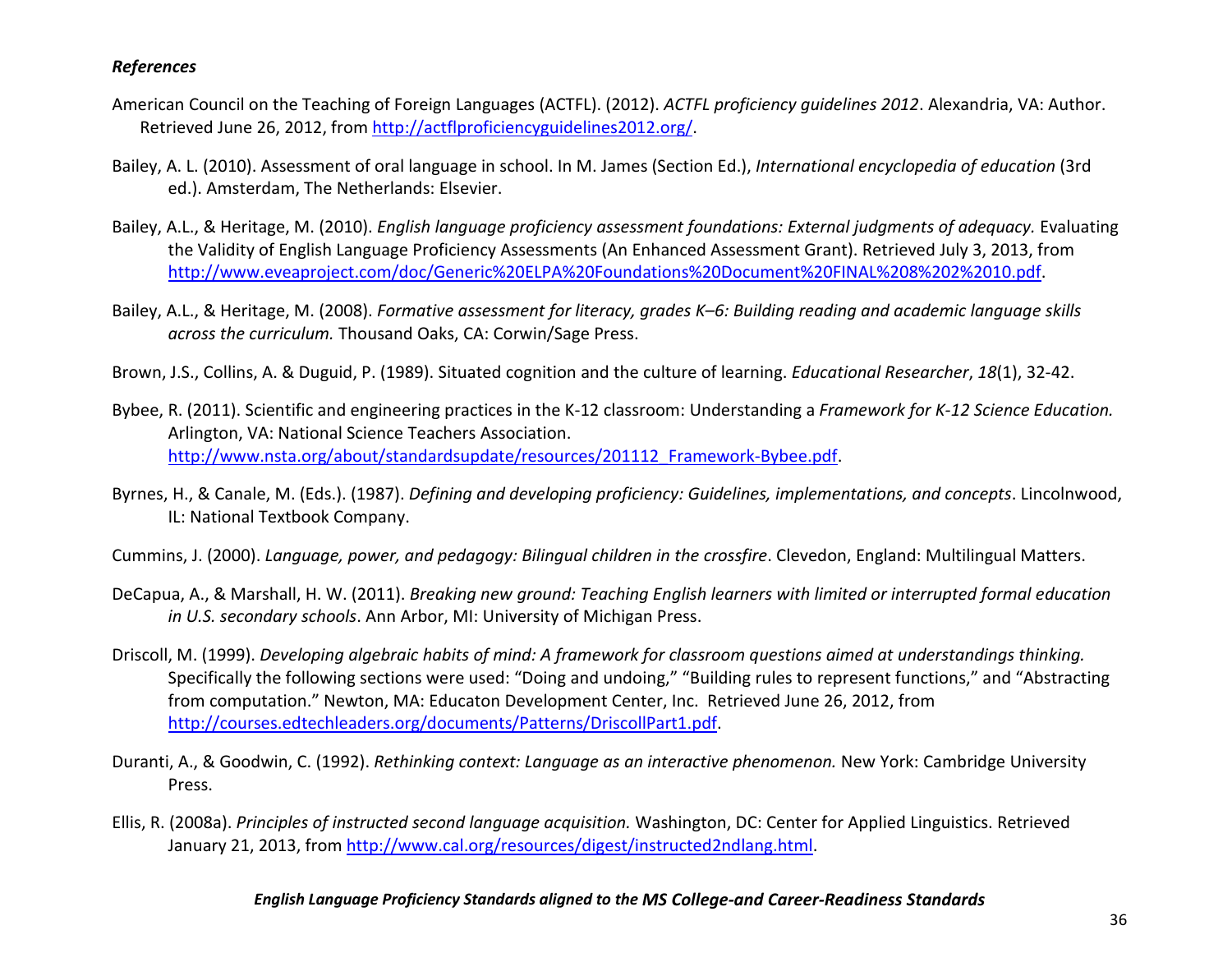Ellis, R. (2008b). *The study of second language acquisition.* Oxford, UK: Oxford University Press.

Ferguson, C. (1983). Sports announcer talk: Syntactic aspects of register variation. *Language and Society, 12*(2), 153–172.

- Fillmore, C. (1975). Topics in lexical semantics. In R.W. Cole (Ed.), *Current issues in linguistics* (pp. 76–138). Bloomington, IN: Indiana University Press.
- Halliday, M. A. K. (1985). *An introduction to functional grammar*. London, UK: Arnold.
- Hutchins, E. (1995). *Cognition in the wild.* Cambridge, Massachusetts: The MIT Press.
- International Reading Association. (2009). *New literacies and 21st century technologies*. Newark, DE: Author. Retrieved August 18, 2013, from [http://www.reading.org/general/AboutIRA/PositionStatements/21stCenturyLiteracies.aspx.](http://www.reading.org/general/AboutIRA/PositionStatements/21stCenturyLiteracies.aspx)
- Kilpatrick, J., Swafford, J., & Findell, B. (Eds.). (2001). *Adding it up: Helping children learn mathematics*. Washington, DC: The National Academies Press.
- Lowe, P., Jr., & Stansfield, C. W. (Eds.). (1988). *Second language proficiency assessment: Current issues*. Englewood Cliffs, NJ: Prentice Hall Regents.
- Mississippi College- and Career-Readiness Standards, Retrieved from [https://www.mdek12.org/OAE/college-and-career-readiness](https://www.mdek12.org/OAE/college-and-career-readiness-standards)[standards](https://www.mdek12.org/OAE/college-and-career-readiness-standards)
- Moll, L. C., Amanti, C., Neff, D., & González, N. (1992*).* Funds of knowledge for teaching: Using a qualitative approach to connect homes and classrooms*. Theory into Practice, 31*(2), 132-141.
- National Council for Teachers of Mathematics (NCTM). (2000). *NCTM process standards*. Reston, VA: Author. Retrieved August 5, 2013, from [http://www.nctm.org/standards/content.aspx?id=322.](http://www.nctm.org/standards/content.aspx?id=322)
- National Research Council (NRC). (2012). *Science framework for K-12 science education: Practices, crosscutting concepts, and core ideas.* Board on Science Education, Division of Behavioral and Social Sciences and Education. Washington, DC: The National Academies Press. Retrieved May 15, 2013, from [http://www.nap.edu/catalog.php?record\\_id=13165#.](http://www.nap.edu/catalog.php?record_id=13165) [Chapter 3 available at [http://www.nap.edu/openbook.php?record\\_id=13165&page=41.](http://www.nap.edu/openbook.php?record_id=13165&page=41)]
- National Standards in Foreign Language Education Project. (2006). *Standards for foreign language learning in the 21st century*. Lawrence, KS: Allen Press, Inc.
- Next Generation Science Standards (NGSS) Lead States (2013). *Next generation science standards: Appendix F*. Washington, DC: National Academies of Science. Retrieved June 5, 2013, from [http://www.nap.edu/openbook.php?record\\_id=18290&page=382.](http://www.nap.edu/openbook.php?record_id=18290&page=382)